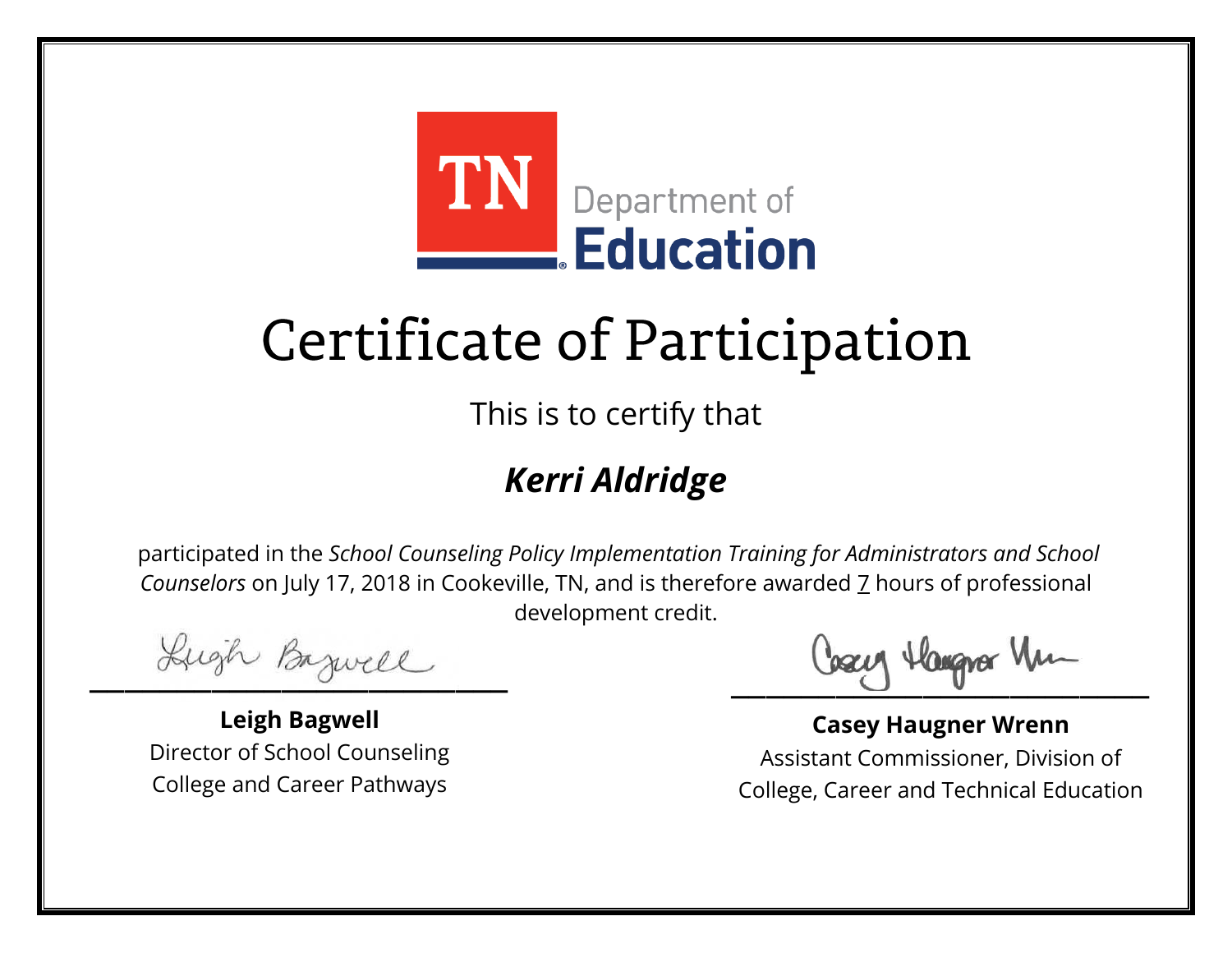

This is to certify that

#### *Ashley Barnes*

Lugh Bazwell

**Leigh Bagwell** Director of School Counseling College and Career Pathways

Losey Hangra Vm

**Casey Haugner Wrenn** Assistant Commissioner, Division of College, Career and Technical Education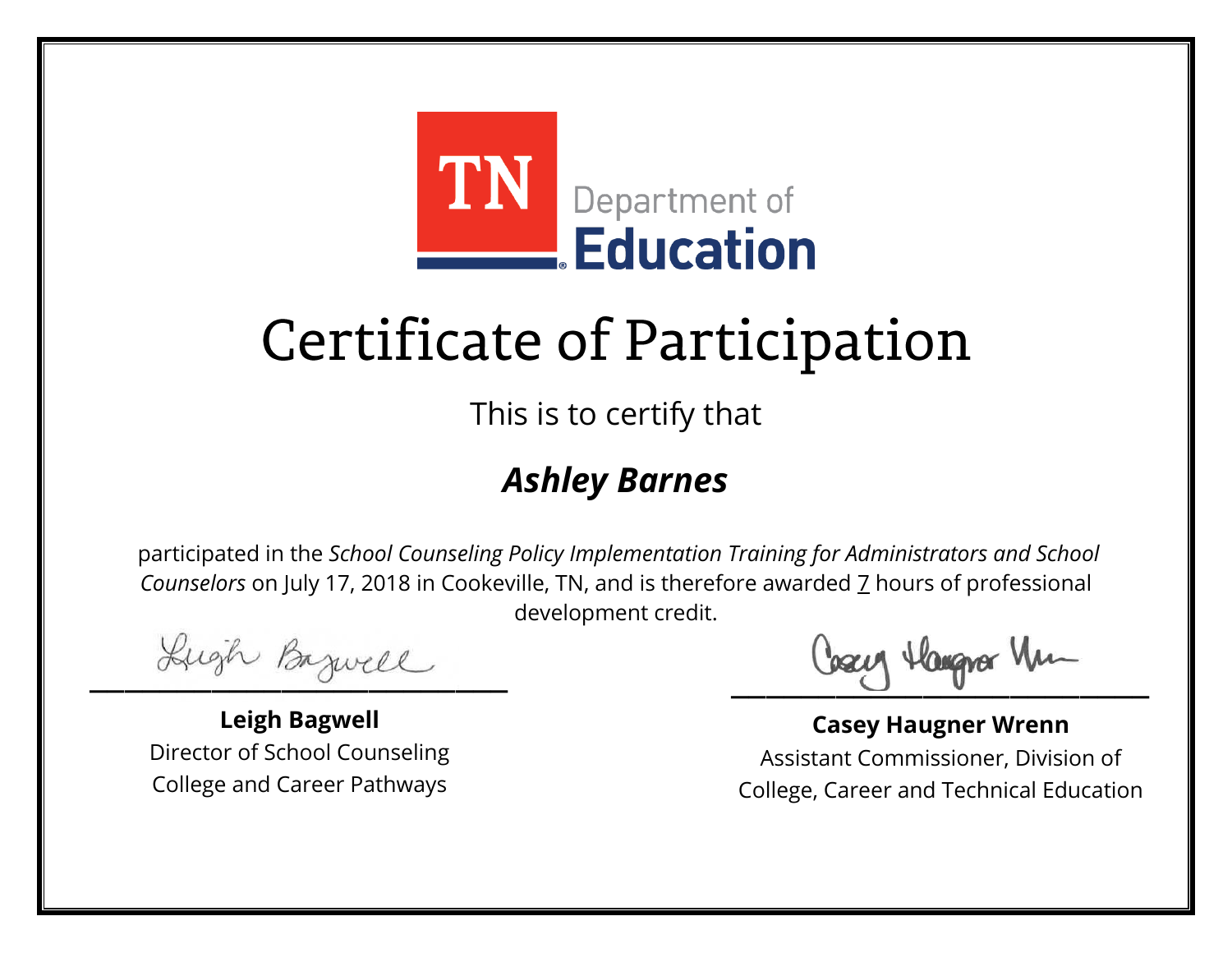

This is to certify that

#### *Jill Bouldin*

Lugh Bazwell

**Leigh Bagwell** Director of School Counseling College and Career Pathways

Losey Hangra Vm

**Casey Haugner Wrenn** Assistant Commissioner, Division of College, Career and Technical Education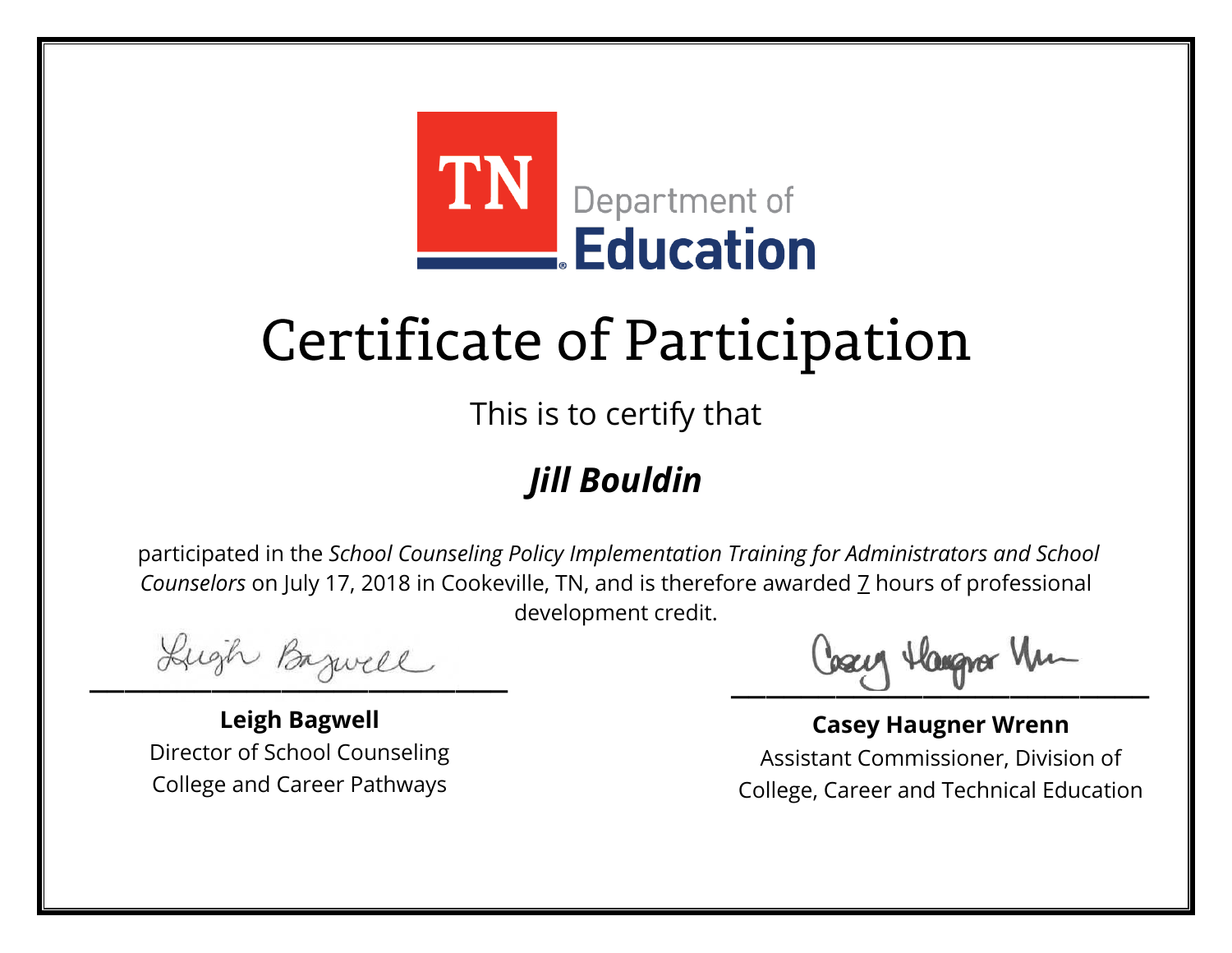

This is to certify that

#### *Kaye Bridges*

Lugh Bazwell

**Leigh Bagwell** Director of School Counseling College and Career Pathways

Losey Hangra Vm

**Casey Haugner Wrenn** Assistant Commissioner, Division of College, Career and Technical Education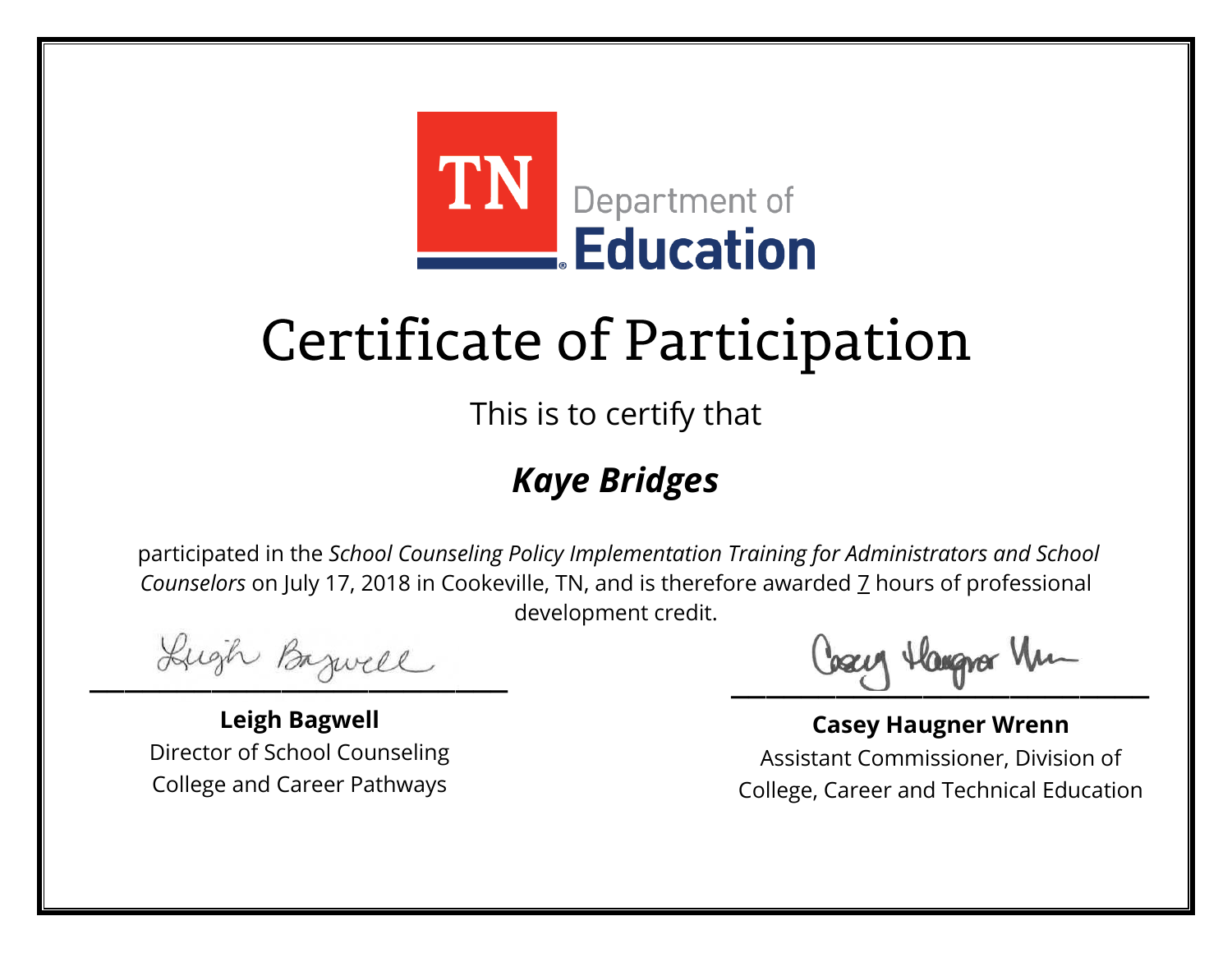

This is to certify that

#### *Tonya Brown*

Lugh Bazwell

**Leigh Bagwell** Director of School Counseling College and Career Pathways

Losey Hangra Vm

**Casey Haugner Wrenn** Assistant Commissioner, Division of College, Career and Technical Education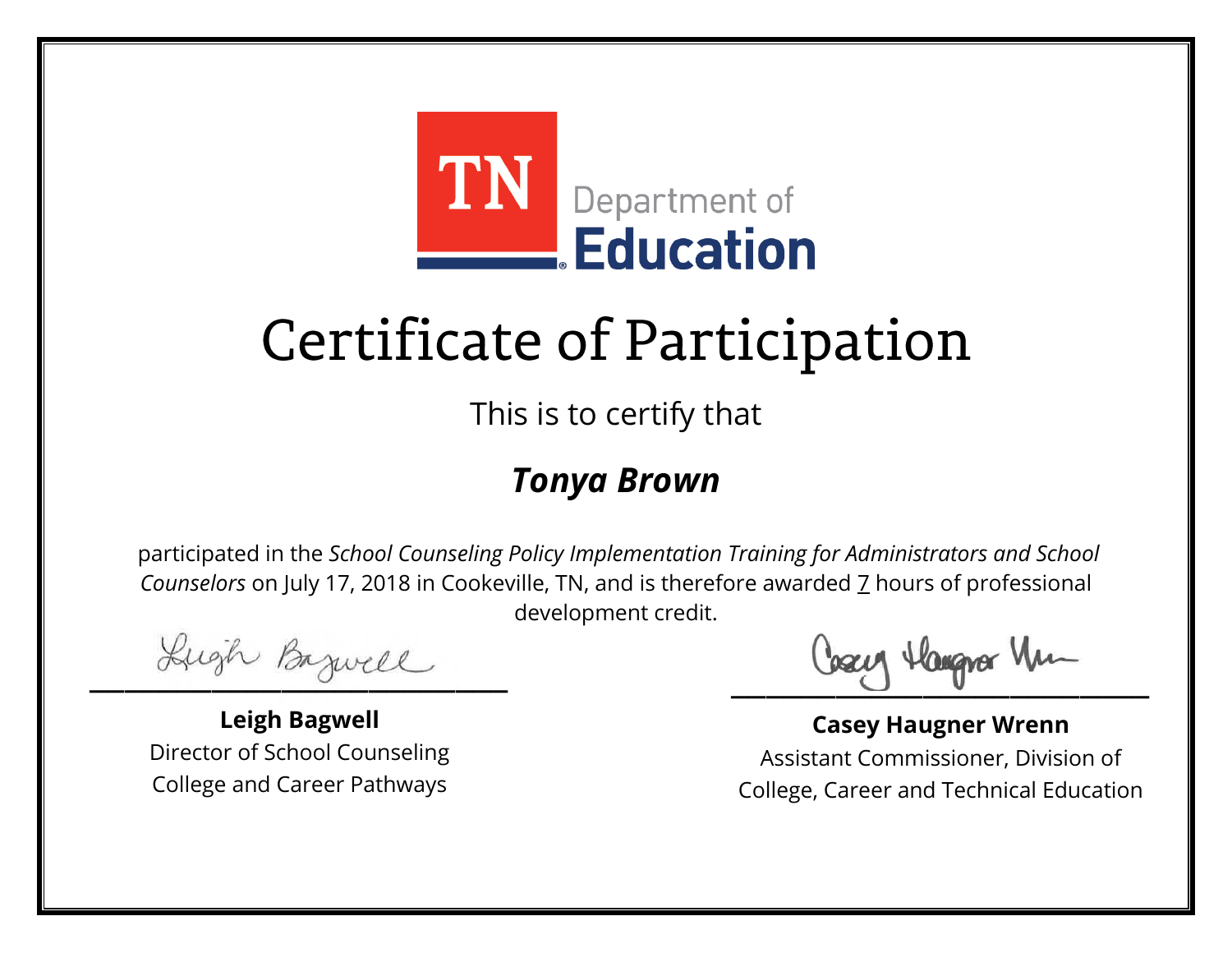

This is to certify that

#### *Gina Buckner*

Lugh Bazwell

**Leigh Bagwell** Director of School Counseling College and Career Pathways

Losey Hangra Vm

**Casey Haugner Wrenn** Assistant Commissioner, Division of College, Career and Technical Education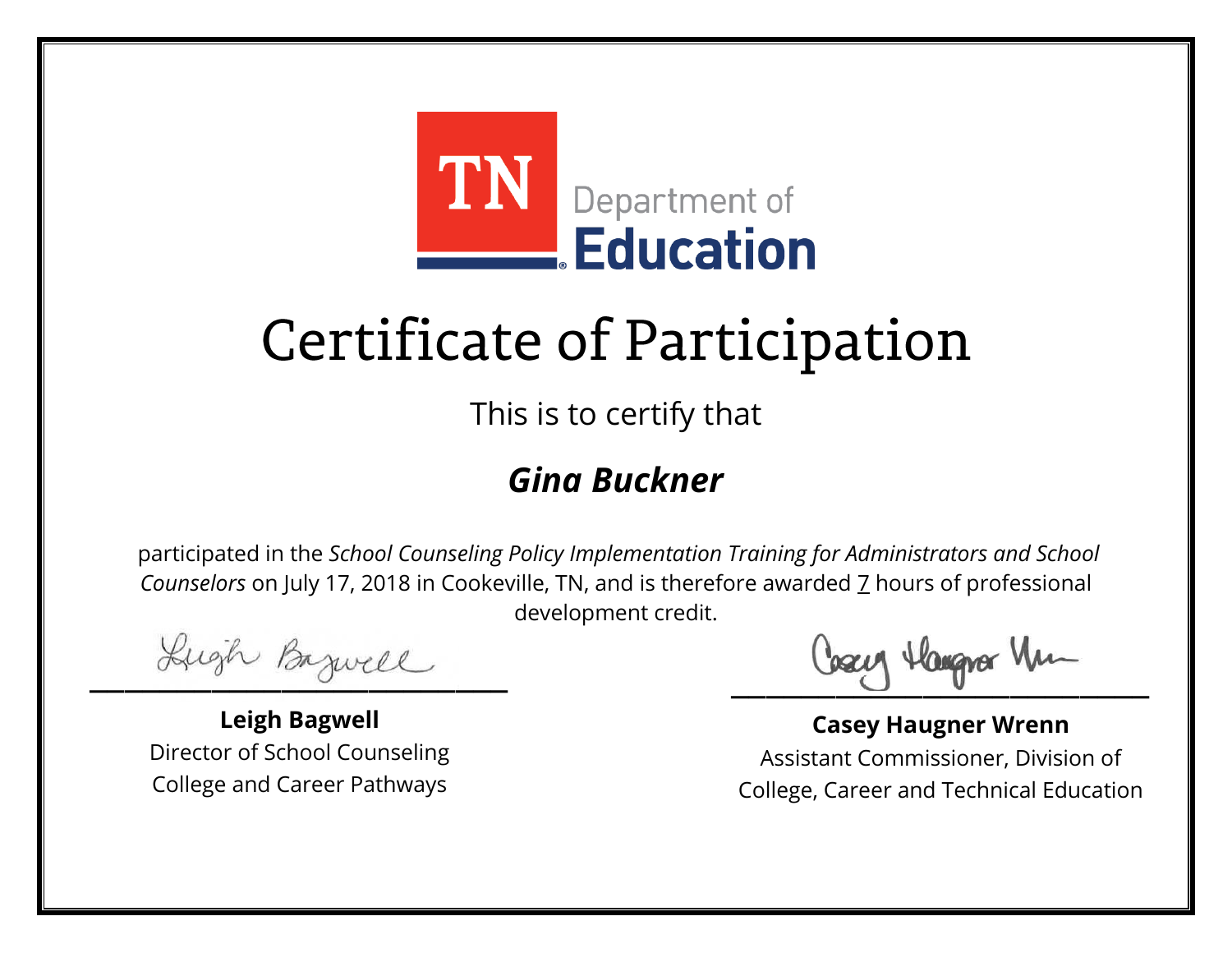

This is to certify that

#### *Jennifer Burks*

Lugh Bazwell

**Leigh Bagwell** Director of School Counseling College and Career Pathways

Losey Hangra Vm

**Casey Haugner Wrenn** Assistant Commissioner, Division of College, Career and Technical Education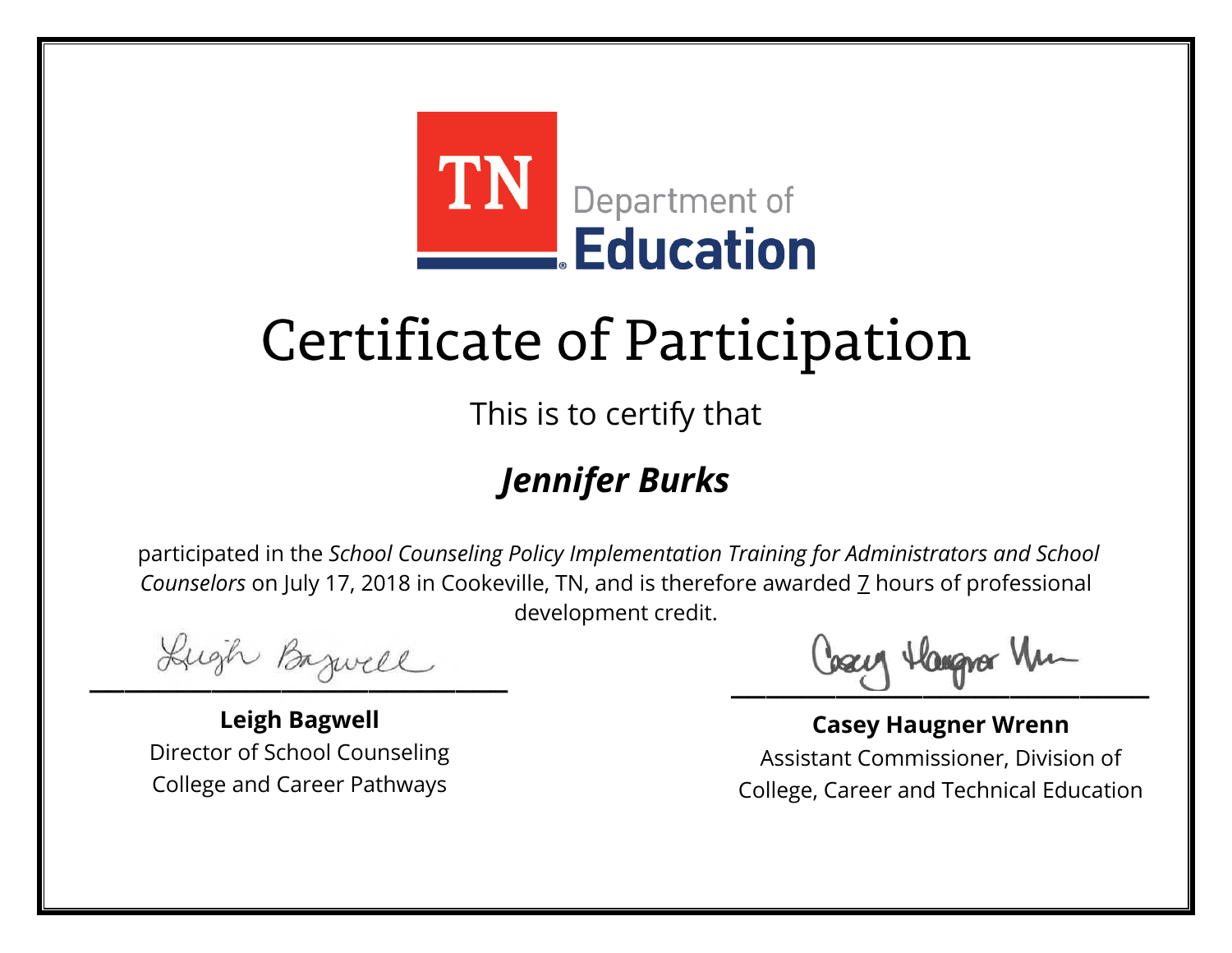

This is to certify that

#### *April Burress*

Lugh Bazwell

**Leigh Bagwell** Director of School Counseling College and Career Pathways

Losey Hangra Vm

**Casey Haugner Wrenn** Assistant Commissioner, Division of College, Career and Technical Education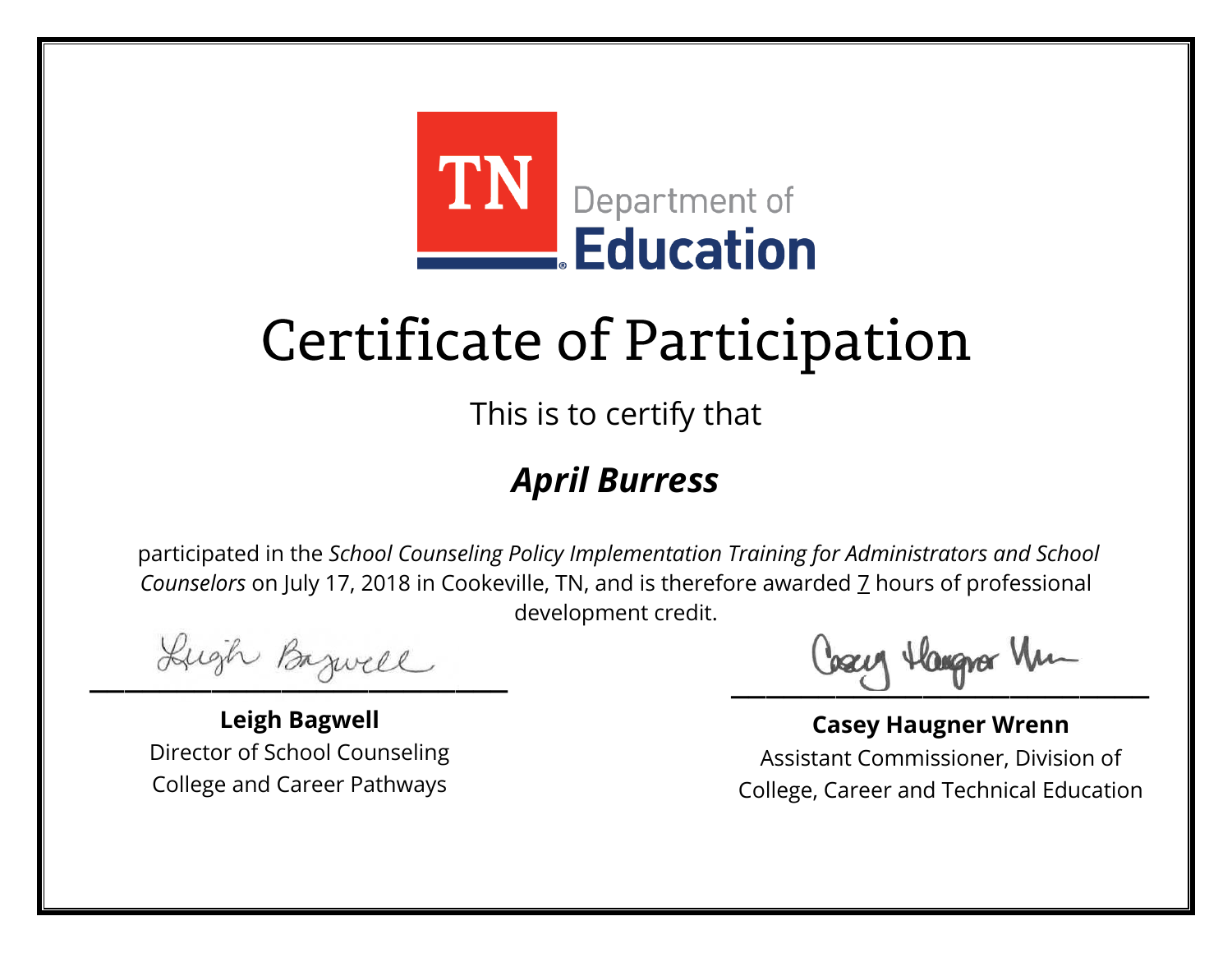

This is to certify that

#### *Larra Bush*

Lugh Bazwell

**Leigh Bagwell** Director of School Counseling College and Career Pathways

Losey Hangra Vm

**Casey Haugner Wrenn** Assistant Commissioner, Division of College, Career and Technical Education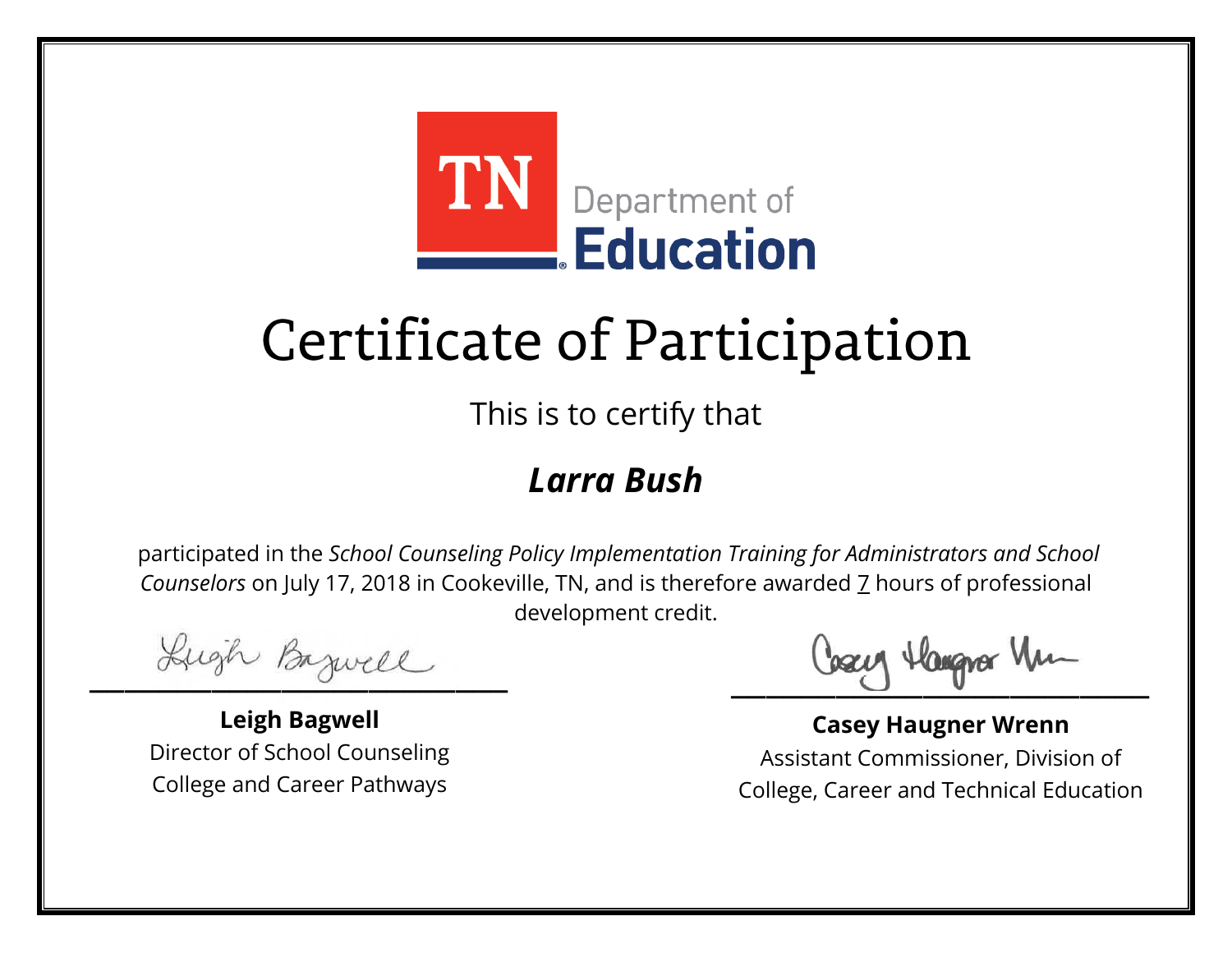

This is to certify that

#### *Natasha Clark*

Lugh Bazwell

**Leigh Bagwell** Director of School Counseling College and Career Pathways

Losey Hangra Vm

**Casey Haugner Wrenn** Assistant Commissioner, Division of College, Career and Technical Education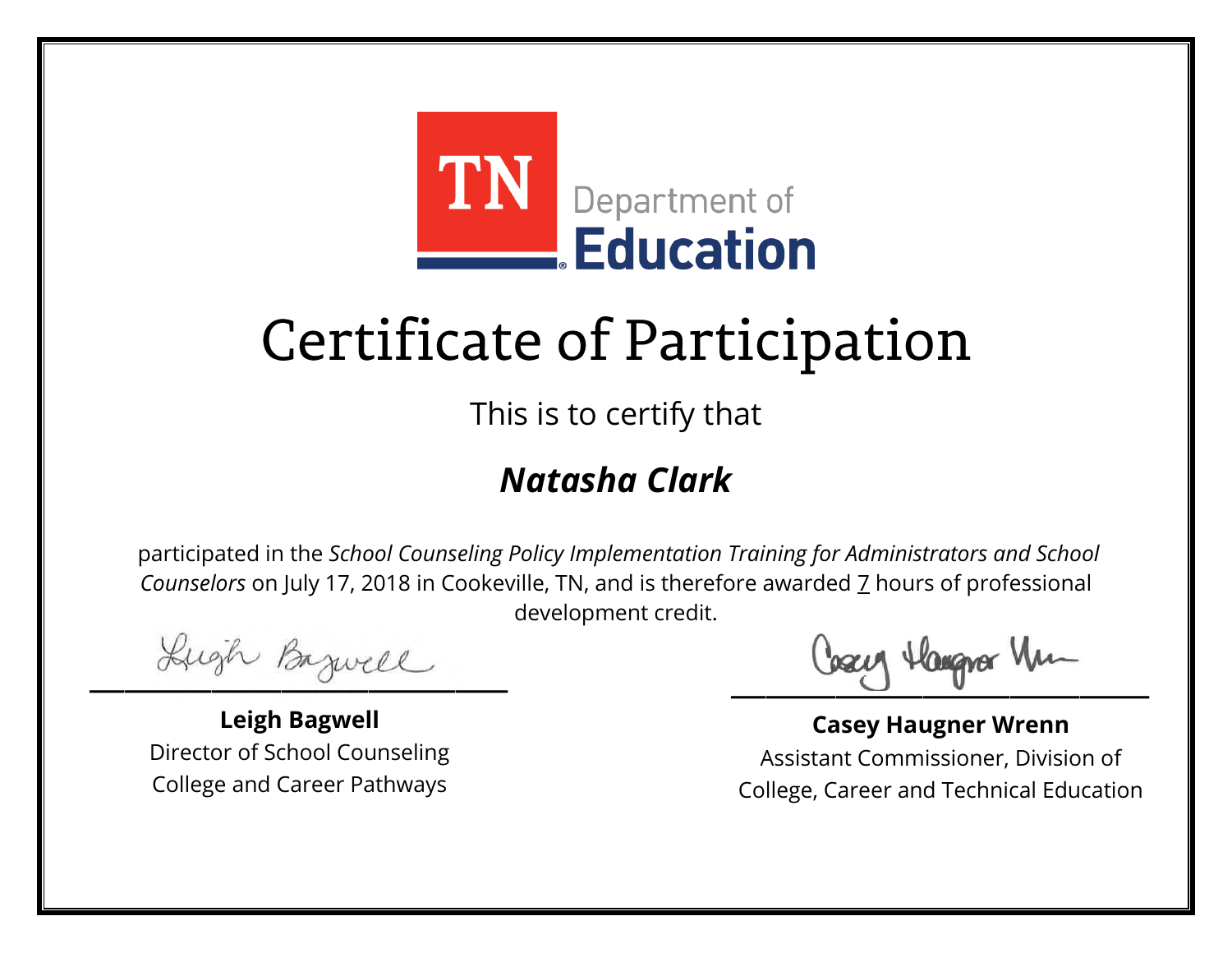

This is to certify that

#### *Katie Claud*

Lugh Bazwell

**Leigh Bagwell** Director of School Counseling College and Career Pathways

Losey Hangra Vm

**Casey Haugner Wrenn** Assistant Commissioner, Division of College, Career and Technical Education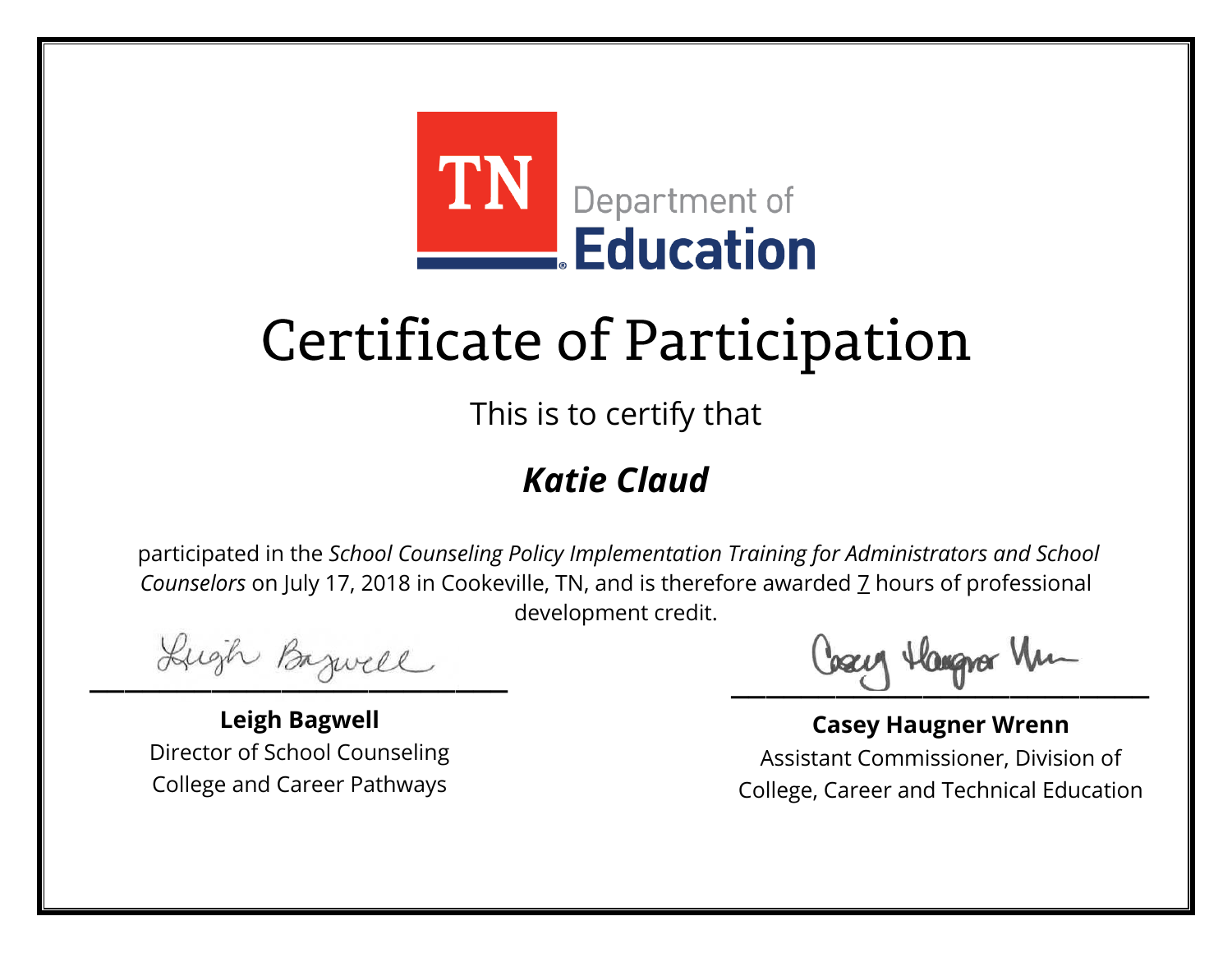

This is to certify that

#### *Bill Conger*

Lugh Bazwell

**Leigh Bagwell** Director of School Counseling College and Career Pathways

Losey Hangra Vm

**Casey Haugner Wrenn** Assistant Commissioner, Division of College, Career and Technical Education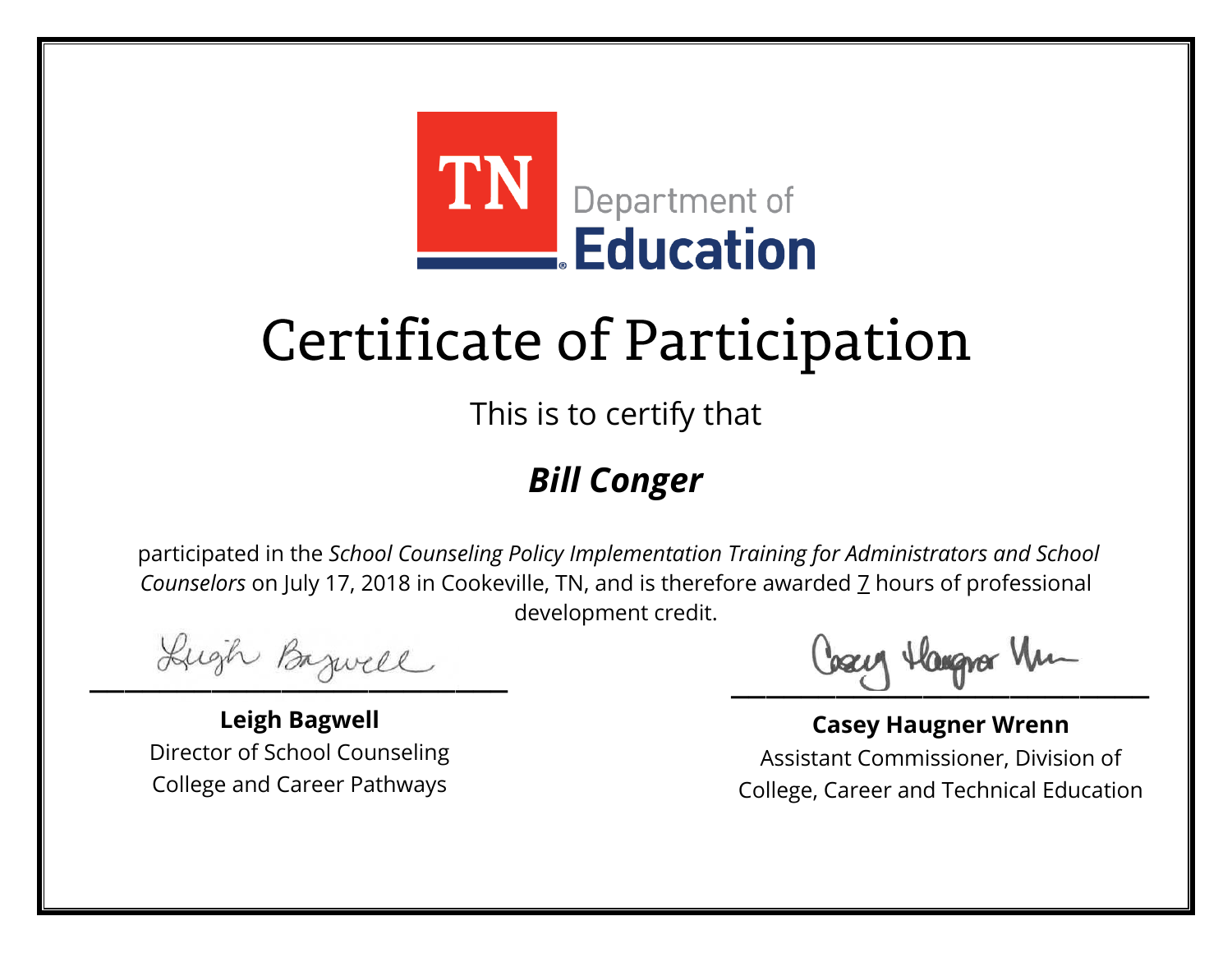

This is to certify that

#### *Gaye Dale*

Lugh Bazwell

**Leigh Bagwell** Director of School Counseling College and Career Pathways

Losey Hangra Vm

**Casey Haugner Wrenn** Assistant Commissioner, Division of College, Career and Technical Education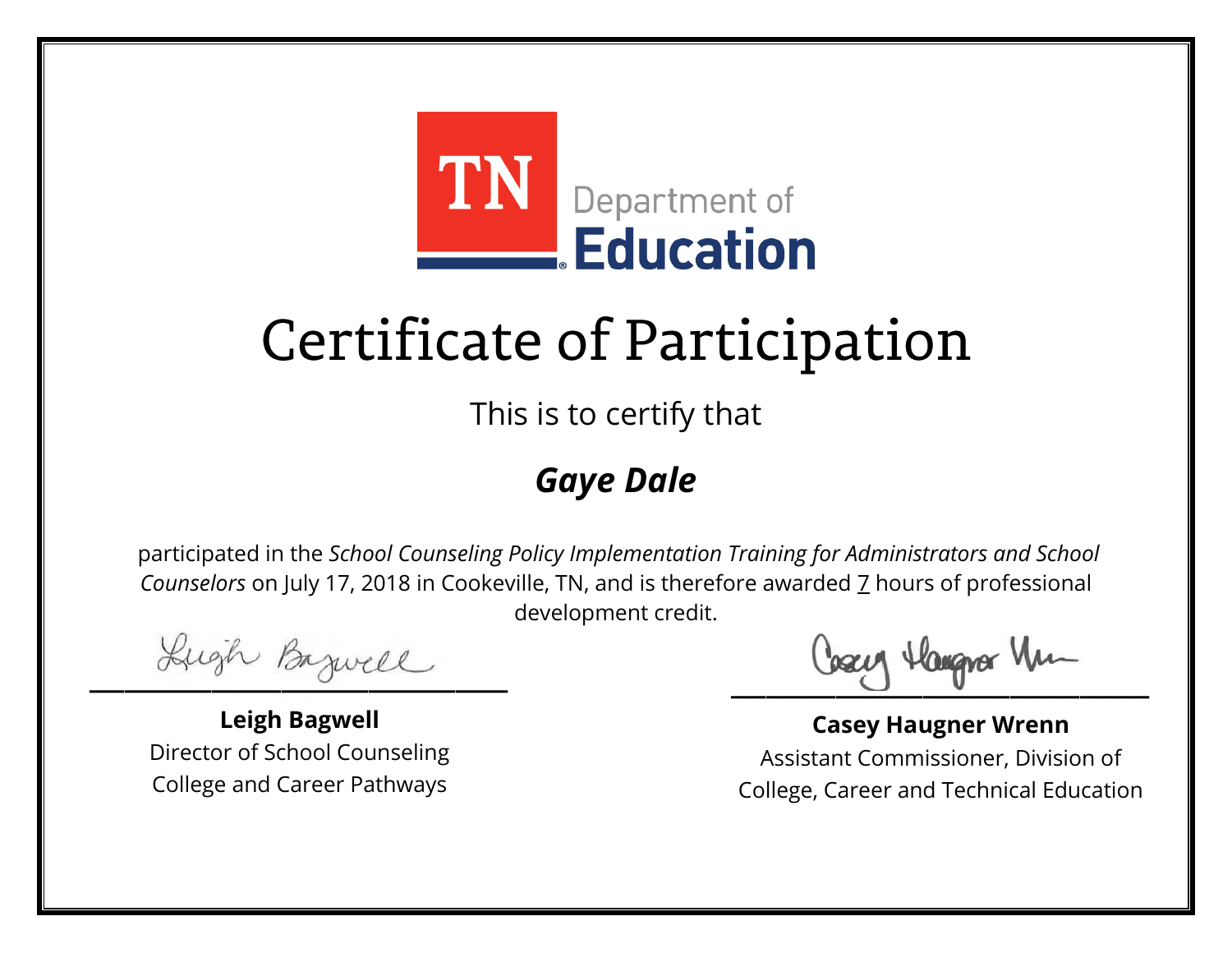

This is to certify that

#### *Keshia Donovan*

Lugh Bazwell

**Leigh Bagwell** Director of School Counseling College and Career Pathways

Losey Hangra Vm

**Casey Haugner Wrenn** Assistant Commissioner, Division of College, Career and Technical Education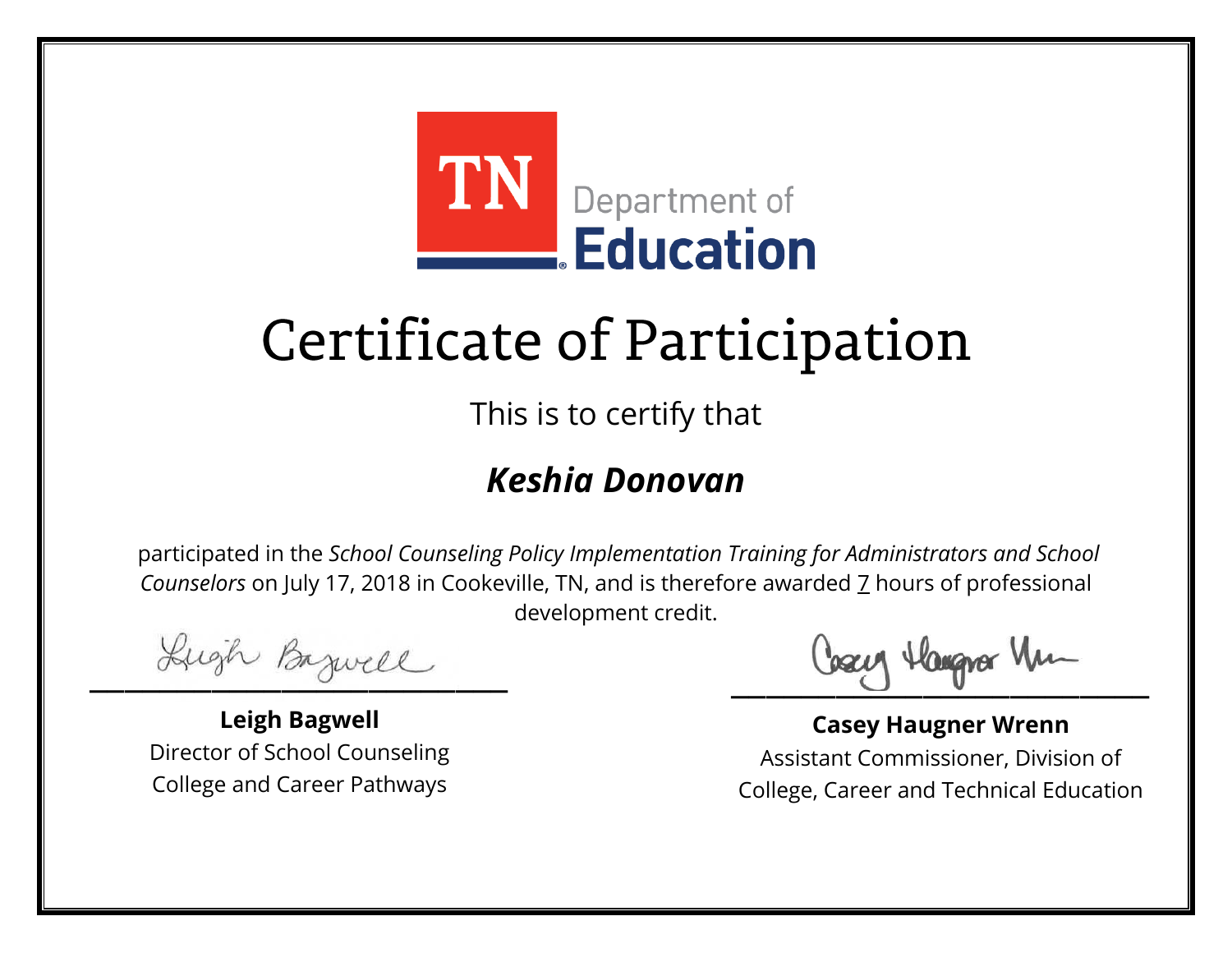

This is to certify that

#### *Debbie Edens*

Lugh Bazwell

**Leigh Bagwell** Director of School Counseling College and Career Pathways

Losey Hangra Vm

**Casey Haugner Wrenn** Assistant Commissioner, Division of College, Career and Technical Education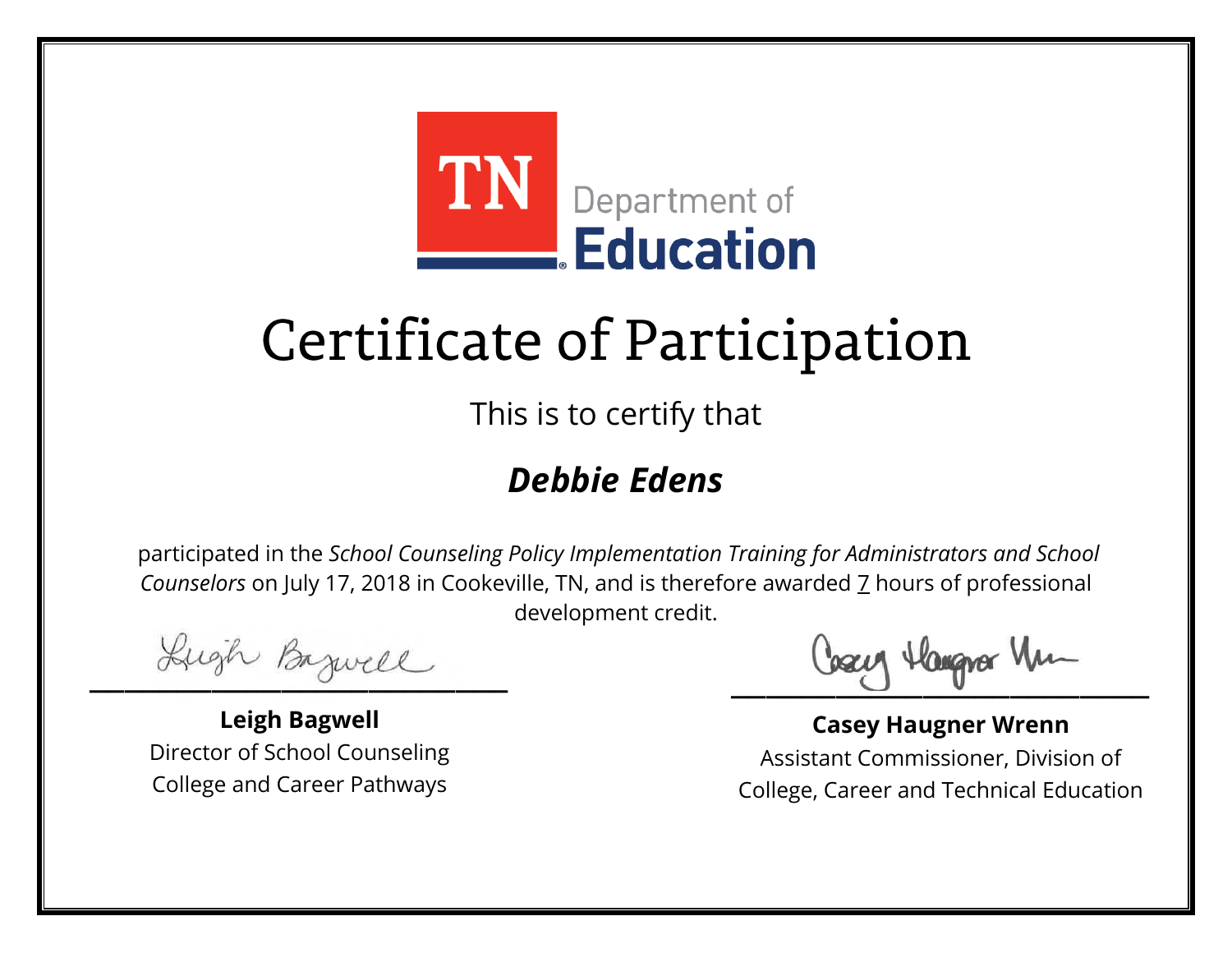

This is to certify that

#### *Debora Evans*

Lugh Bazwell

**Leigh Bagwell** Director of School Counseling College and Career Pathways

Losey Hangra Vm

**Casey Haugner Wrenn** Assistant Commissioner, Division of College, Career and Technical Education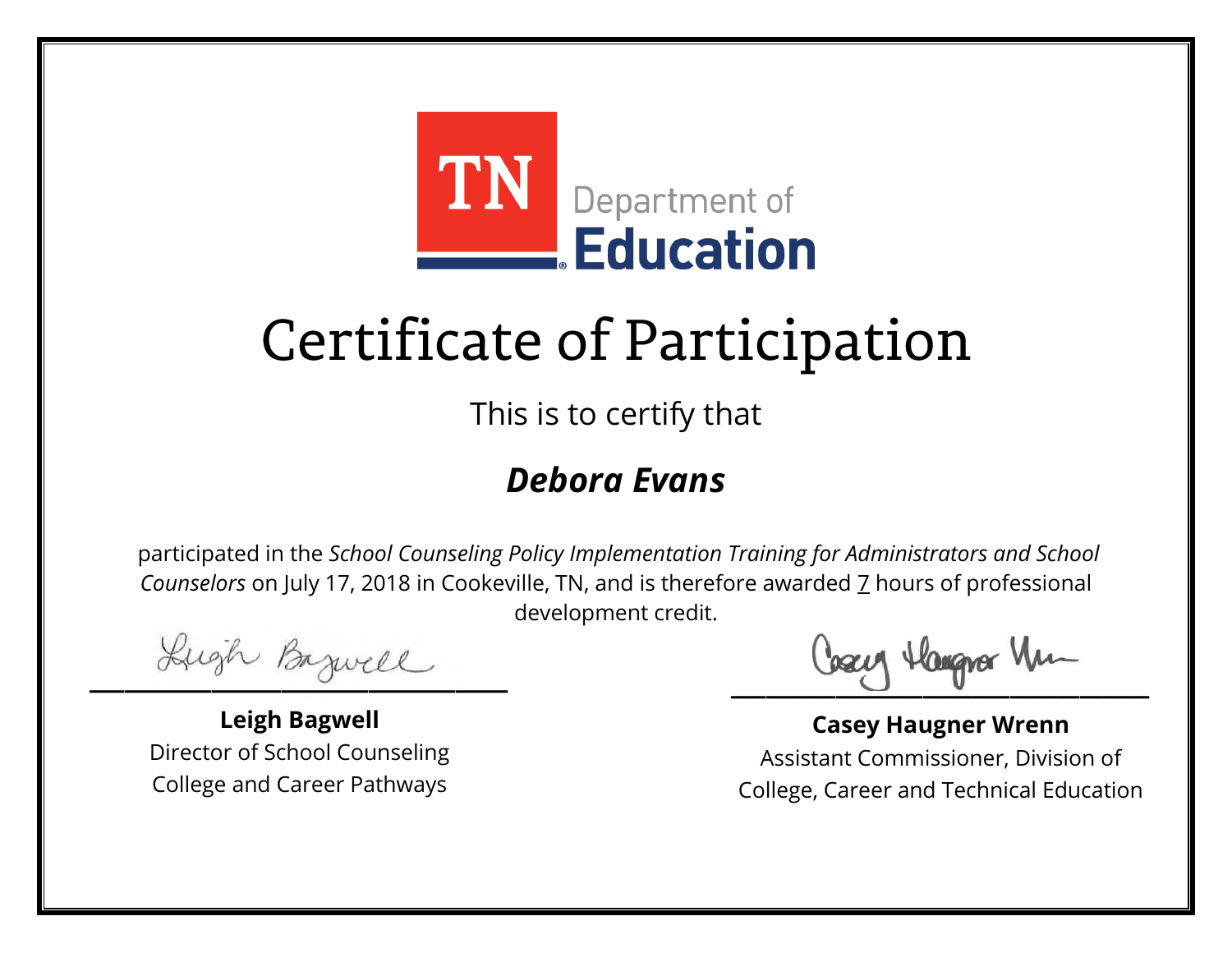

This is to certify that

#### *Allyson Evans*

Lugh Bazwell

**Leigh Bagwell** Director of School Counseling College and Career Pathways

Losey Hangra Vm

**Casey Haugner Wrenn** Assistant Commissioner, Division of College, Career and Technical Education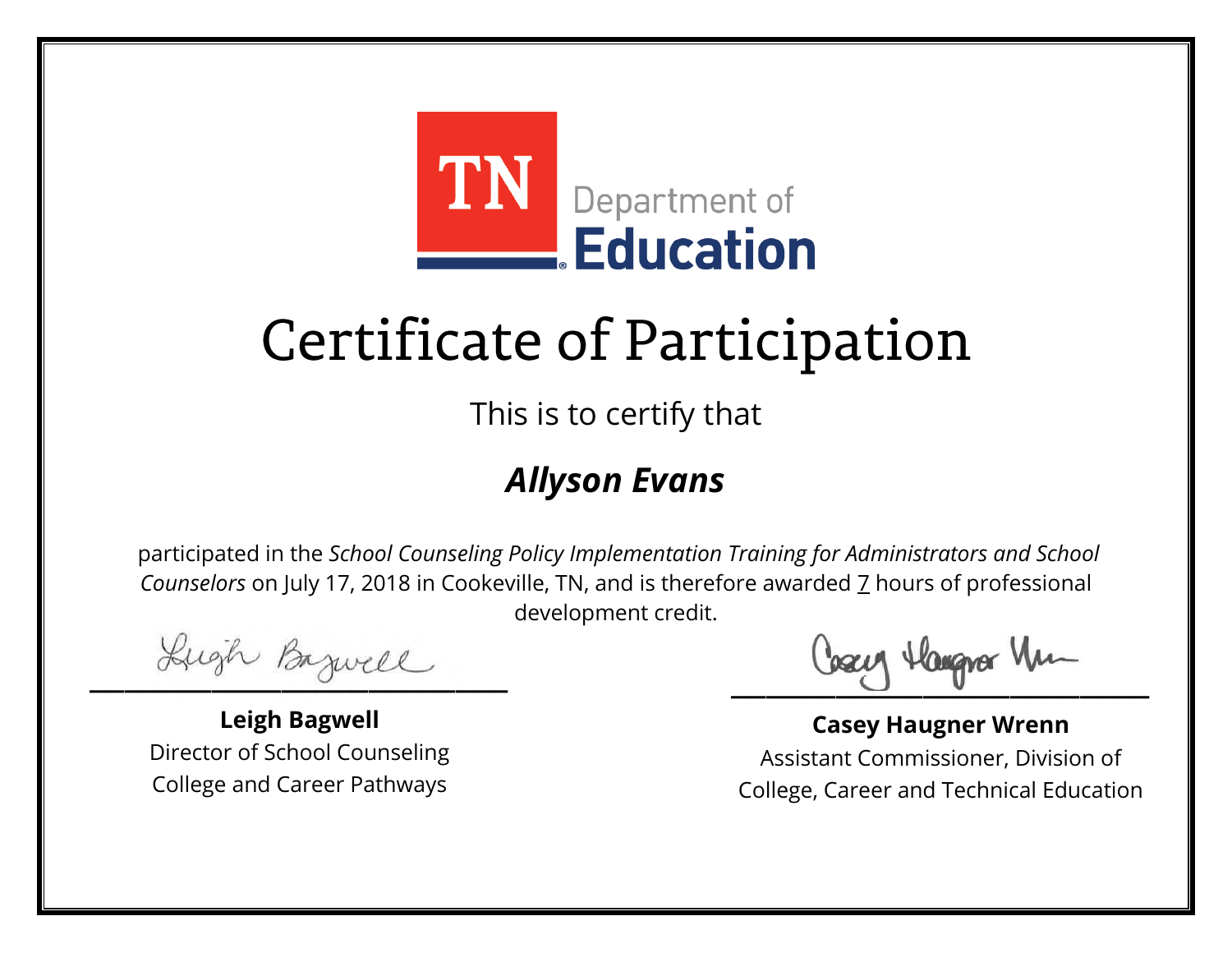

This is to certify that

#### *Dana Grissom*

Lugh Bazwell

**Leigh Bagwell** Director of School Counseling College and Career Pathways

Losey Hangra Vm

**Casey Haugner Wrenn** Assistant Commissioner, Division of College, Career and Technical Education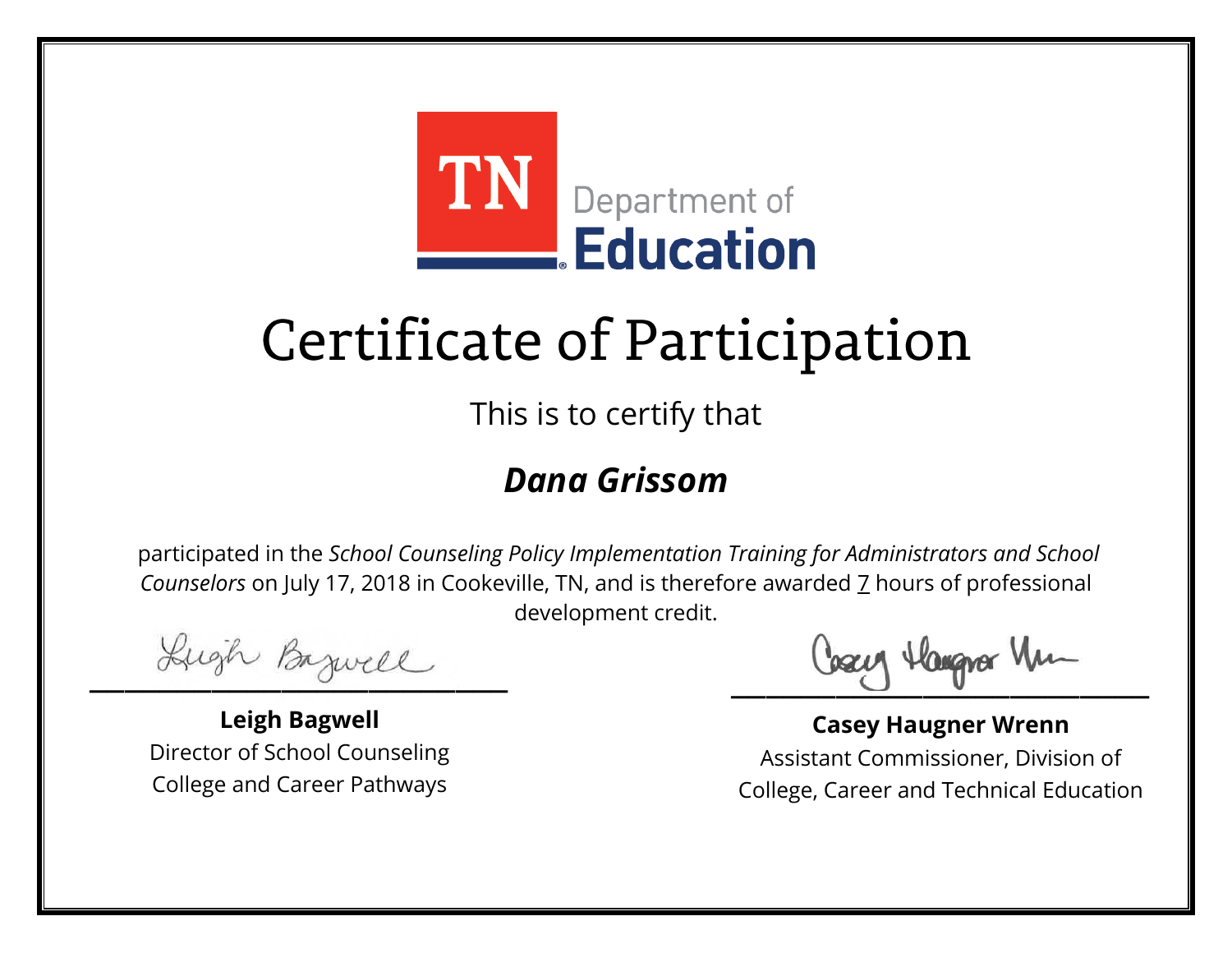

This is to certify that

#### *Brandon Grizzard*

Lugh Bazwell

**Leigh Bagwell** Director of School Counseling College and Career Pathways

Losey Hangra Vm

**Casey Haugner Wrenn** Assistant Commissioner, Division of College, Career and Technical Education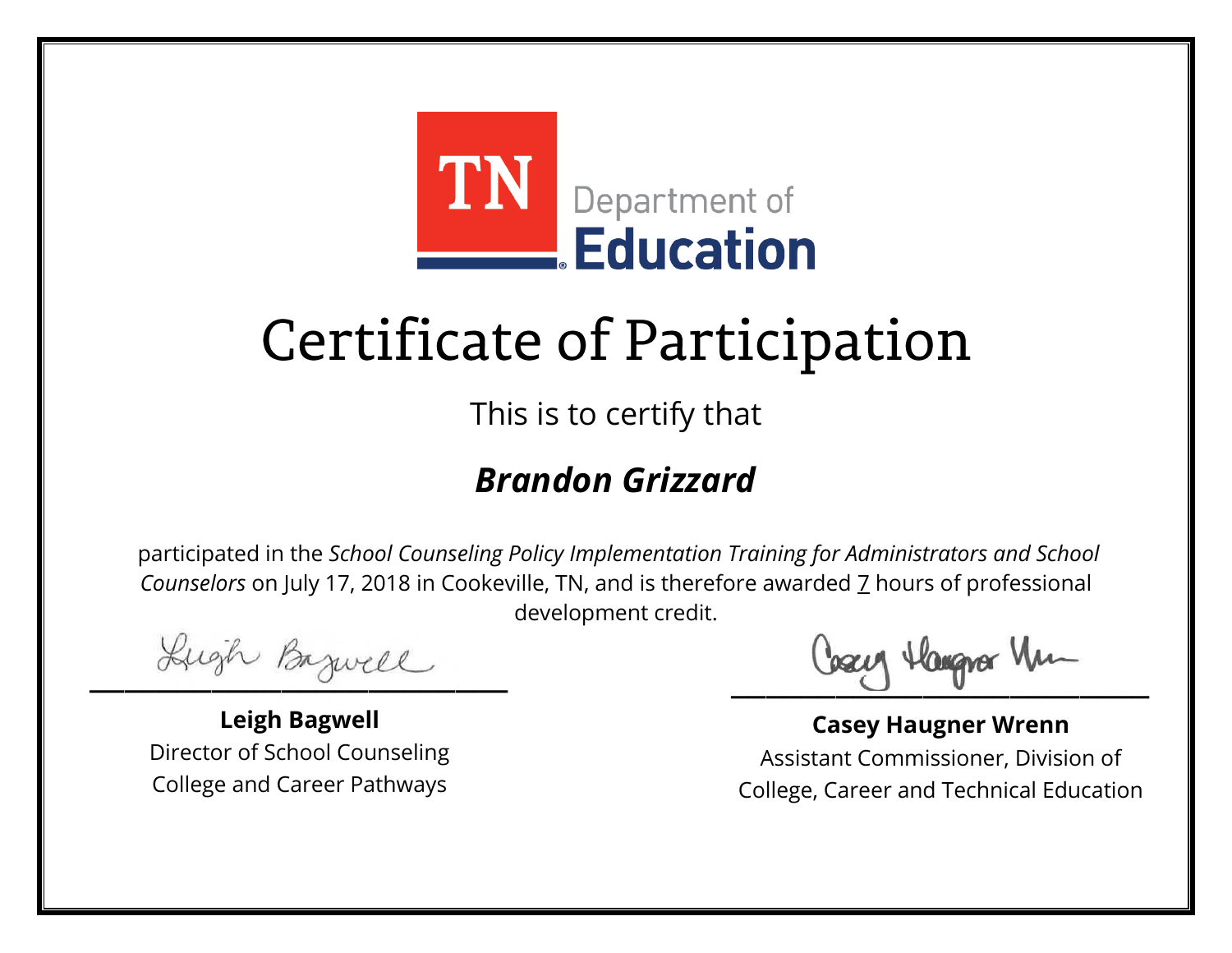

This is to certify that

#### *Emily Haston*

Lugh Bazwell

**Leigh Bagwell** Director of School Counseling College and Career Pathways

Losey Hangra Vm

**Casey Haugner Wrenn** Assistant Commissioner, Division of College, Career and Technical Education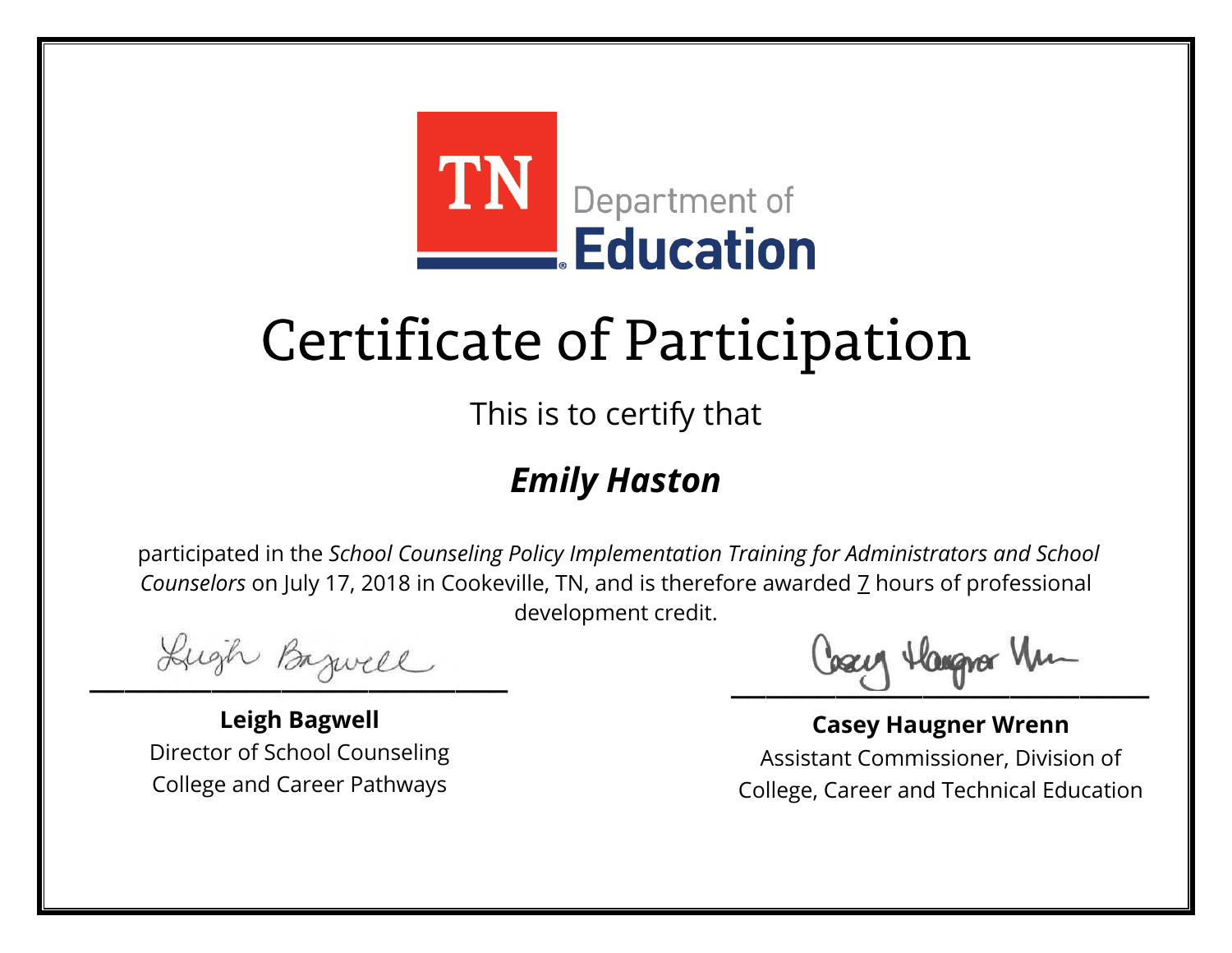

This is to certify that

#### *Connie Heatherly*

Lugh Bazwell

**Leigh Bagwell** Director of School Counseling College and Career Pathways

Cosey Hangra Vm

**Casey Haugner Wrenn** Assistant Commissioner, Division of College, Career and Technical Education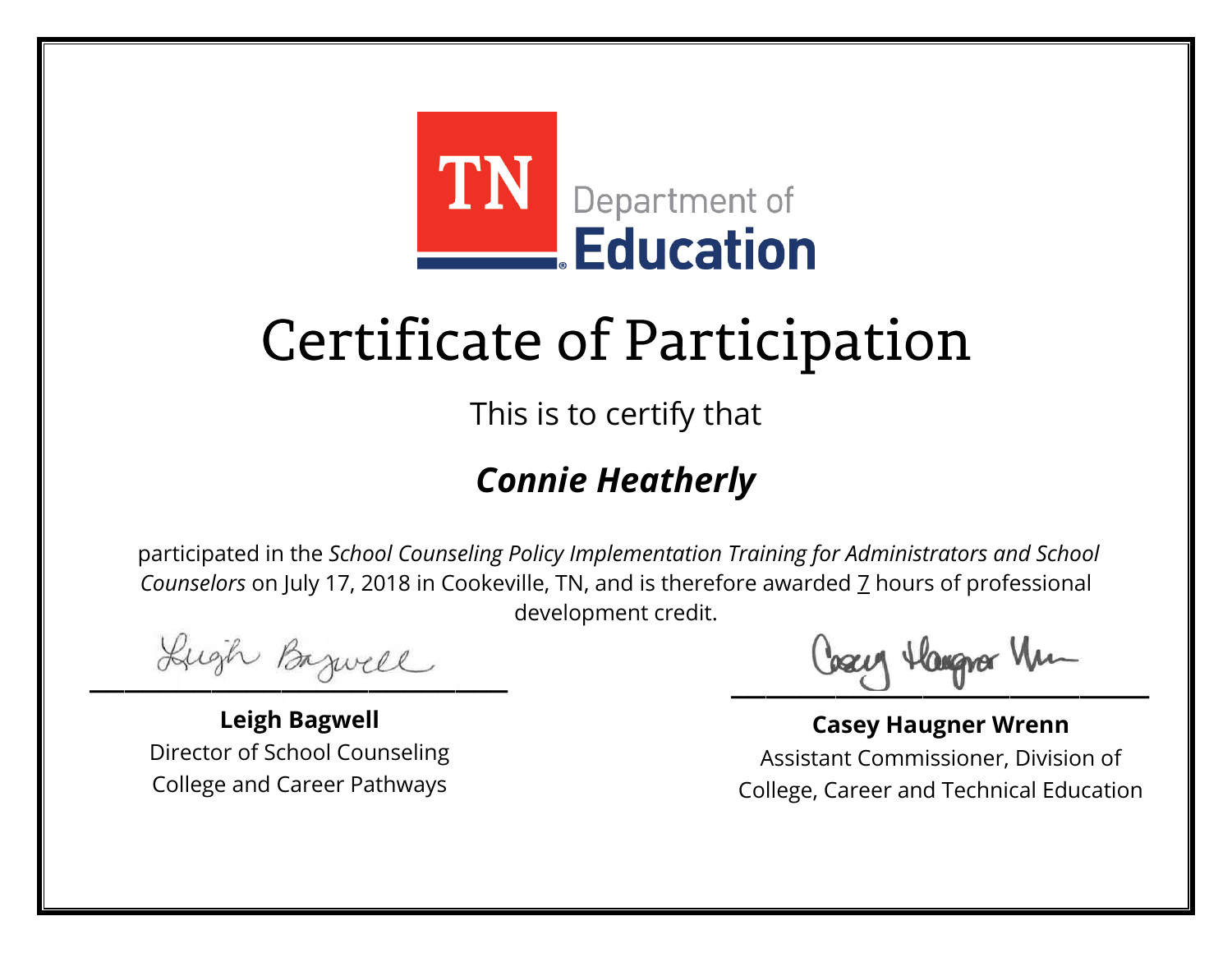

This is to certify that

#### *Danielle Hibdon*

Lugh Bazwell

**Leigh Bagwell** Director of School Counseling College and Career Pathways

Losey Hangra Vm

**Casey Haugner Wrenn** Assistant Commissioner, Division of College, Career and Technical Education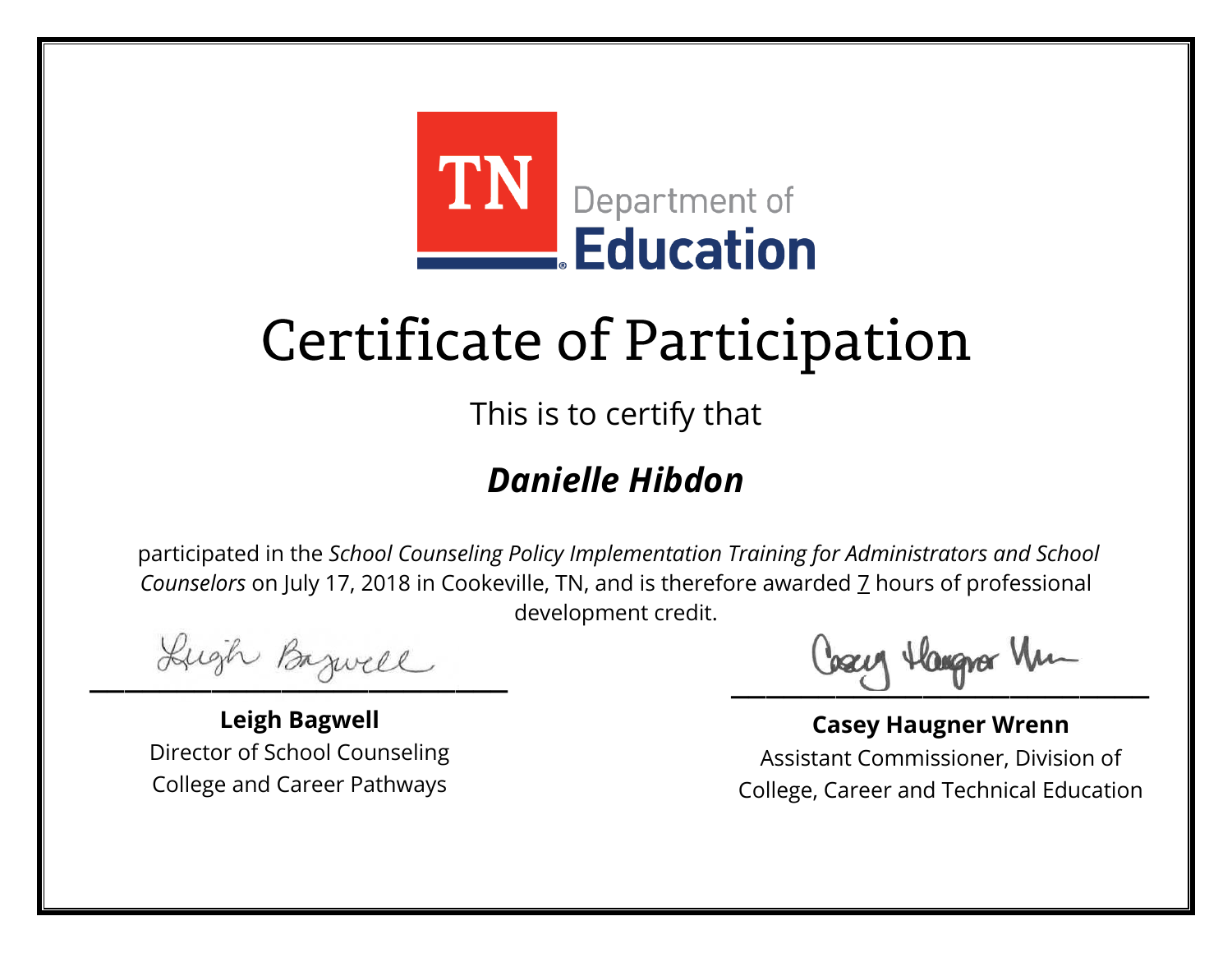

This is to certify that

#### *Karen Hicks*

Lugh Bazwell

**Leigh Bagwell** Director of School Counseling College and Career Pathways

Losey Hangra Vm

**Casey Haugner Wrenn** Assistant Commissioner, Division of College, Career and Technical Education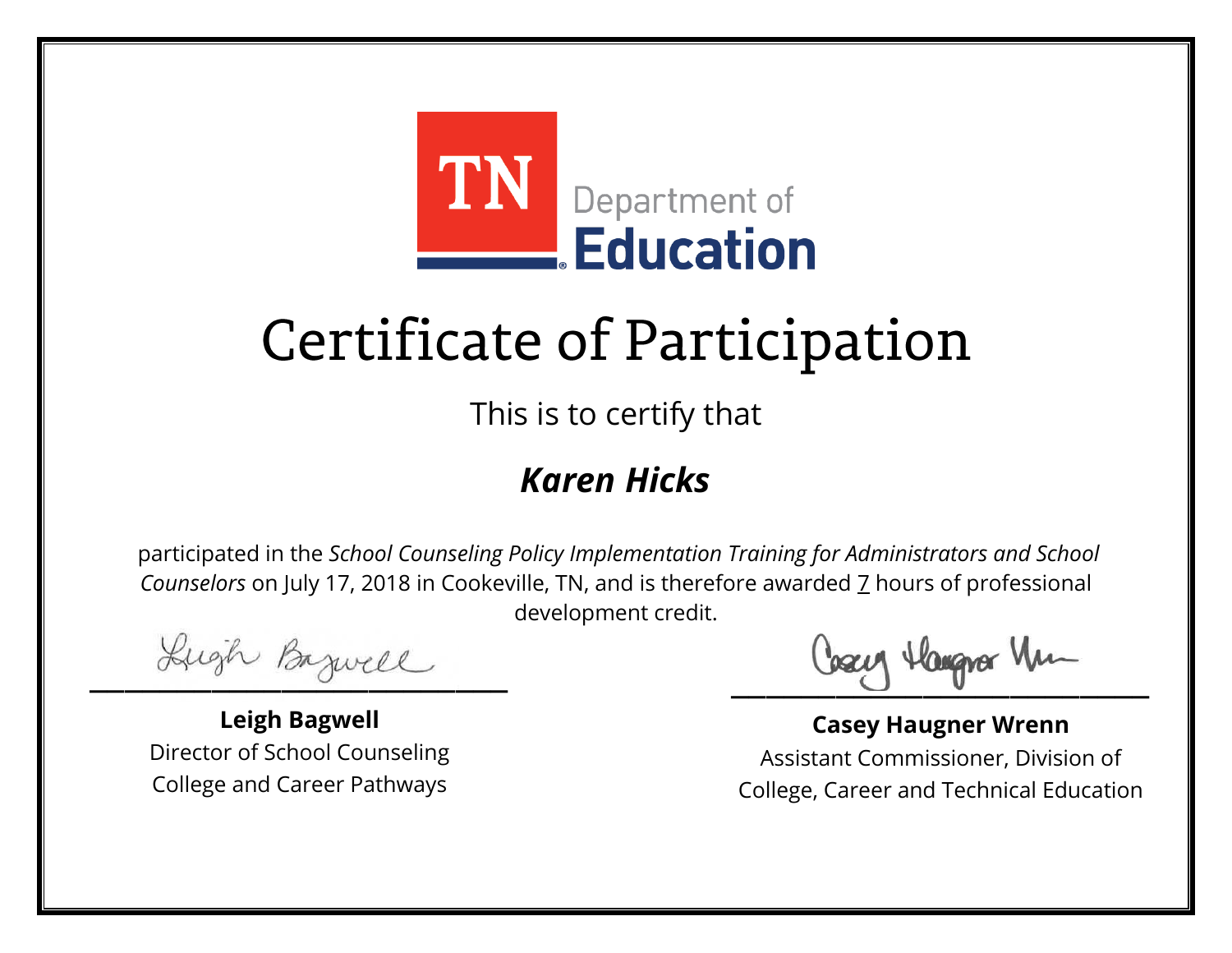

This is to certify that

#### *Regina Holloway*

Lugh Bazwell

**Leigh Bagwell** Director of School Counseling College and Career Pathways

Losey Hangra Vm

**Casey Haugner Wrenn** Assistant Commissioner, Division of College, Career and Technical Education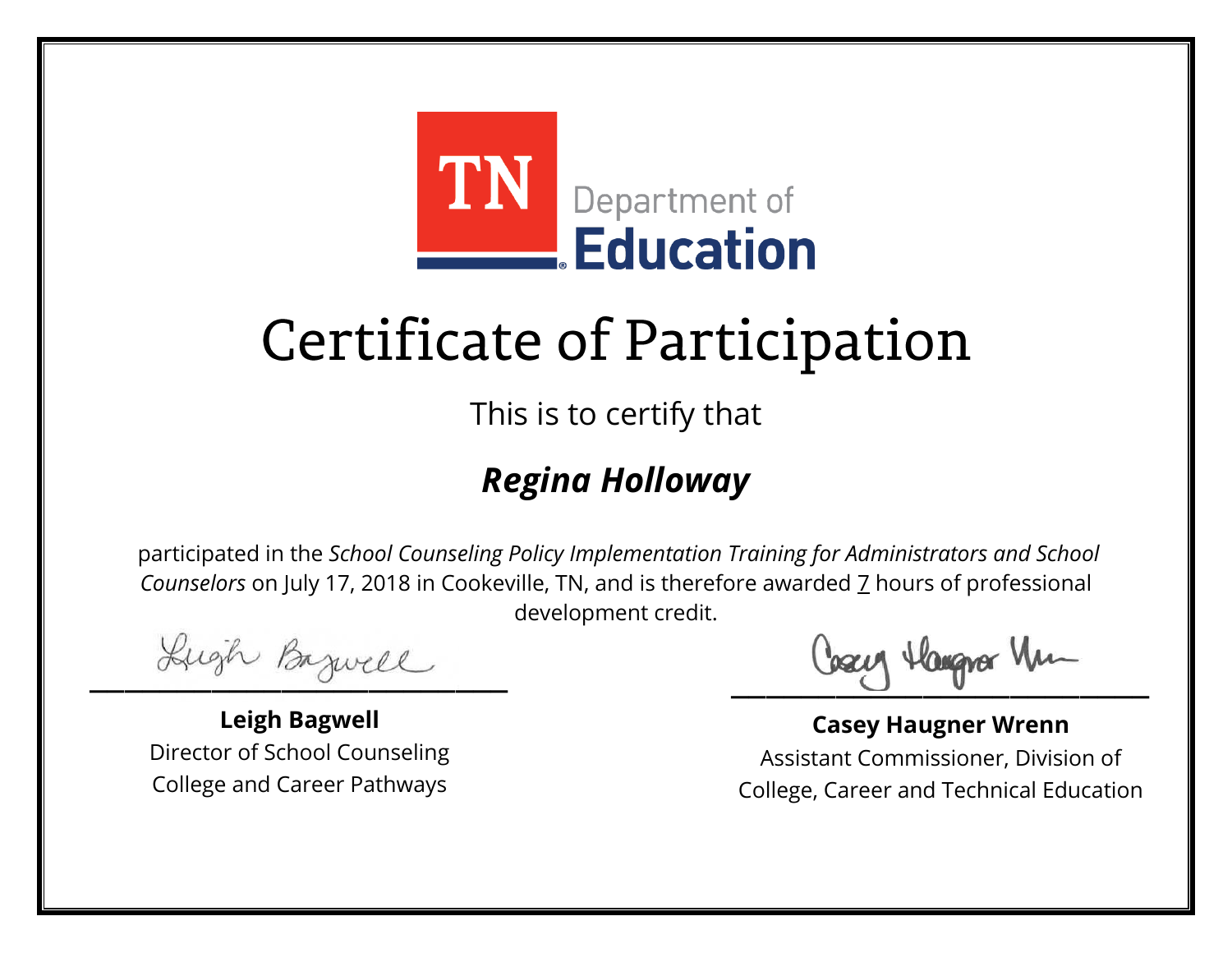

This is to certify that

#### *Donna Jones*

Lugh Bazwell

**Leigh Bagwell** Director of School Counseling College and Career Pathways

Losey Hangra Vm

**Casey Haugner Wrenn** Assistant Commissioner, Division of College, Career and Technical Education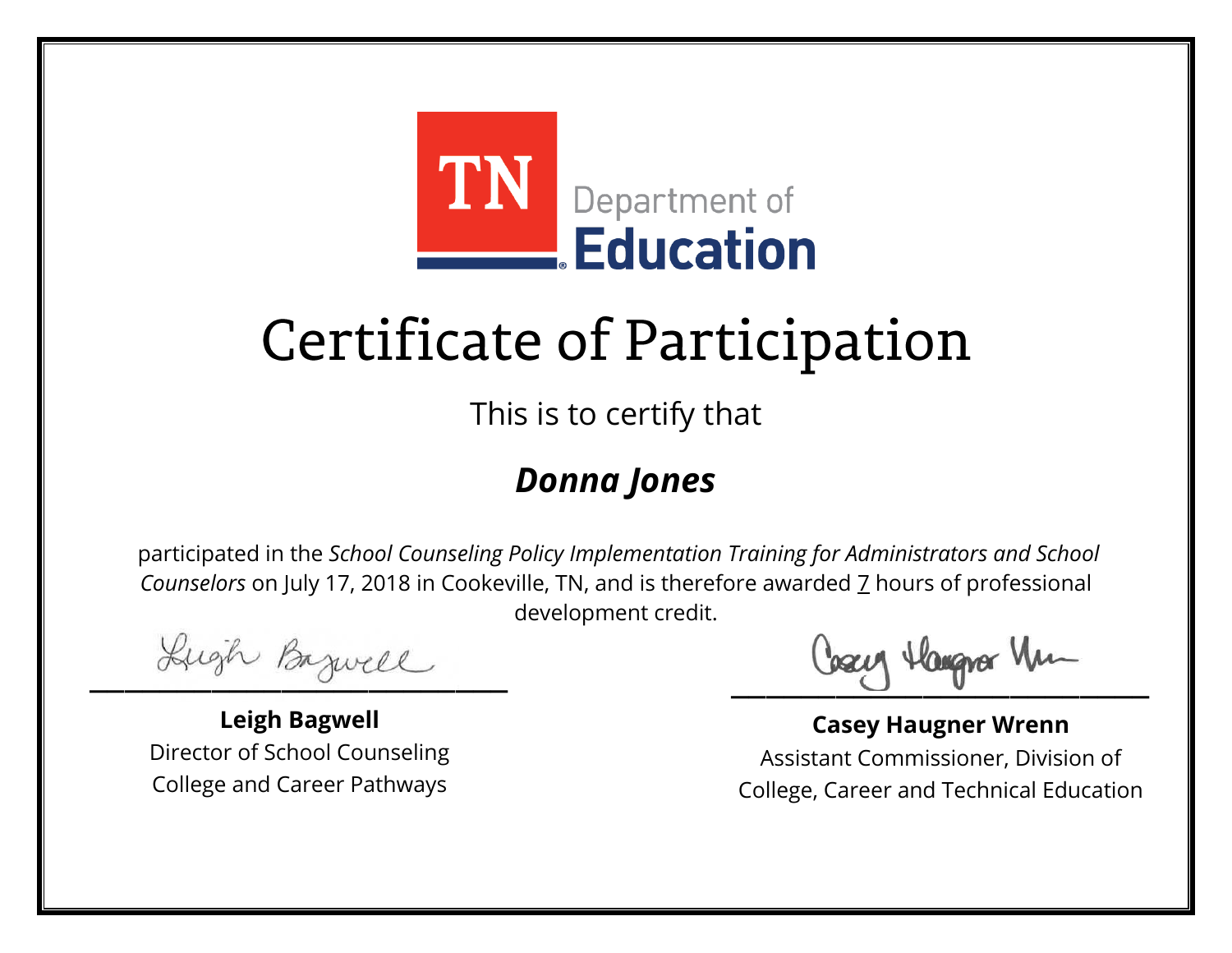

This is to certify that

#### *Biljana Khan*

Lugh Bazwell

**Leigh Bagwell** Director of School Counseling College and Career Pathways

Losey Hangra Vm

**Casey Haugner Wrenn** Assistant Commissioner, Division of College, Career and Technical Education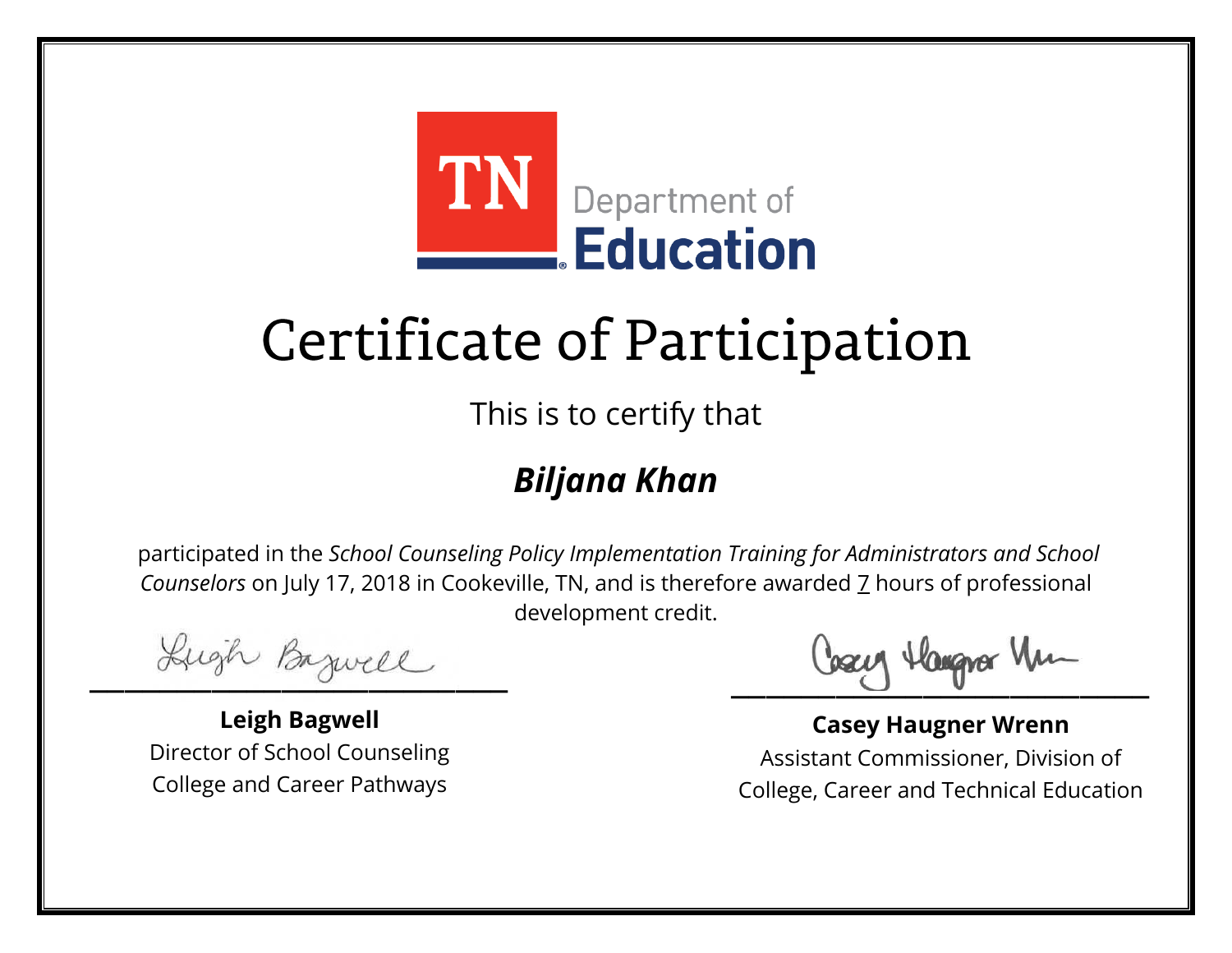

This is to certify that

#### *Sarah Kohlman*

Lugh Bazwell

**Leigh Bagwell** Director of School Counseling College and Career Pathways

Losey Hangra Vm

**Casey Haugner Wrenn** Assistant Commissioner, Division of College, Career and Technical Education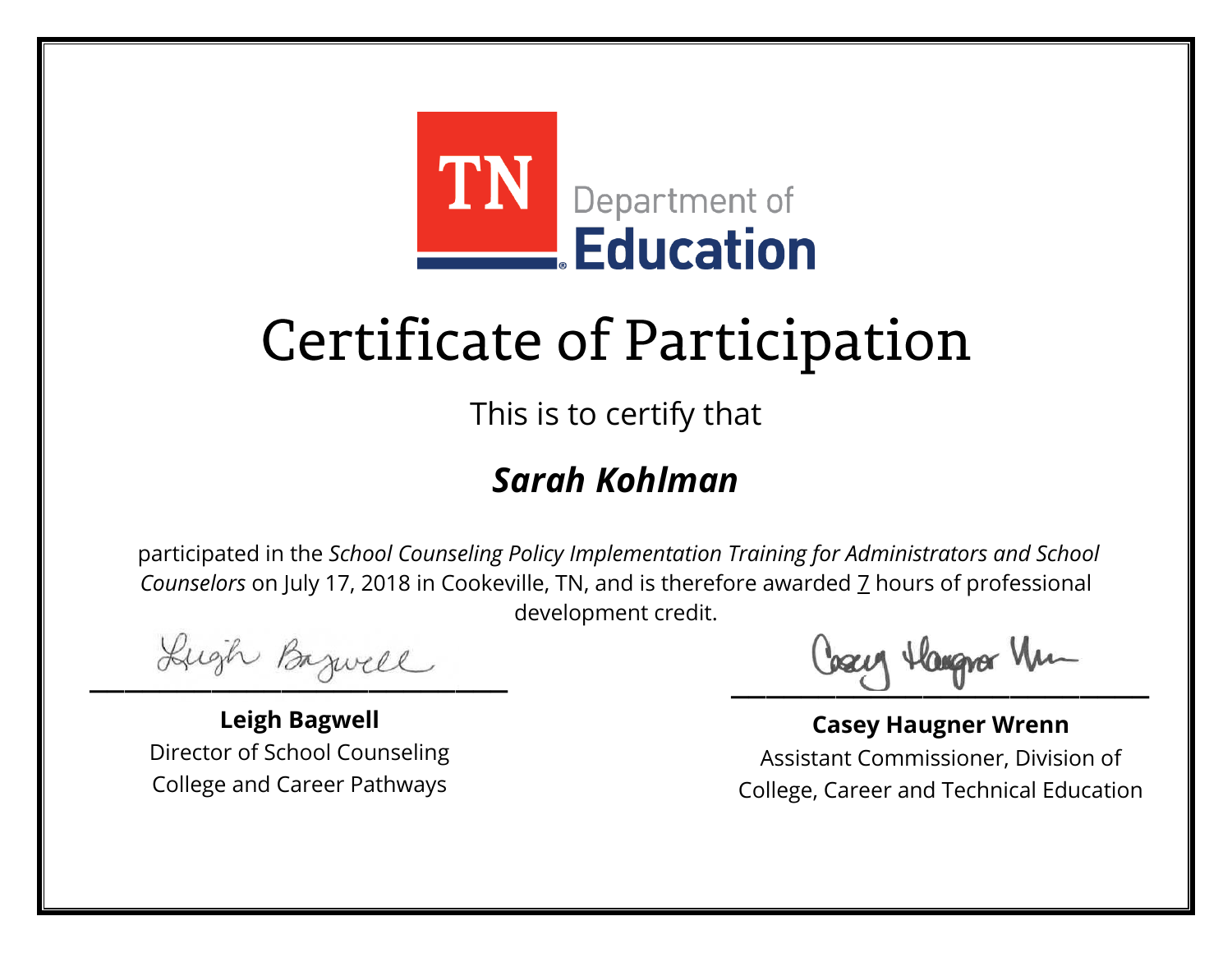

This is to certify that

#### *Rhonda Lancaster*

Lugh Bazwell

**Leigh Bagwell** Director of School Counseling College and Career Pathways

Cosey Hangra Vm

**Casey Haugner Wrenn** Assistant Commissioner, Division of College, Career and Technical Education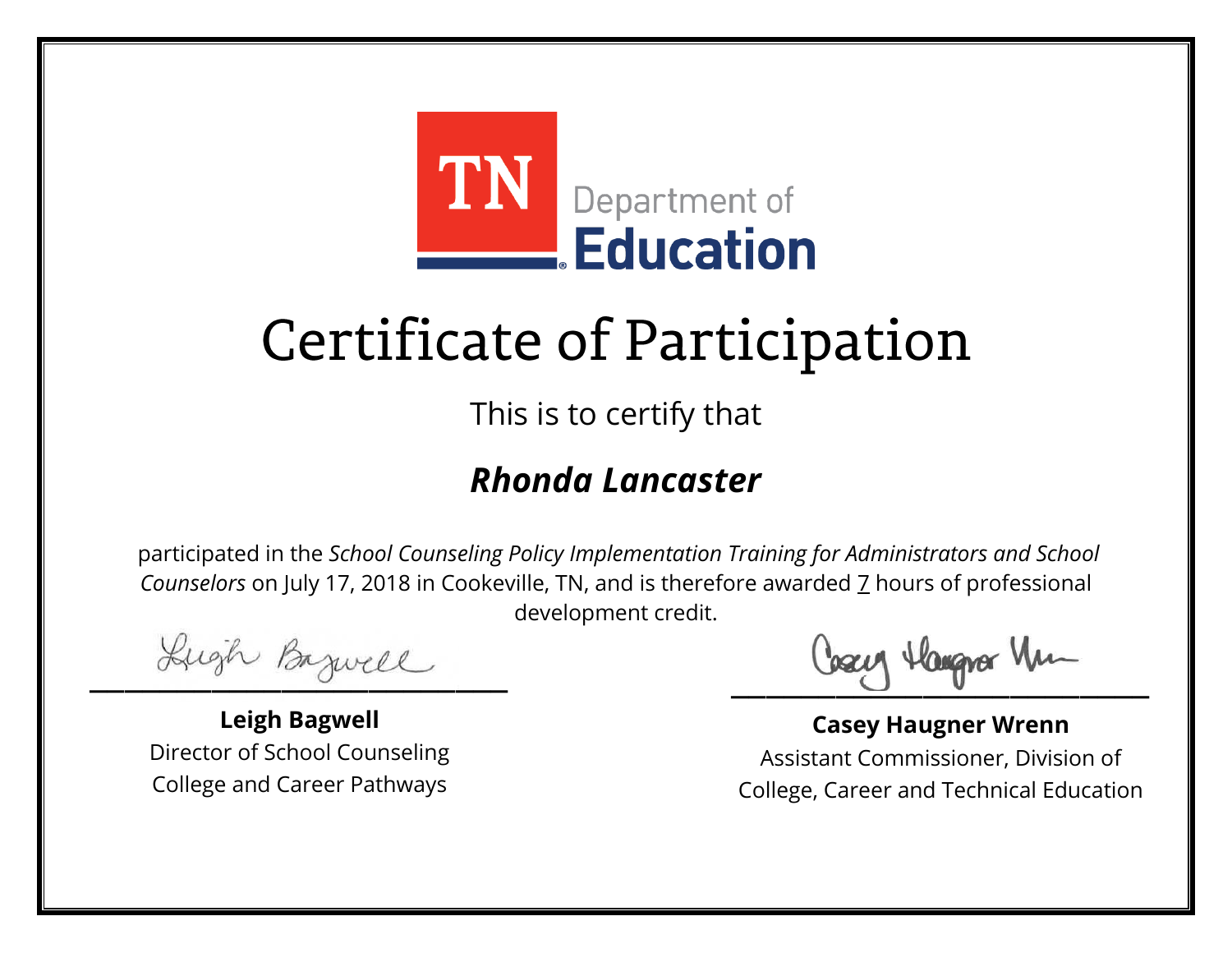

This is to certify that

#### *Paytra Lane*

Lugh Bazwell

**Leigh Bagwell** Director of School Counseling College and Career Pathways

Losey Hangra Vm

**Casey Haugner Wrenn** Assistant Commissioner, Division of College, Career and Technical Education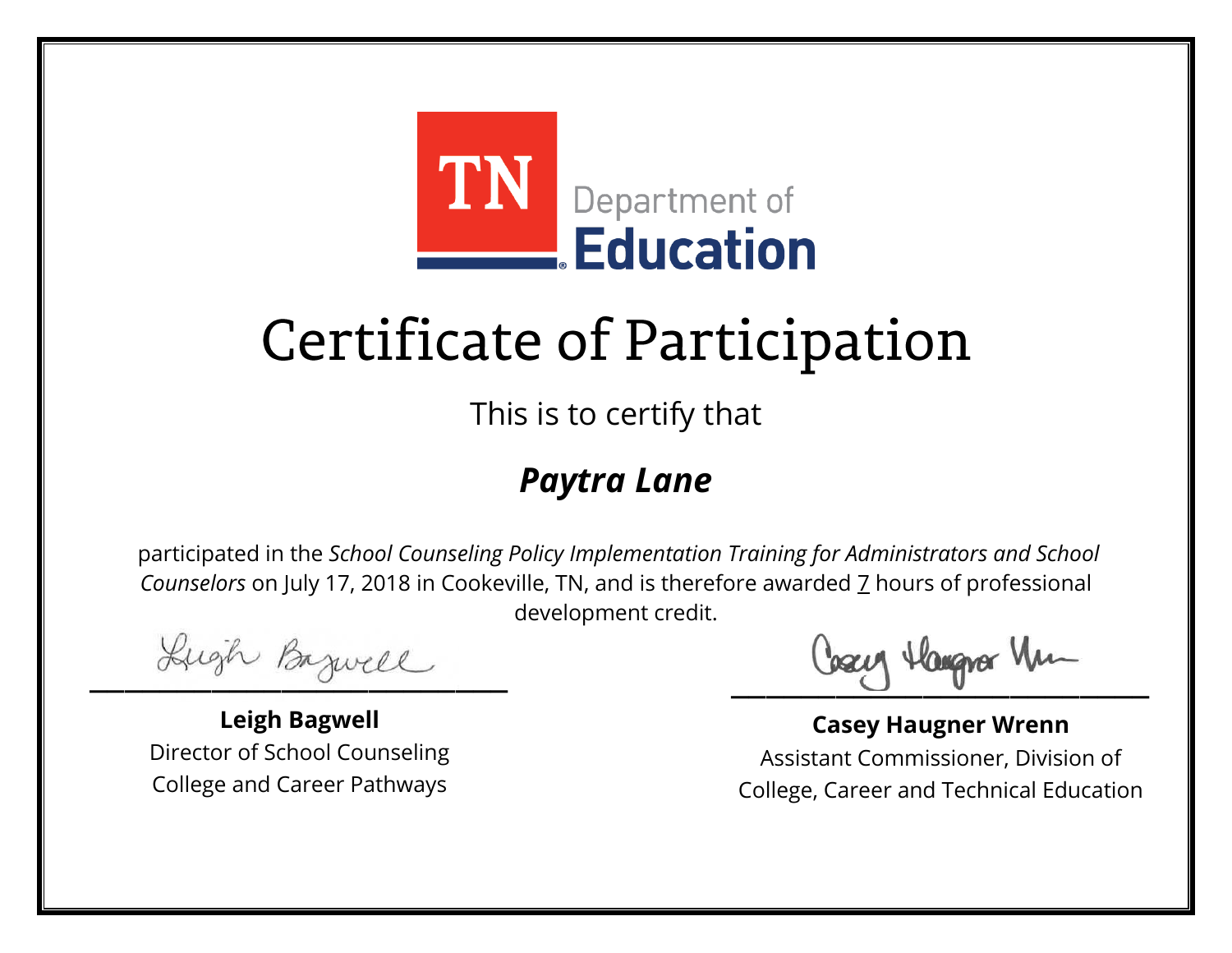

This is to certify that

#### *Tony Lawson*

Lugh Bazwell

**Leigh Bagwell** Director of School Counseling College and Career Pathways

Losey Hangra Vm

**Casey Haugner Wrenn** Assistant Commissioner, Division of College, Career and Technical Education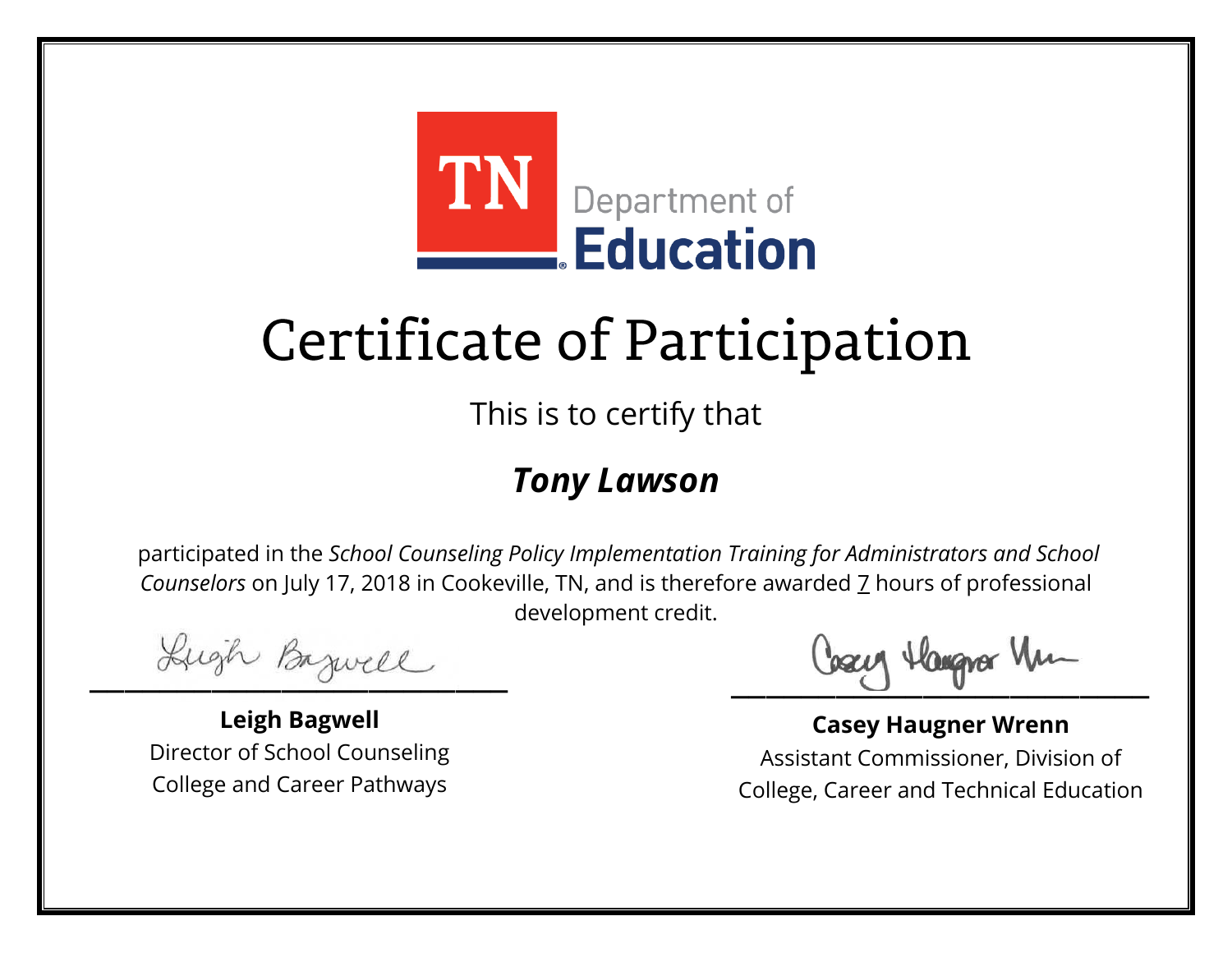

This is to certify that

#### *Cindy Ledbetter*

Lugh Bazwell

**Leigh Bagwell** Director of School Counseling College and Career Pathways

Losey Hangra Vm

**Casey Haugner Wrenn** Assistant Commissioner, Division of College, Career and Technical Education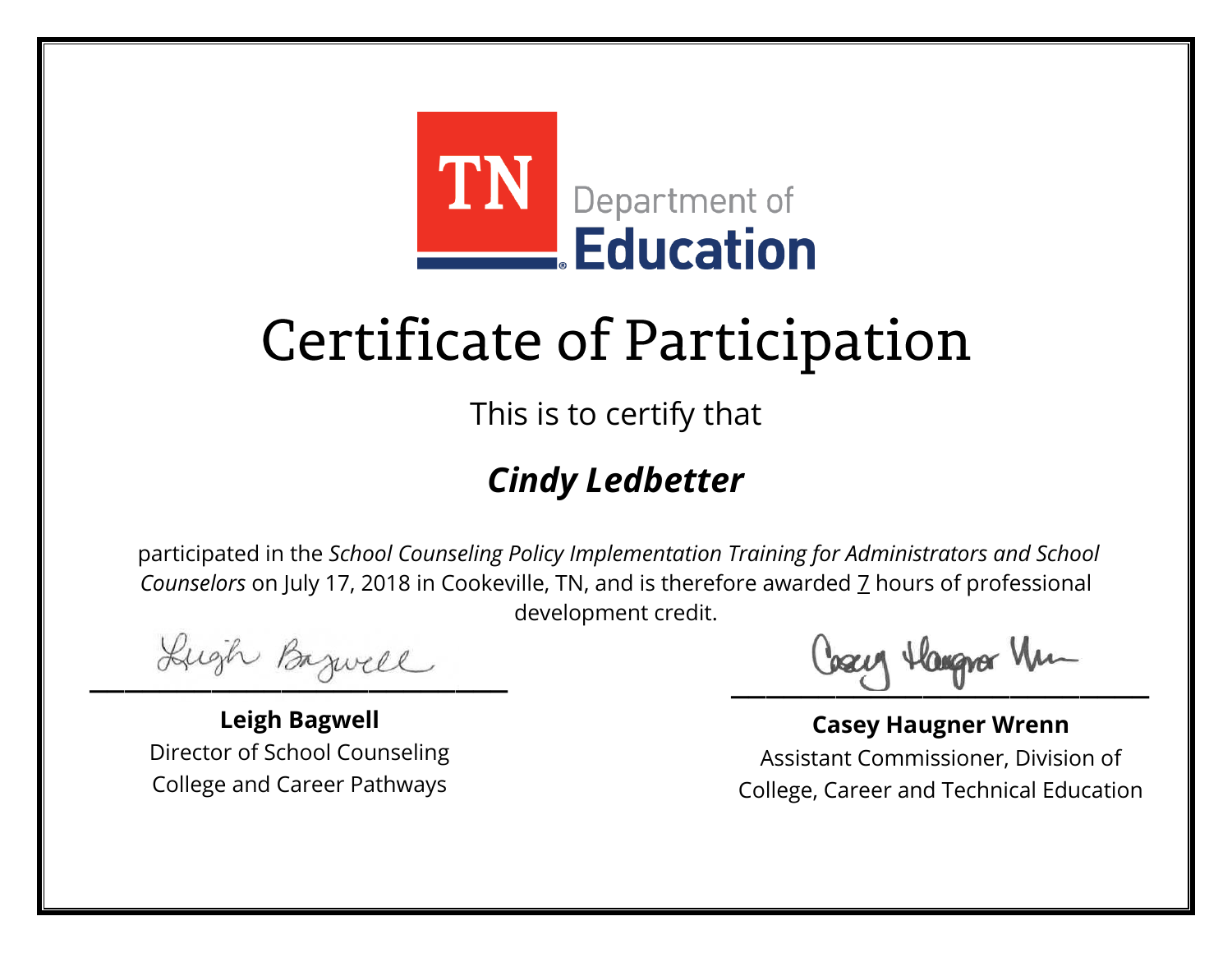

This is to certify that

#### *Holly Luna*

Lugh Bazwell

**Leigh Bagwell** Director of School Counseling College and Career Pathways

Losey Hangra Vm

**Casey Haugner Wrenn** Assistant Commissioner, Division of College, Career and Technical Education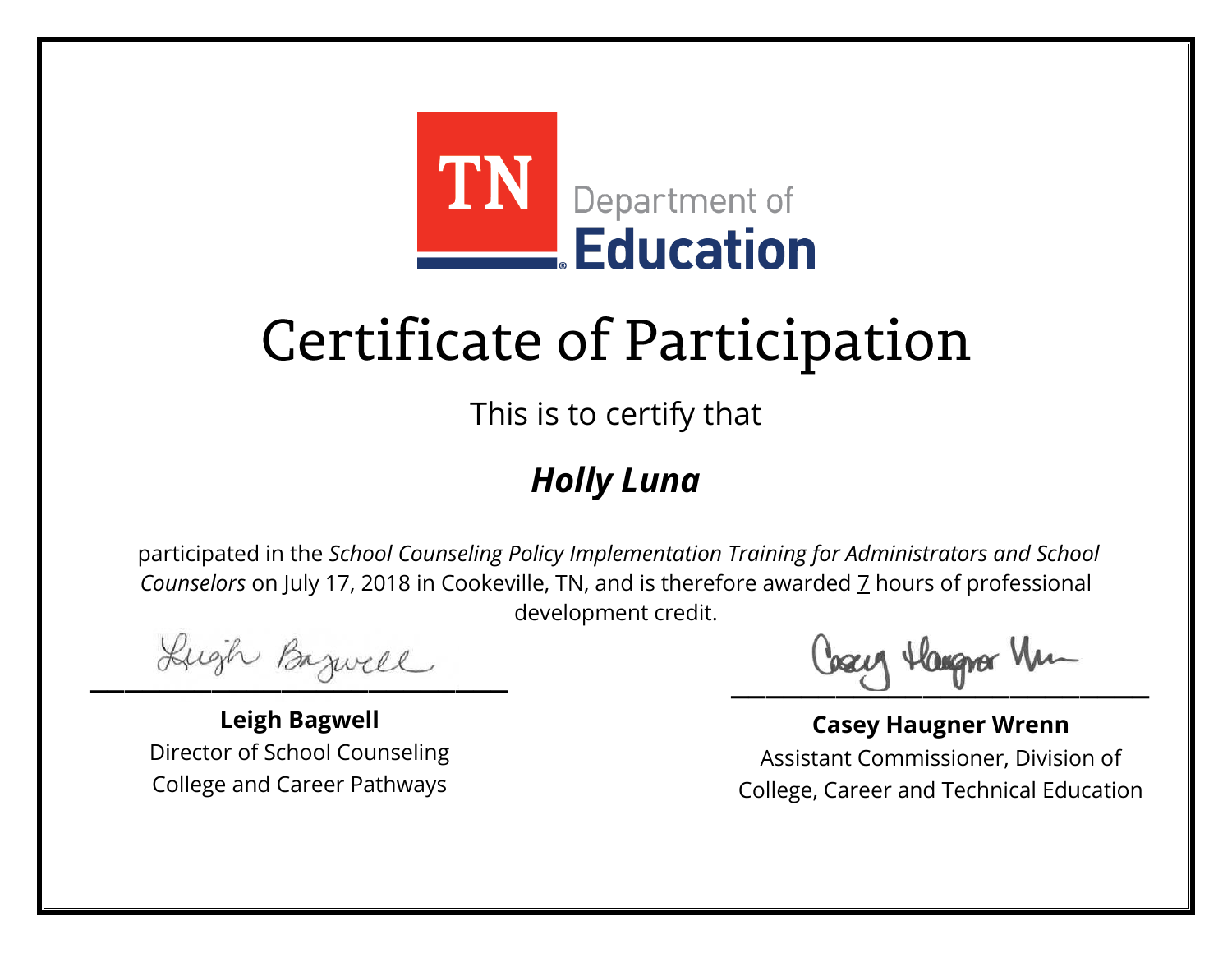

This is to certify that

#### *Kim Luther*

Lugh Bazwell

**Leigh Bagwell** Director of School Counseling College and Career Pathways

Losey Hangra Vm

**Casey Haugner Wrenn** Assistant Commissioner, Division of College, Career and Technical Education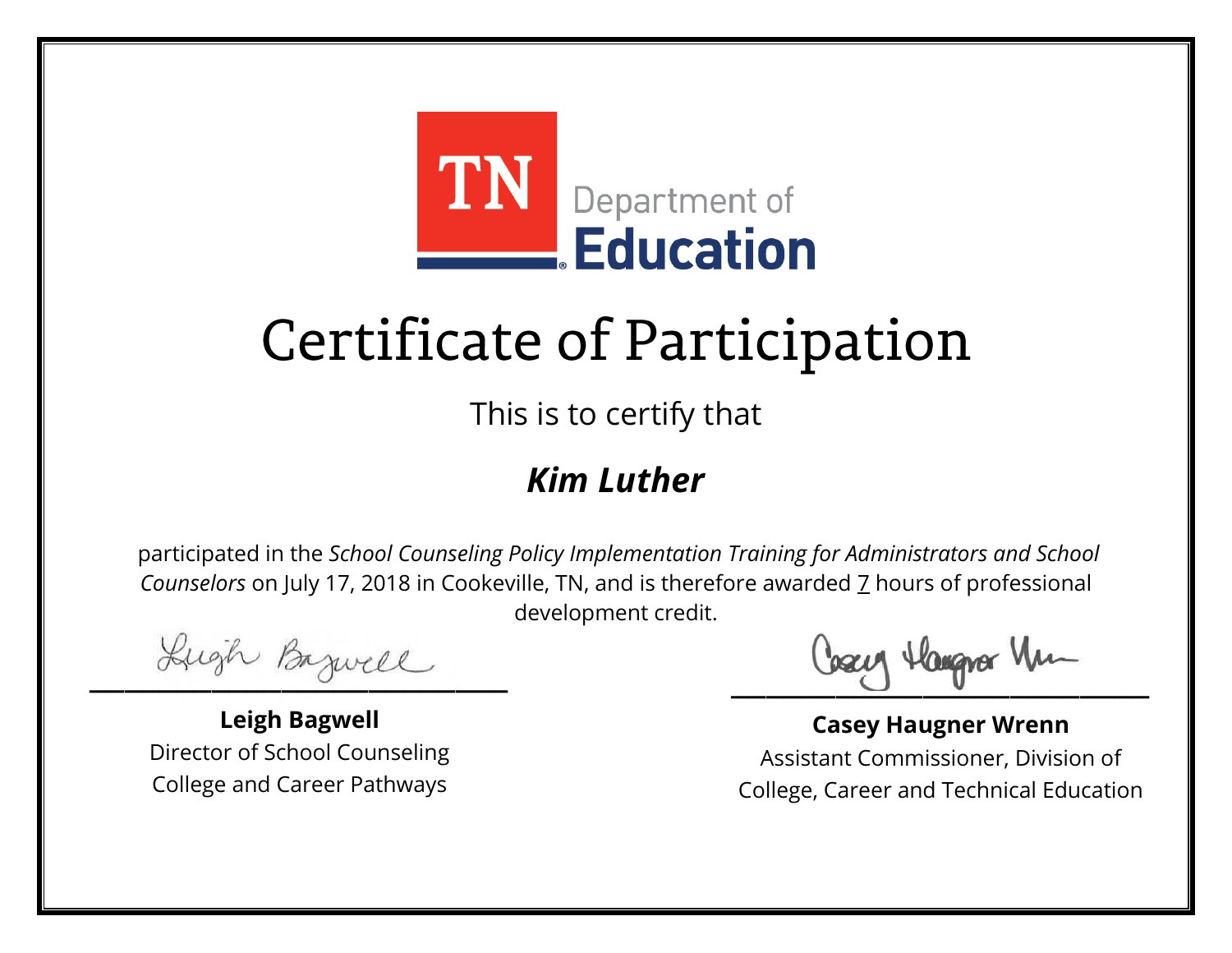

This is to certify that

#### *Tammy Mansell*

Lugh Bazwell

**Leigh Bagwell** Director of School Counseling College and Career Pathways

Losey Hangra Vm

**Casey Haugner Wrenn** Assistant Commissioner, Division of College, Career and Technical Education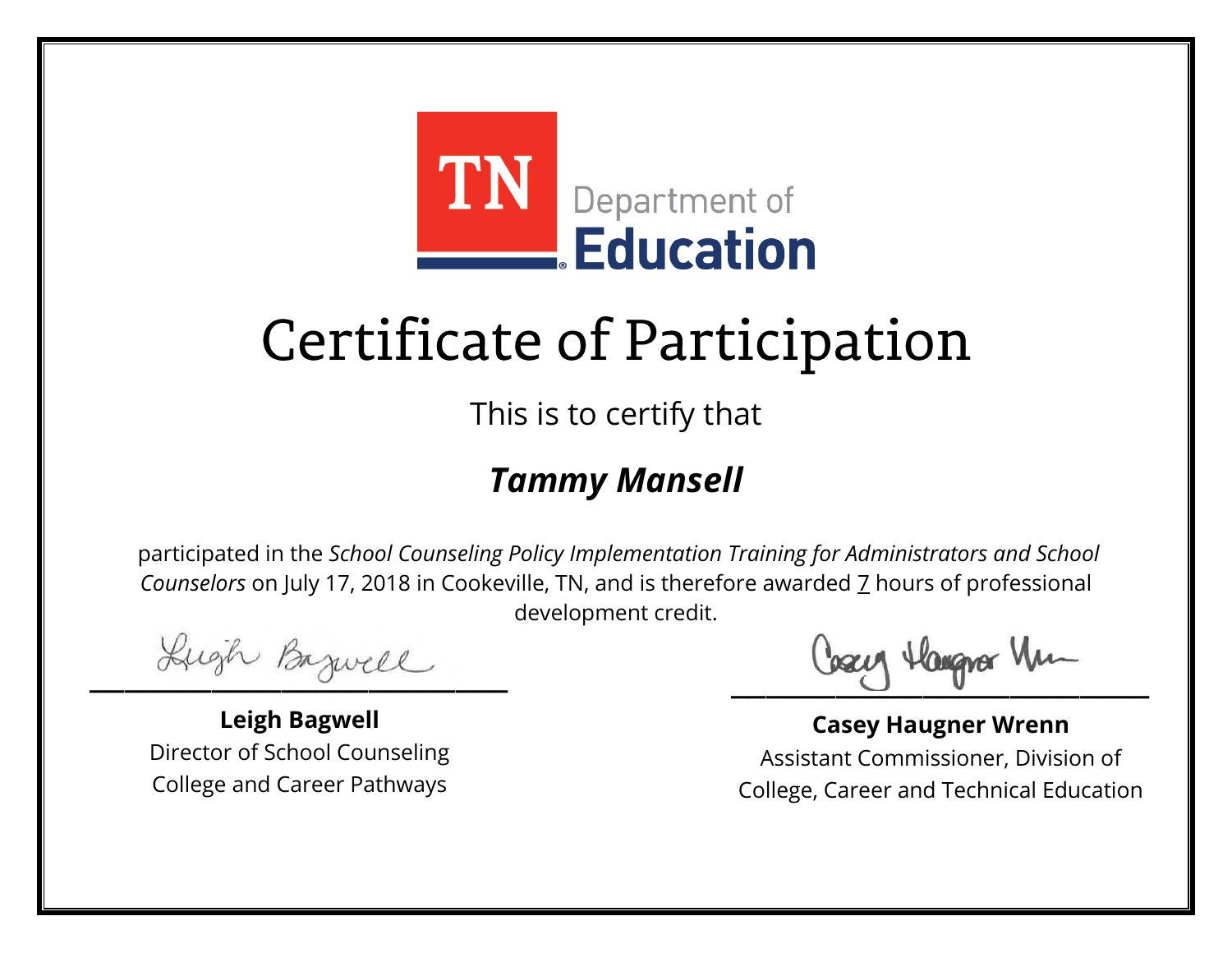

This is to certify that

#### *Dr. Leigh Marlar*

Lugh Bazwell

**Leigh Bagwell** Director of School Counseling College and Career Pathways

Losey Hangra Vm

**Casey Haugner Wrenn** Assistant Commissioner, Division of College, Career and Technical Education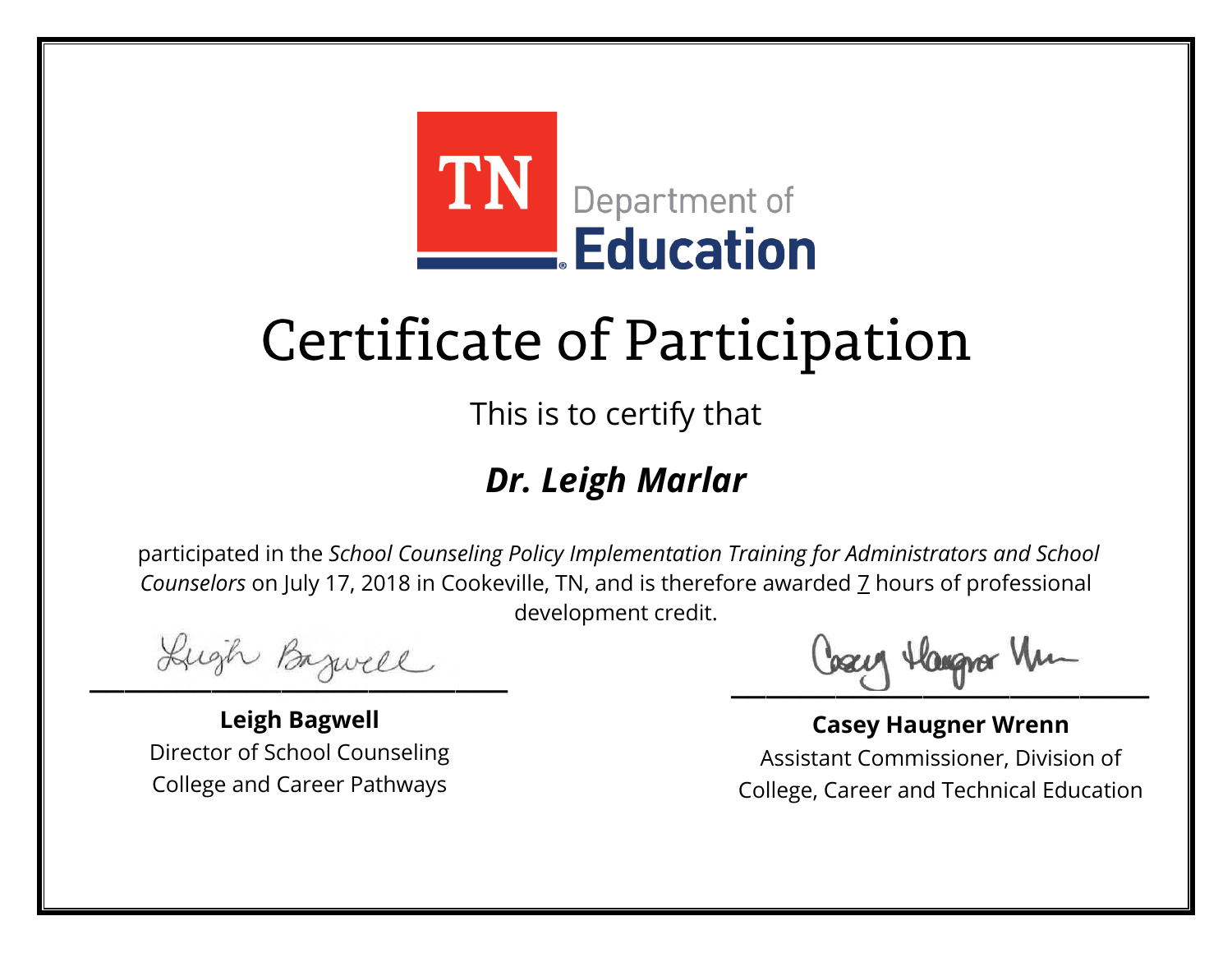

This is to certify that

#### *Lindsey Matheny*

Lugh Bazwell

**Leigh Bagwell** Director of School Counseling College and Career Pathways

Losey Hangra Vm

**Casey Haugner Wrenn** Assistant Commissioner, Division of College, Career and Technical Education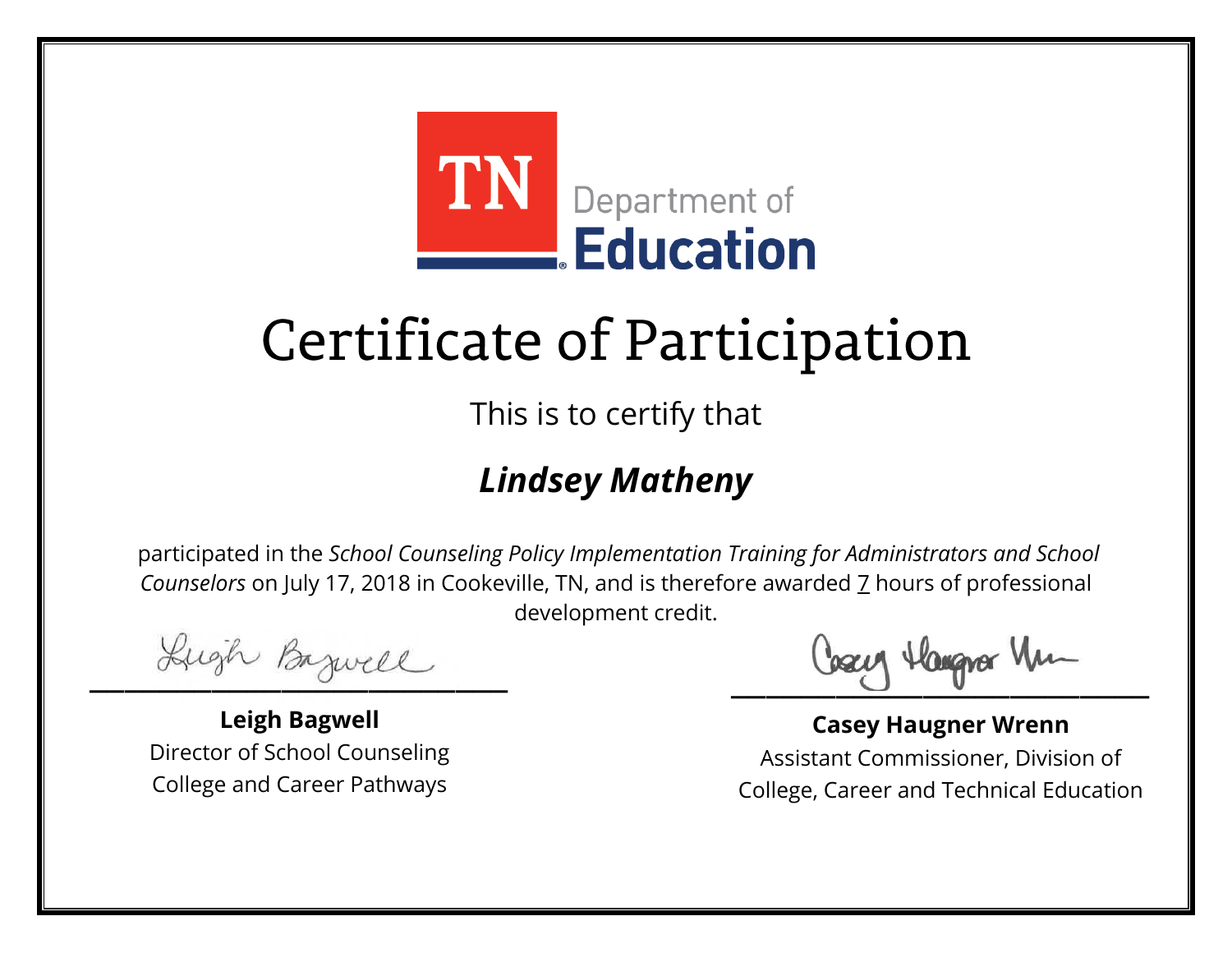

This is to certify that

#### *Shirley McDonald*

Lugh Bazwell

**Leigh Bagwell** Director of School Counseling College and Career Pathways

Losey Hangra Vm

**Casey Haugner Wrenn** Assistant Commissioner, Division of College, Career and Technical Education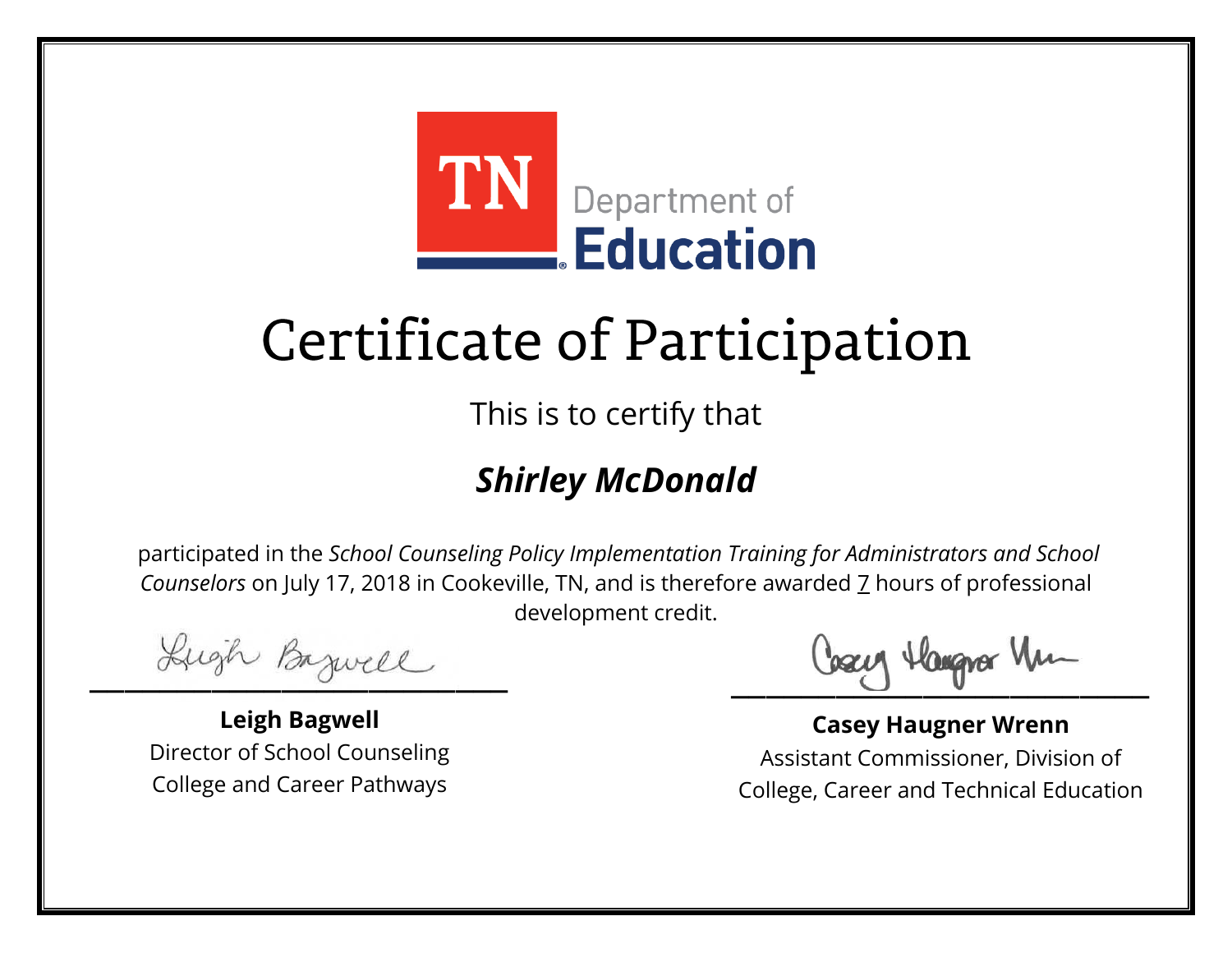

This is to certify that

#### *Elizabeth McFall*

Lugh Bazwell

**Leigh Bagwell** Director of School Counseling College and Career Pathways

Losey Hangra Vm

**Casey Haugner Wrenn** Assistant Commissioner, Division of College, Career and Technical Education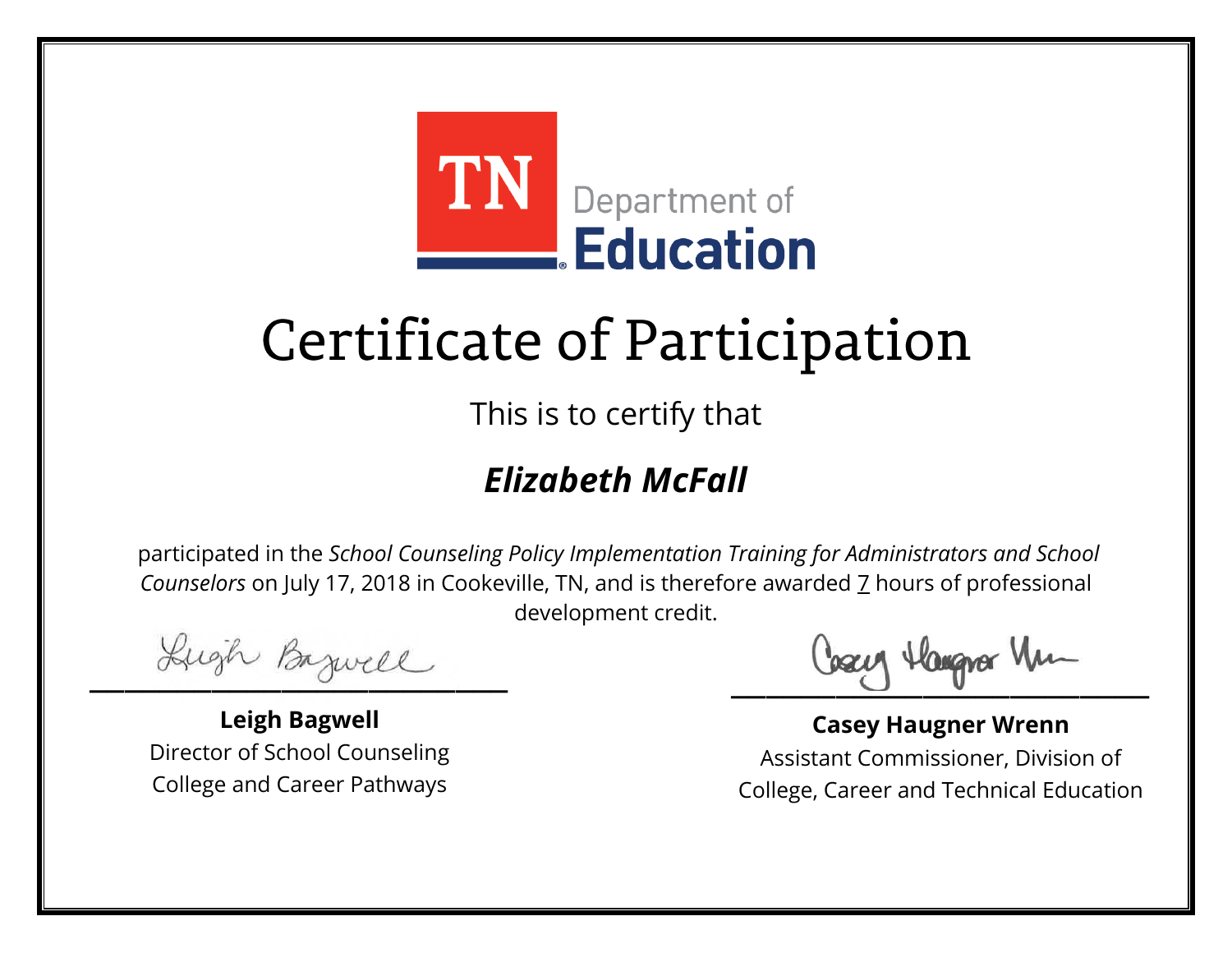

This is to certify that

#### *Alex McGehee*

Lugh Bazwell

**Leigh Bagwell** Director of School Counseling College and Career Pathways

Losey Hangra Vm

**Casey Haugner Wrenn** Assistant Commissioner, Division of College, Career and Technical Education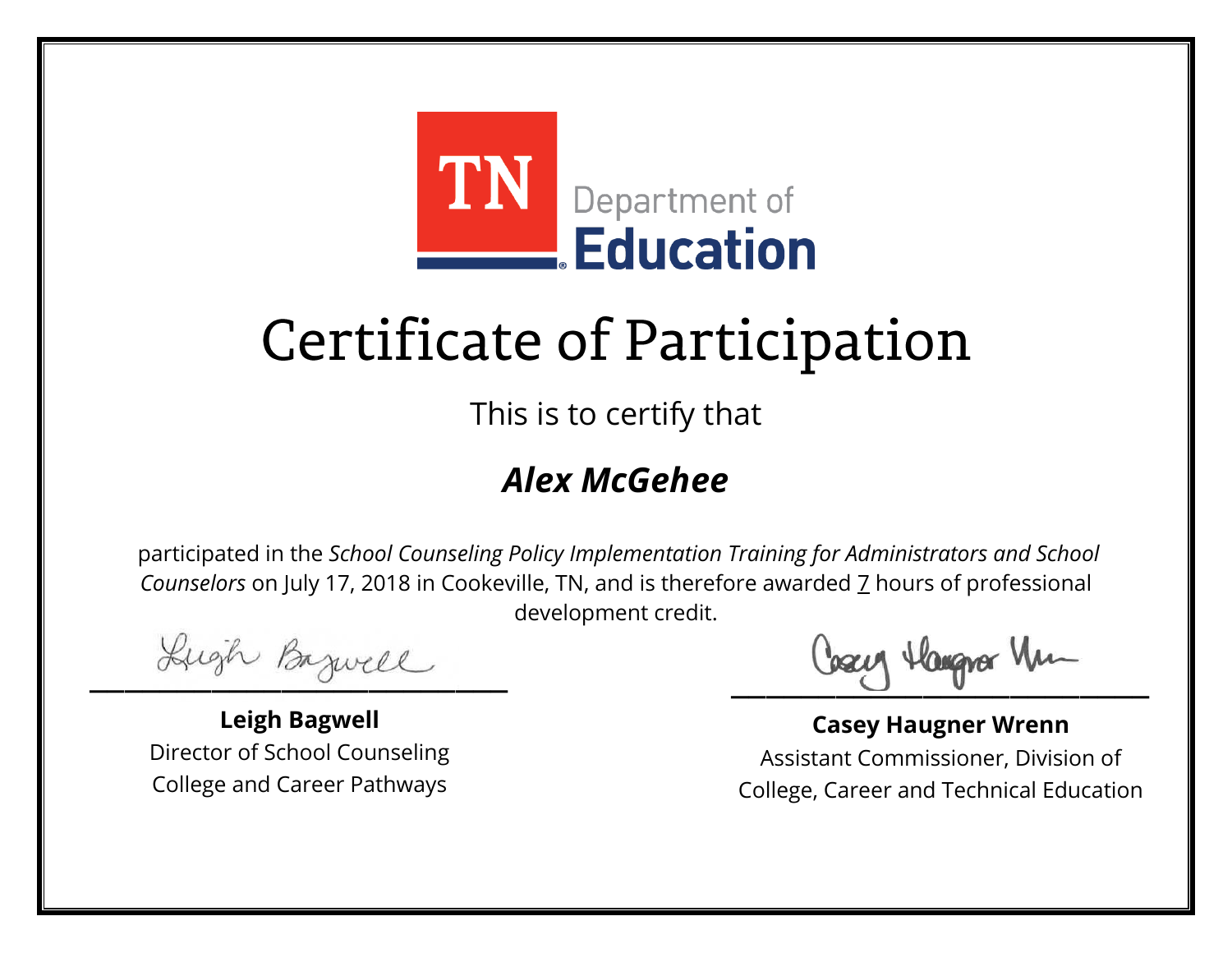

This is to certify that

#### *Martha Melching*

Lugh Bazwell

**Leigh Bagwell** Director of School Counseling College and Career Pathways

Losey Hangra Vm

**Casey Haugner Wrenn** Assistant Commissioner, Division of College, Career and Technical Education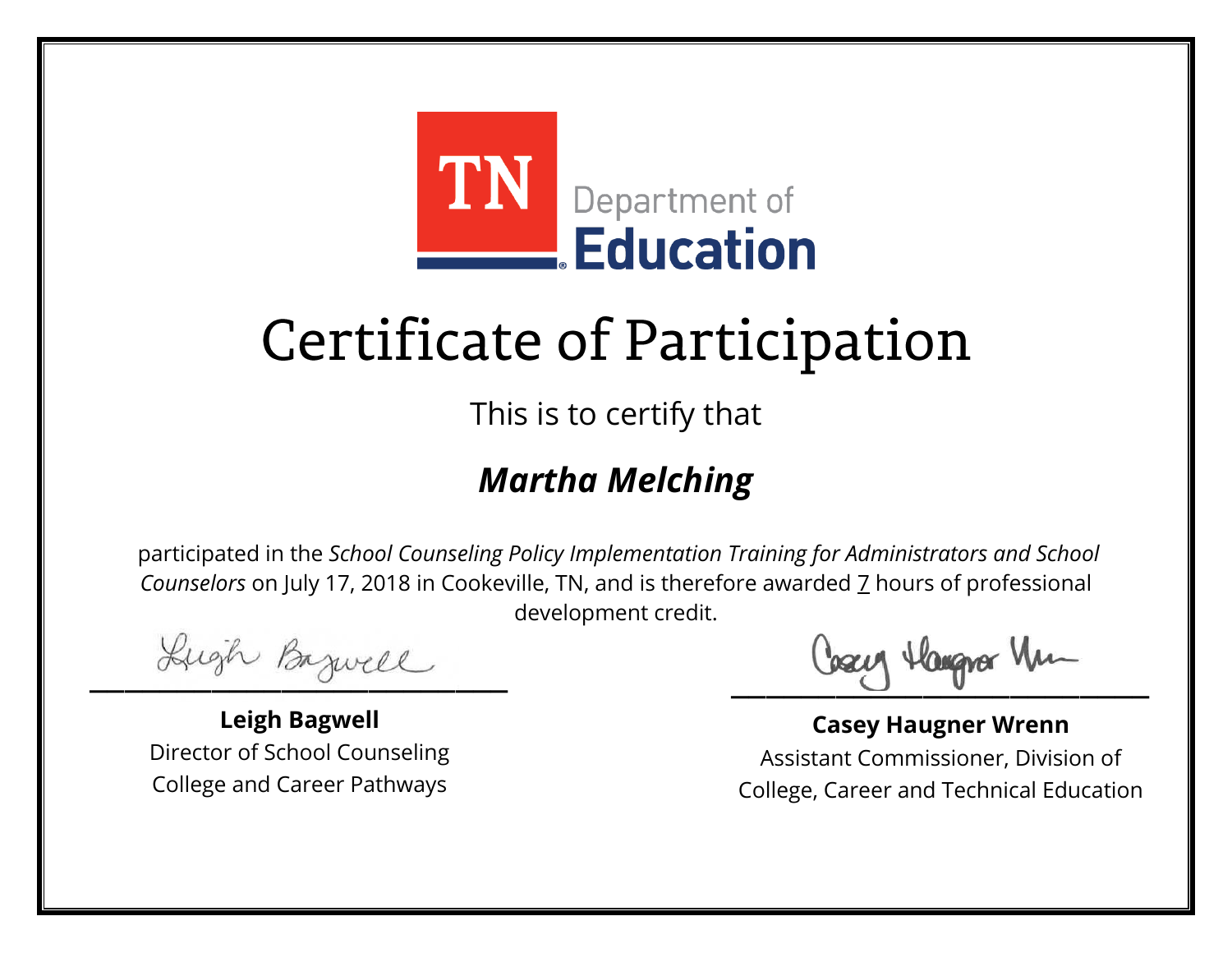

This is to certify that

#### *Melissa Miller*

Lugh Bazwell

**Leigh Bagwell** Director of School Counseling College and Career Pathways

Losey Hangra Vm

**Casey Haugner Wrenn** Assistant Commissioner, Division of College, Career and Technical Education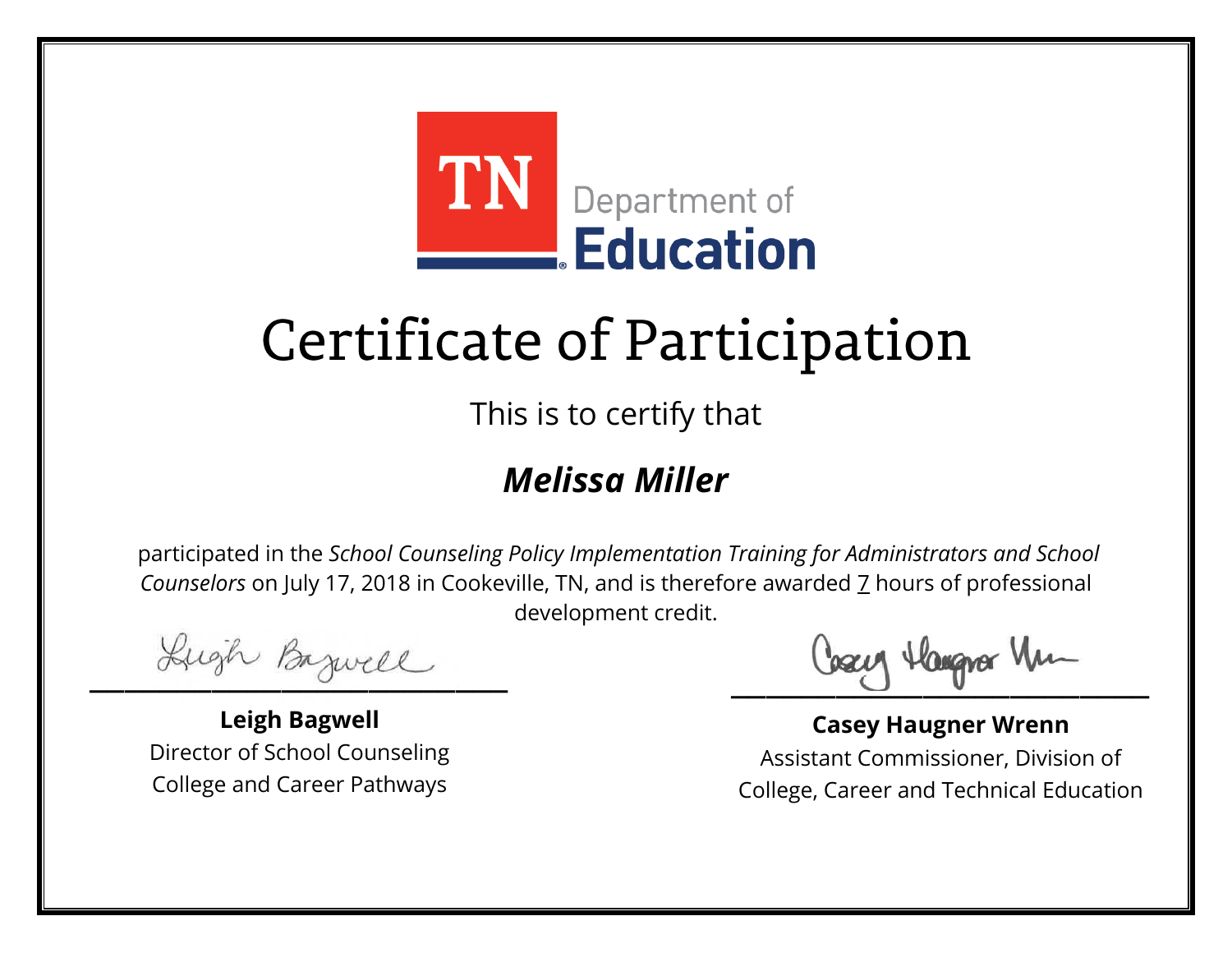

This is to certify that

#### *Melissa Morgan*

Lugh Bazwell

**Leigh Bagwell** Director of School Counseling College and Career Pathways

Losey Hangra Vm

**Casey Haugner Wrenn** Assistant Commissioner, Division of College, Career and Technical Education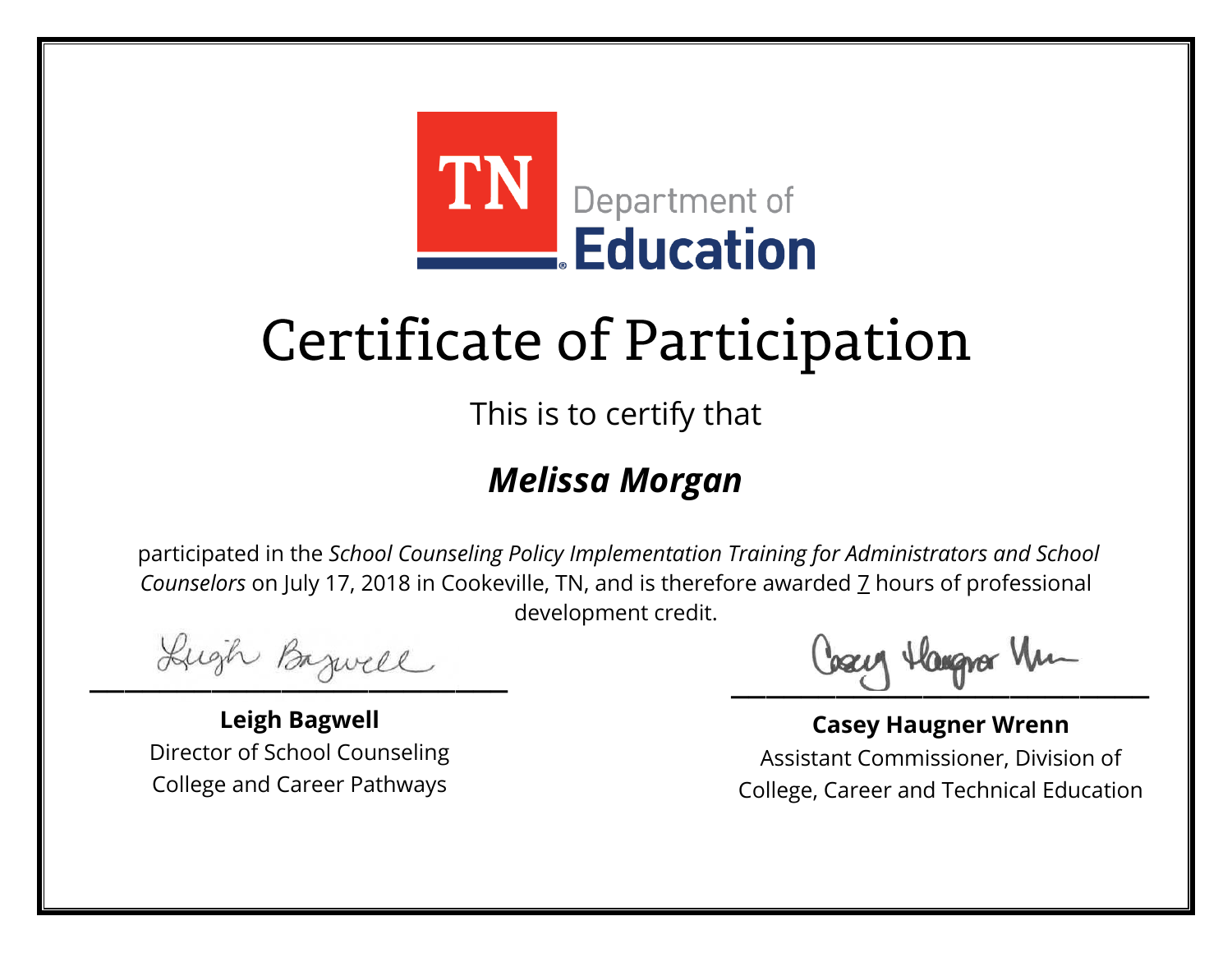

This is to certify that

#### *Lori Myrick*

Lugh Bazwell

**Leigh Bagwell** Director of School Counseling College and Career Pathways

Losey Hangra Vm

**Casey Haugner Wrenn** Assistant Commissioner, Division of College, Career and Technical Education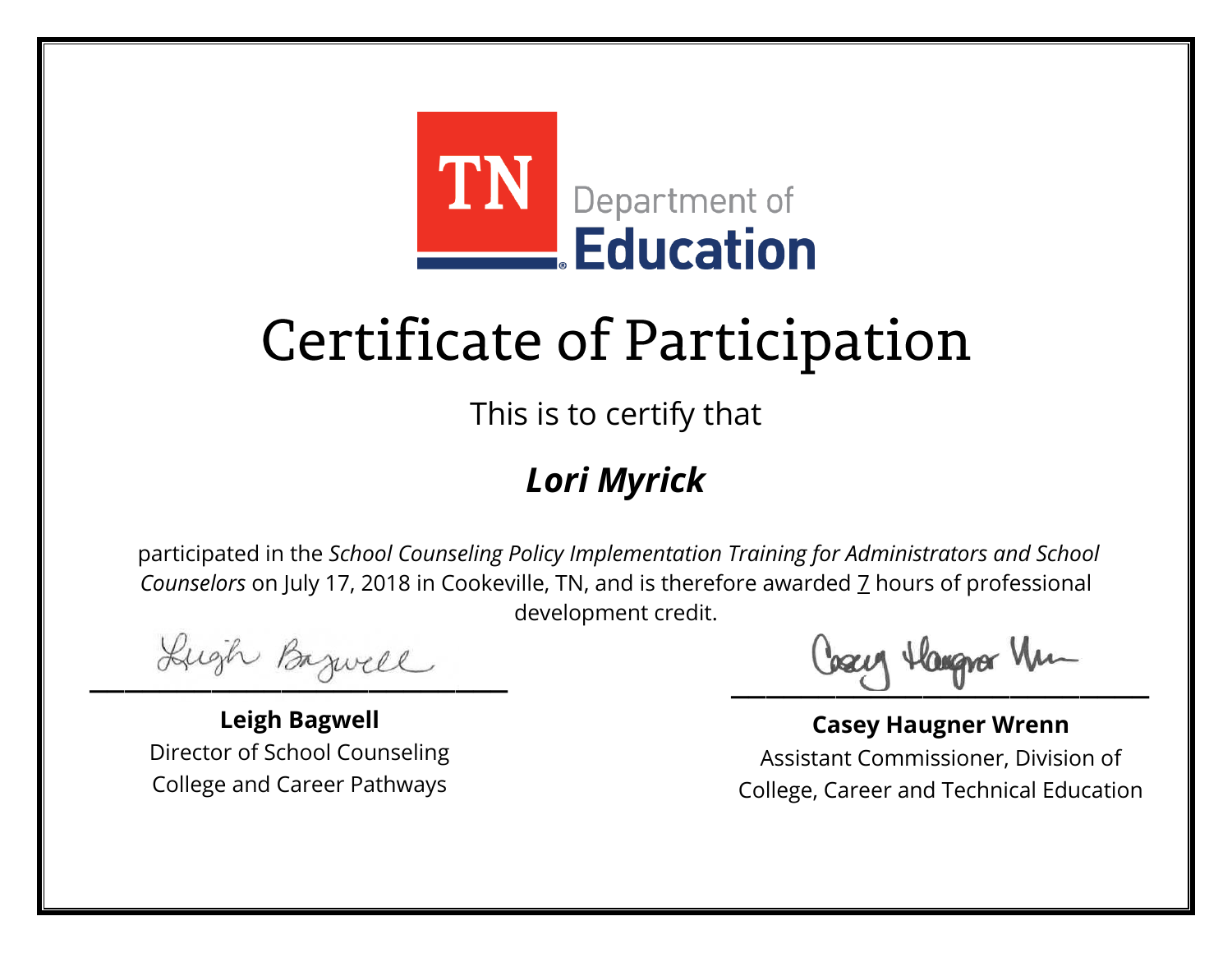

This is to certify that

#### *Stephanie Naaktgeboren*

Lugh Bazwell

**Leigh Bagwell** Director of School Counseling College and Career Pathways

Cosey Hangra Vm

**Casey Haugner Wrenn** Assistant Commissioner, Division of College, Career and Technical Education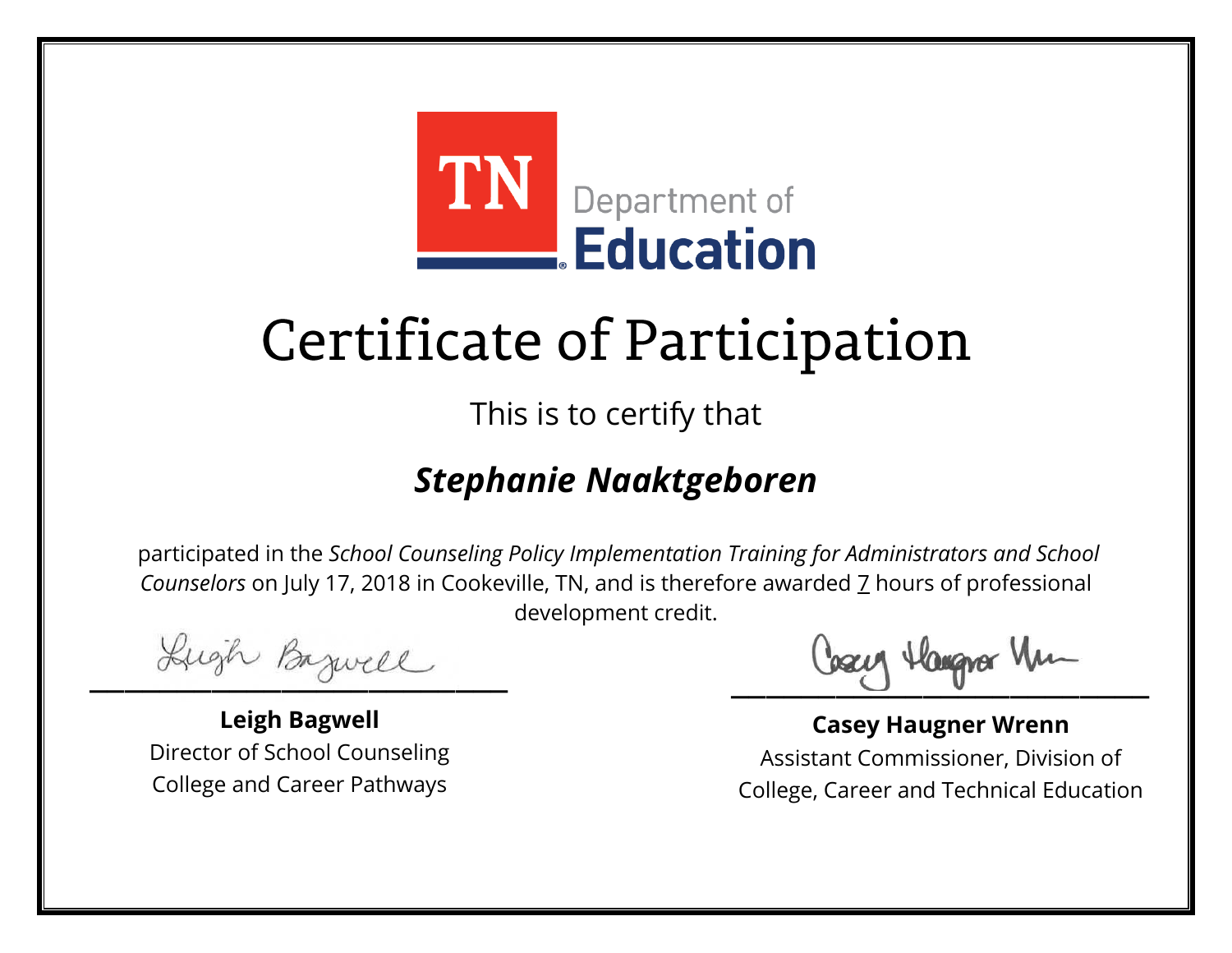

This is to certify that

#### *Sharon Nelius*

Lugh Bazwell

**Leigh Bagwell** Director of School Counseling College and Career Pathways

Losey Hangra Vm

**Casey Haugner Wrenn** Assistant Commissioner, Division of College, Career and Technical Education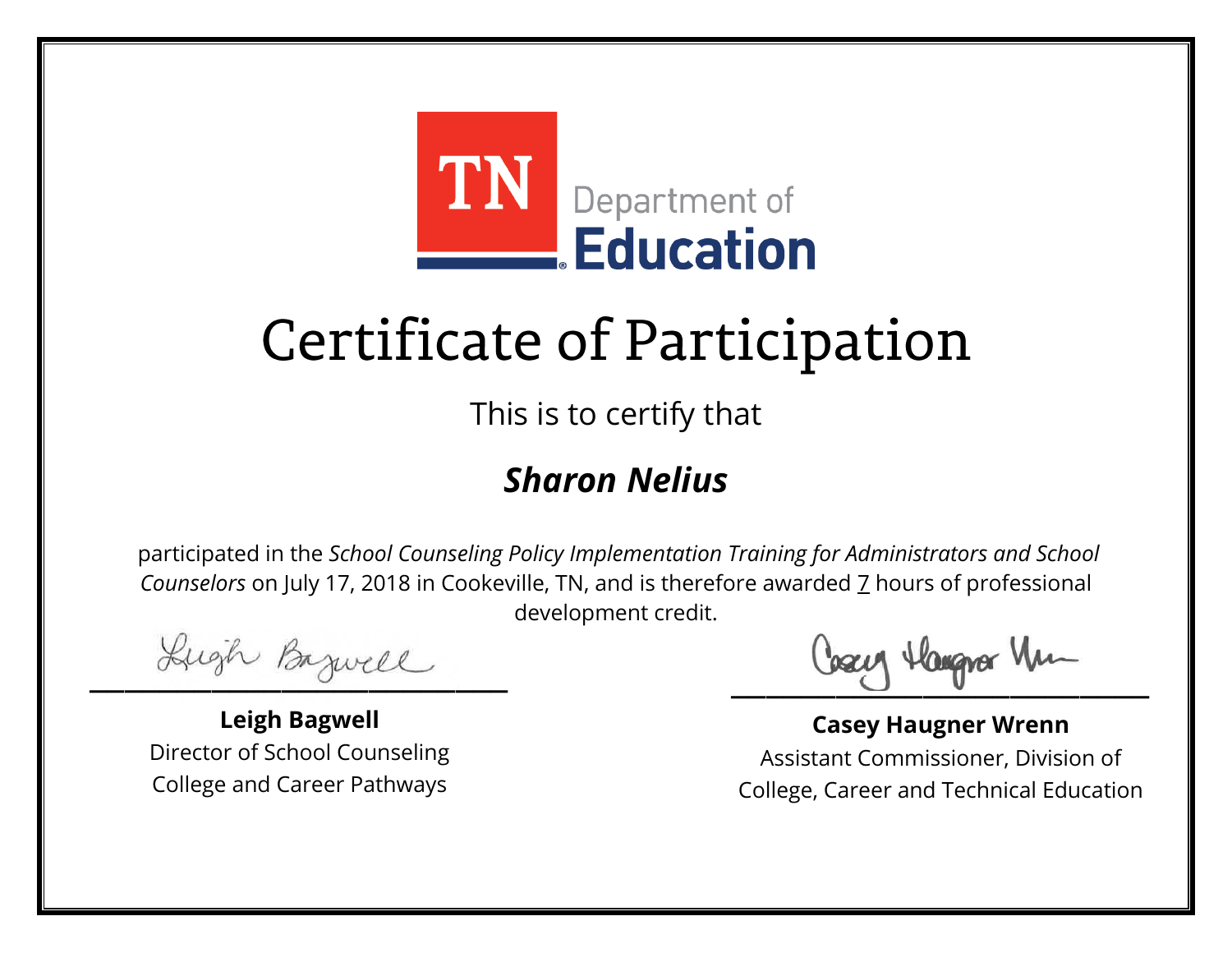

This is to certify that

#### *Dominique Nichols*

Lugh Bazwell

**Leigh Bagwell** Director of School Counseling College and Career Pathways

Losey Hangra Vm

**Casey Haugner Wrenn** Assistant Commissioner, Division of College, Career and Technical Education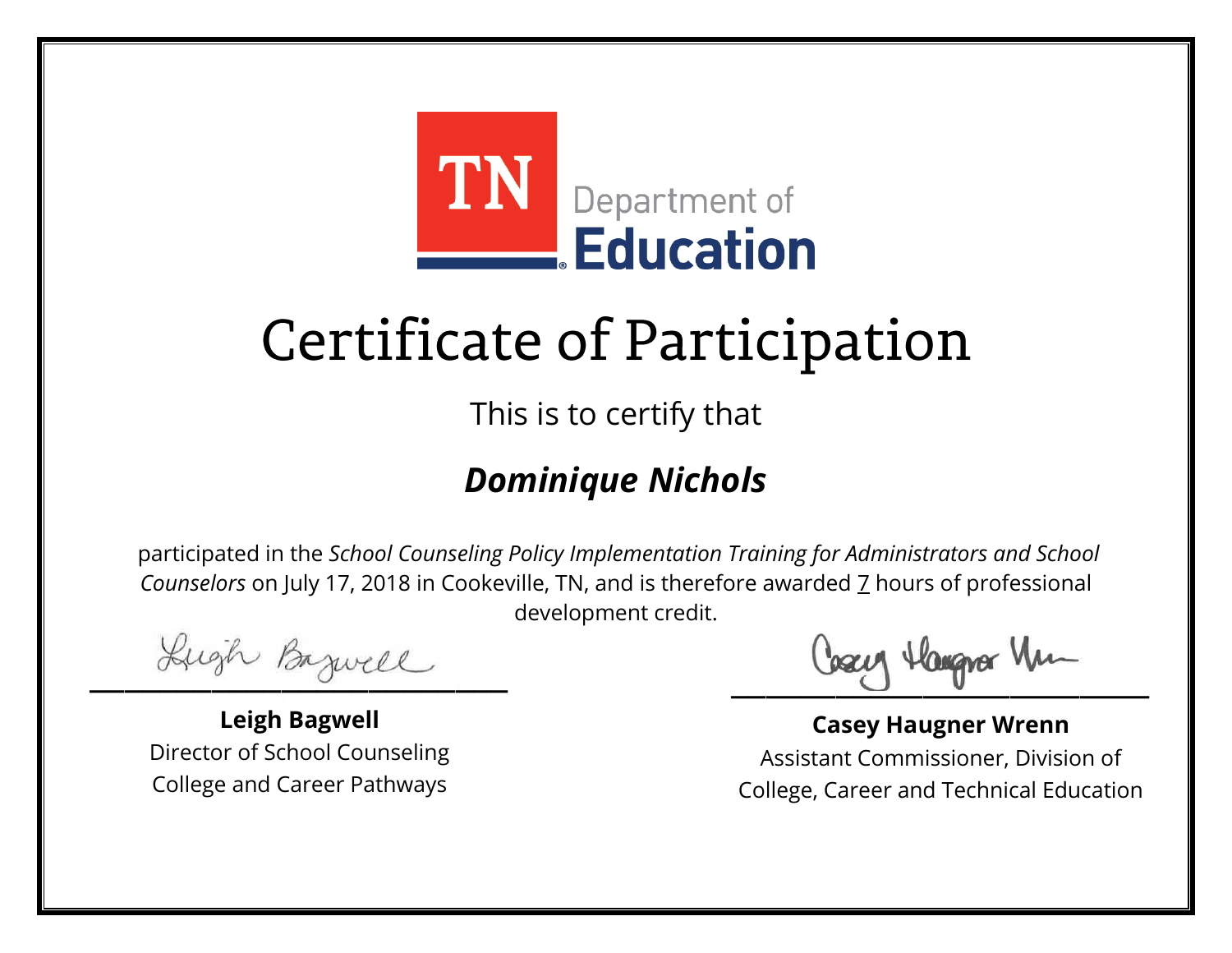

This is to certify that

#### *Erin Norrod*

Lugh Bazwell

**Leigh Bagwell** Director of School Counseling College and Career Pathways

Losey Hangra Vm

**Casey Haugner Wrenn** Assistant Commissioner, Division of College, Career and Technical Education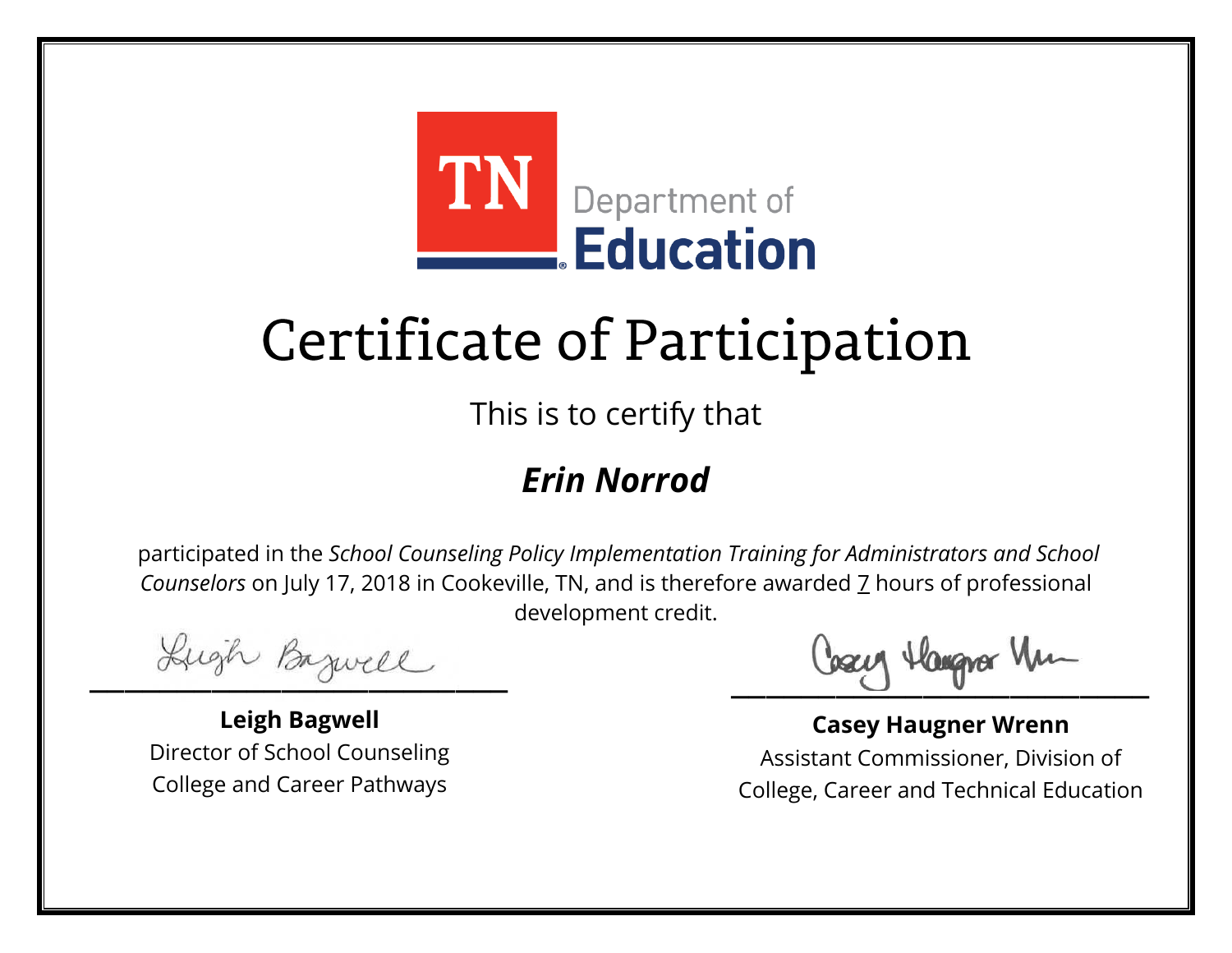

This is to certify that

#### *Robert Officer*

Lugh Bazwell

**Leigh Bagwell** Director of School Counseling College and Career Pathways

Losey Hangra Vm

**Casey Haugner Wrenn** Assistant Commissioner, Division of College, Career and Technical Education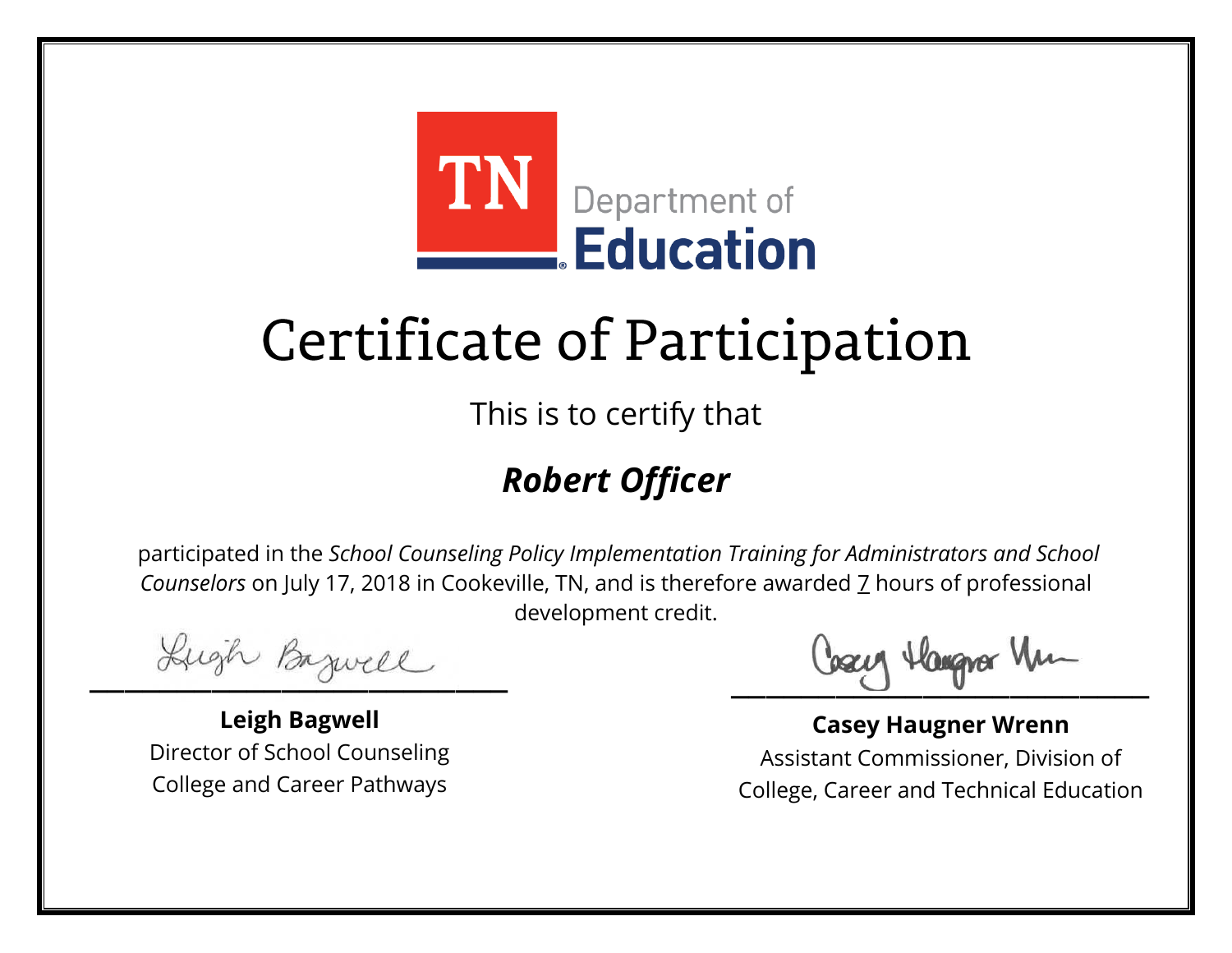

This is to certify that

#### *Becky Partin*

Lugh Bazwell

**Leigh Bagwell** Director of School Counseling College and Career Pathways

Losey Hangra Vm

**Casey Haugner Wrenn** Assistant Commissioner, Division of College, Career and Technical Education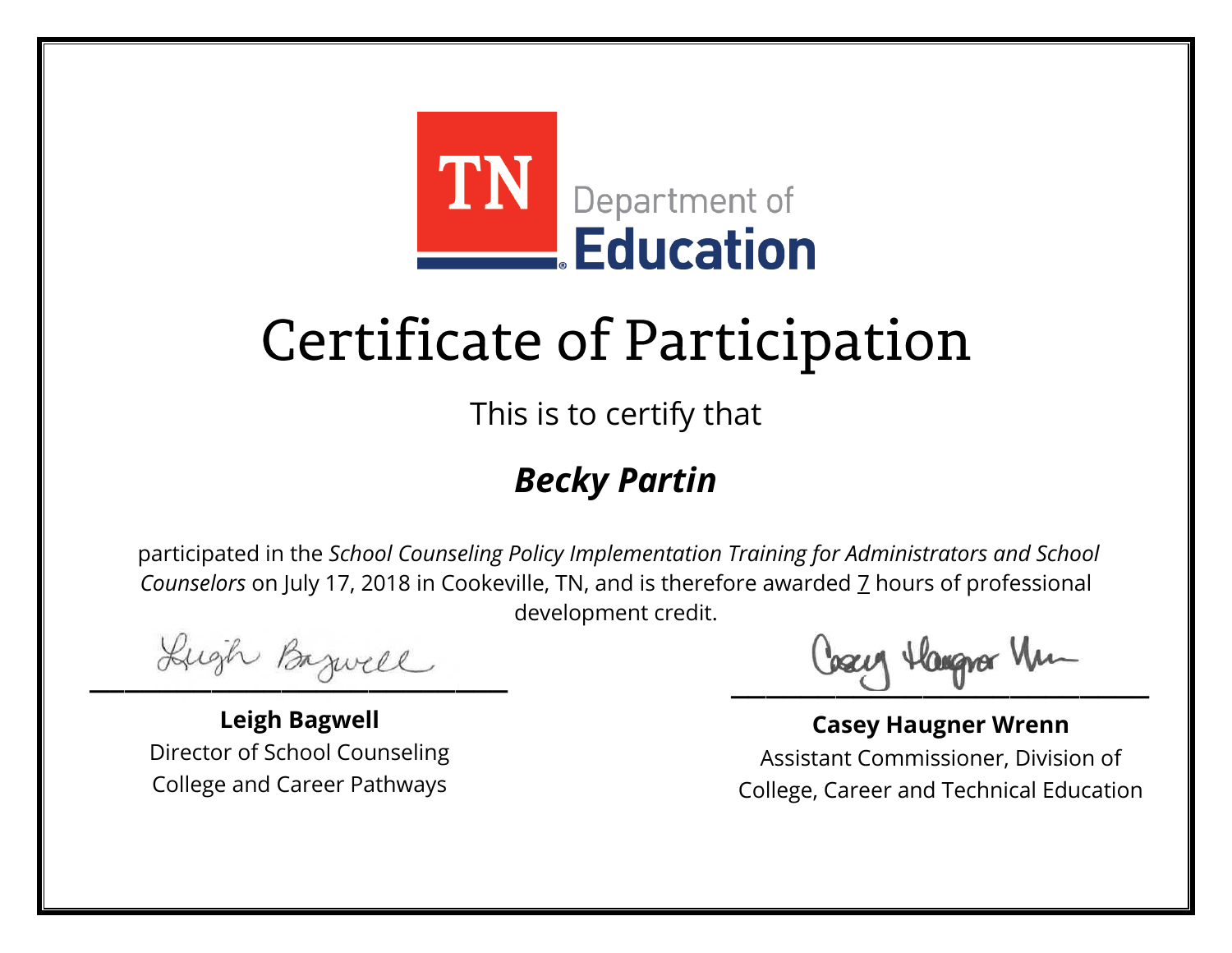

This is to certify that

#### *Sahara Payne*

Lugh Bazwell

**Leigh Bagwell** Director of School Counseling College and Career Pathways

Losey Hangra Vm

**Casey Haugner Wrenn** Assistant Commissioner, Division of College, Career and Technical Education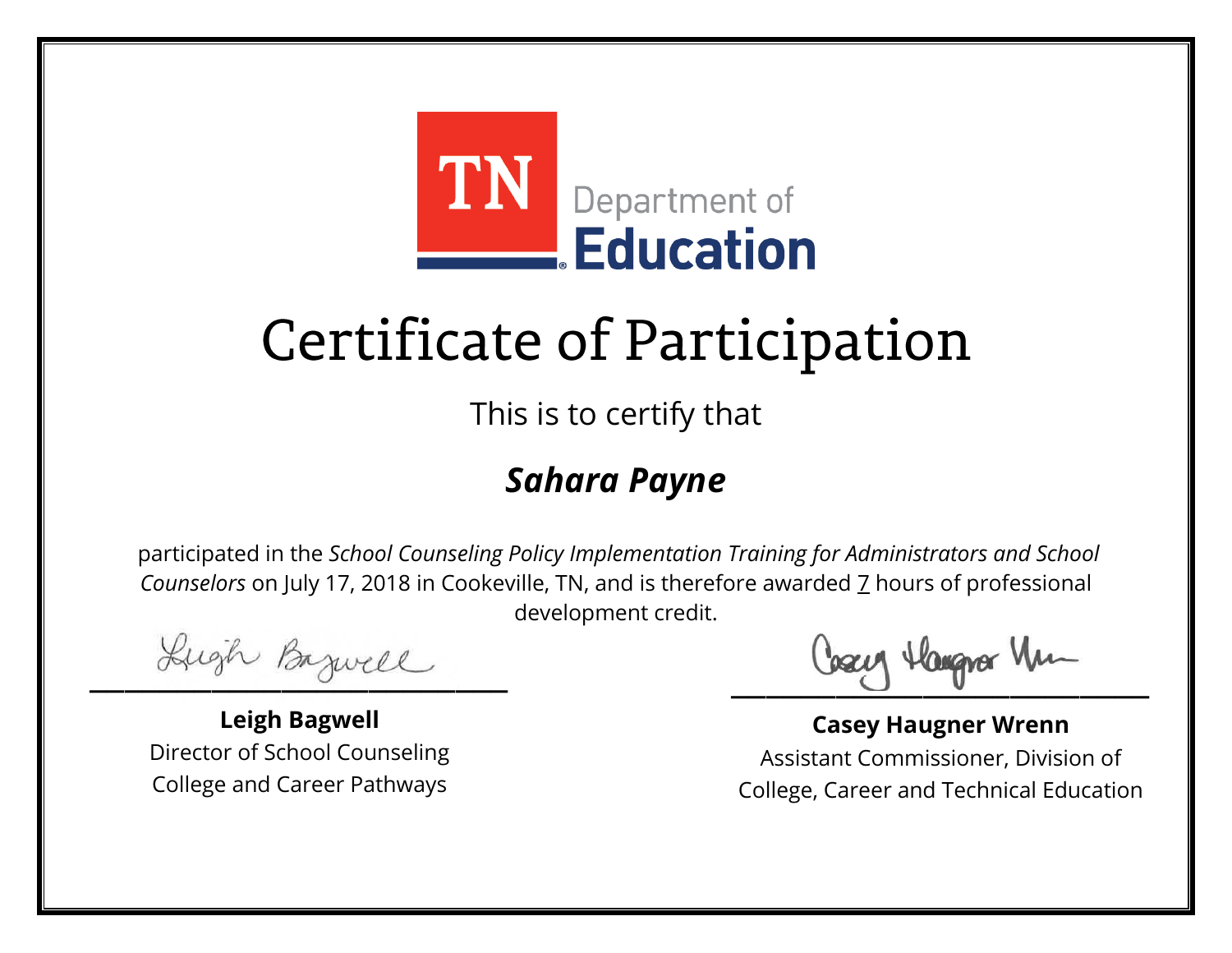

This is to certify that

#### *Kellie Phillips*

Lugh Bazwell

**Leigh Bagwell** Director of School Counseling College and Career Pathways

Losey Hangra Vm

**Casey Haugner Wrenn** Assistant Commissioner, Division of College, Career and Technical Education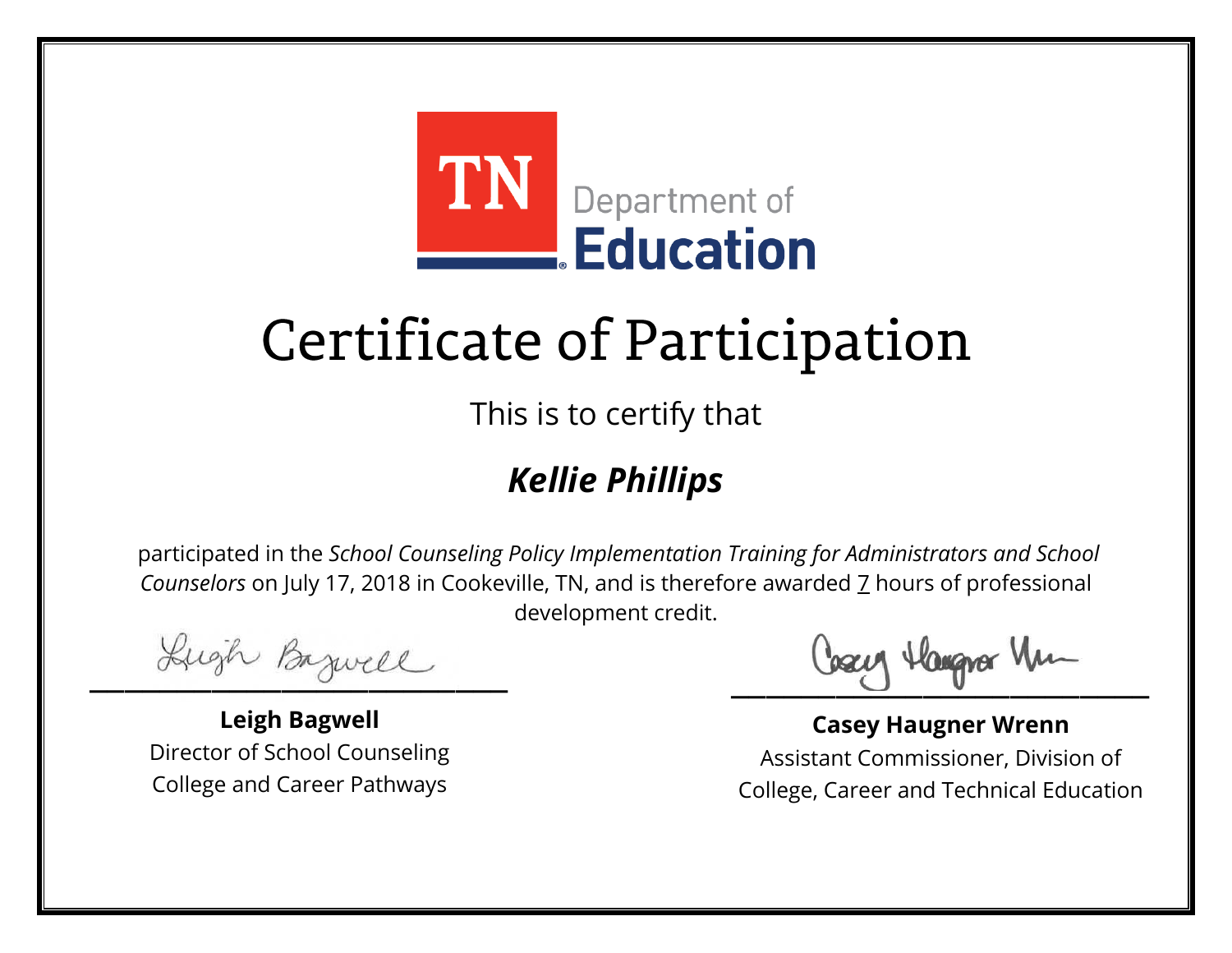

This is to certify that

#### *KaVita Porchia*

Lugh Bazwell

**Leigh Bagwell** Director of School Counseling College and Career Pathways

Losey Hangra Vm

**Casey Haugner Wrenn** Assistant Commissioner, Division of College, Career and Technical Education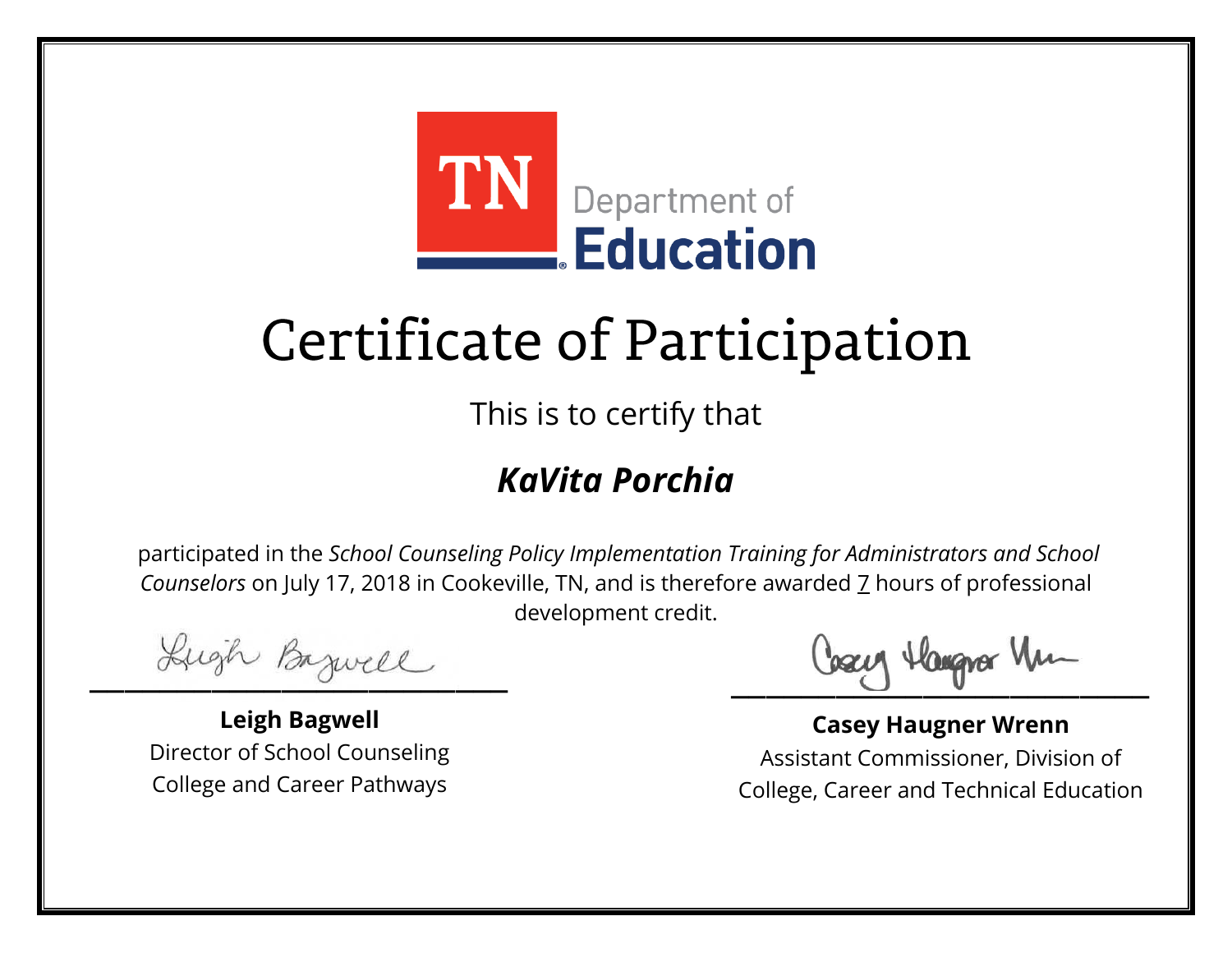

This is to certify that

#### *Donna Ray*

Lugh Bazwell

**Leigh Bagwell** Director of School Counseling College and Career Pathways

Losey Hangra Vm

**Casey Haugner Wrenn** Assistant Commissioner, Division of College, Career and Technical Education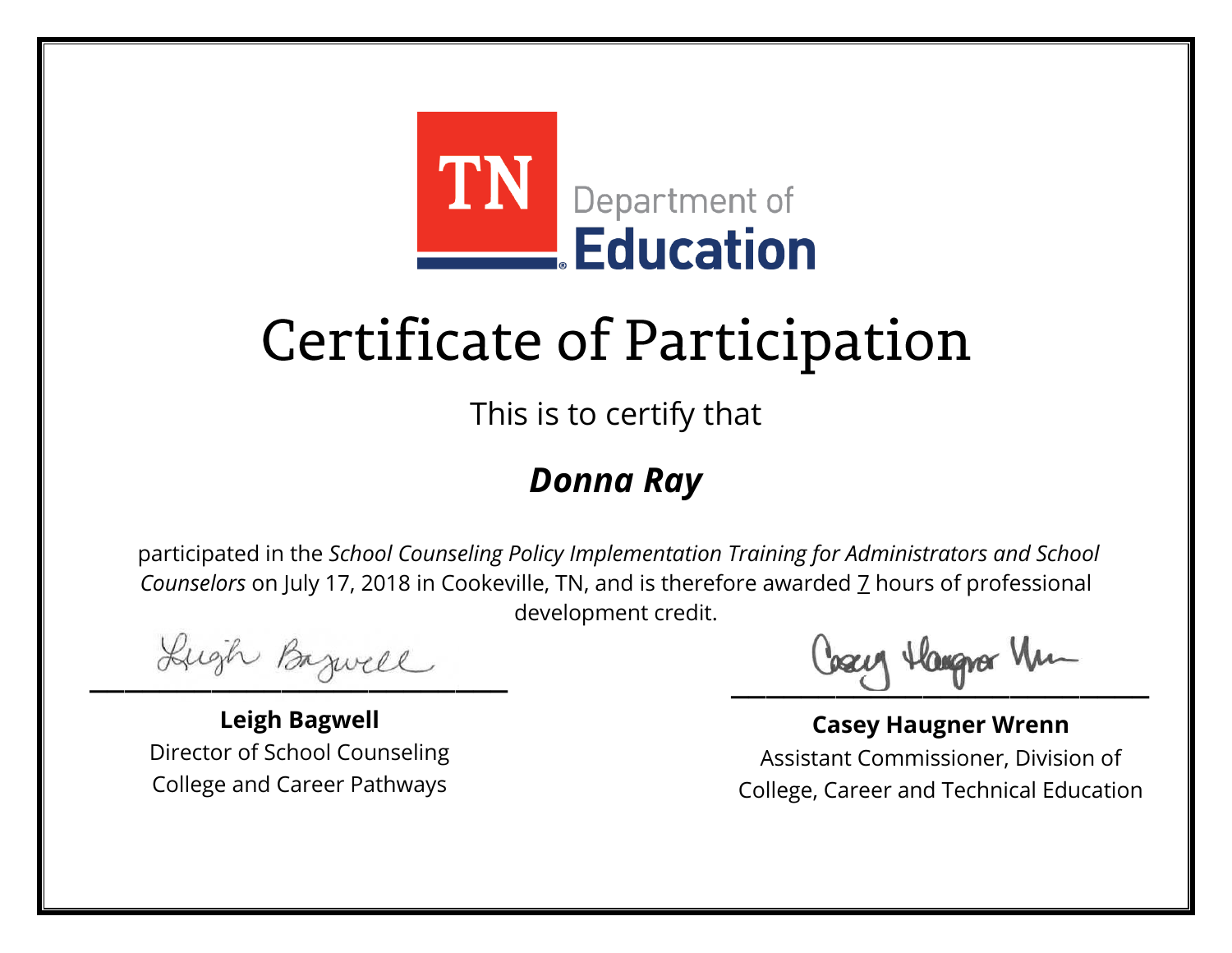

This is to certify that

#### *Erin Replogle*

Lugh Bazwell

**Leigh Bagwell** Director of School Counseling College and Career Pathways

Losey Hangra Vm

**Casey Haugner Wrenn** Assistant Commissioner, Division of College, Career and Technical Education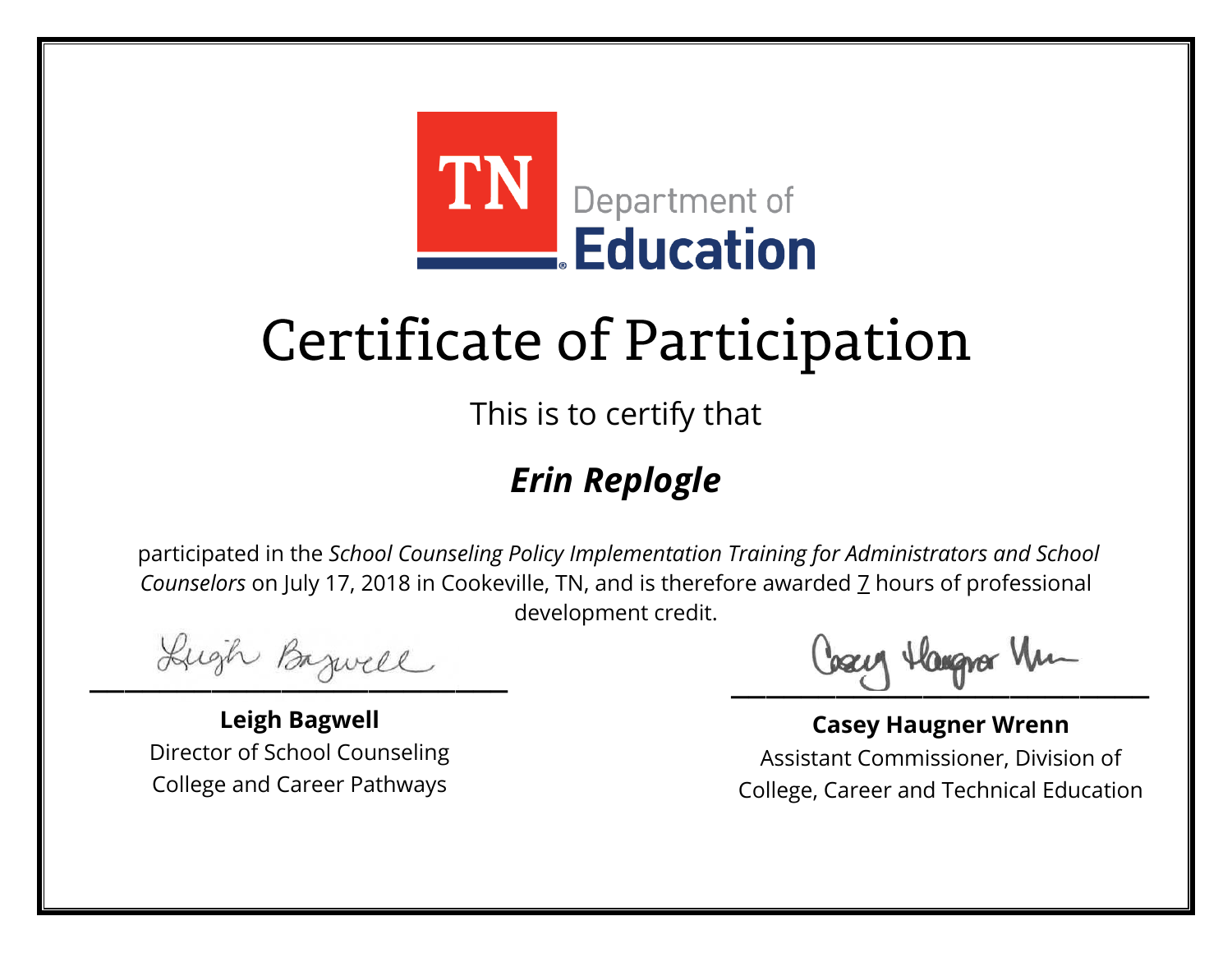

This is to certify that

#### *Heath Roberts*

Lugh Bazwell

**Leigh Bagwell** Director of School Counseling College and Career Pathways

Losey Hangra Vm

**Casey Haugner Wrenn** Assistant Commissioner, Division of College, Career and Technical Education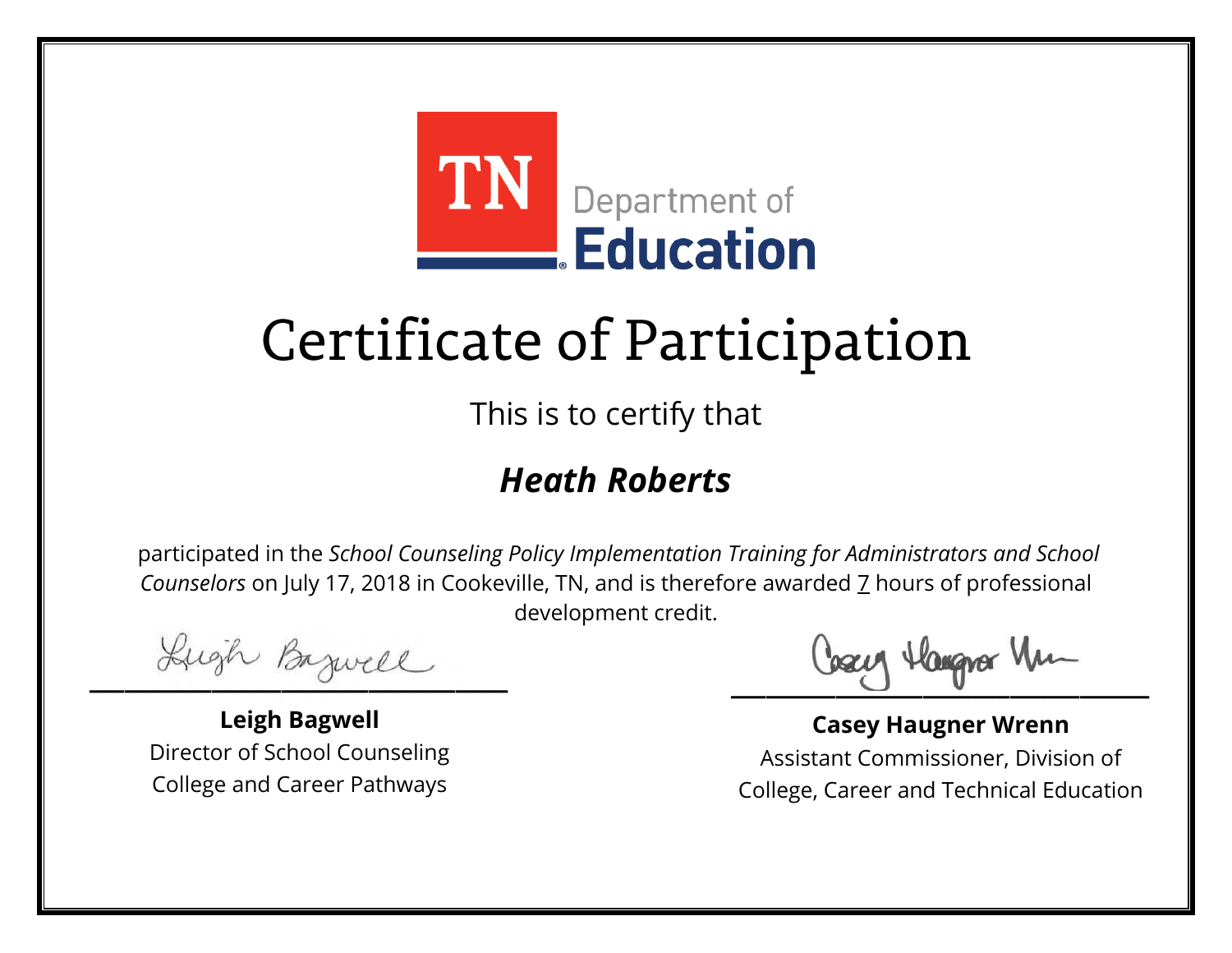

This is to certify that

#### *Rachel Robinson*

Lugh Bazwell

**Leigh Bagwell** Director of School Counseling College and Career Pathways

Losey Hangra Vm

**Casey Haugner Wrenn** Assistant Commissioner, Division of College, Career and Technical Education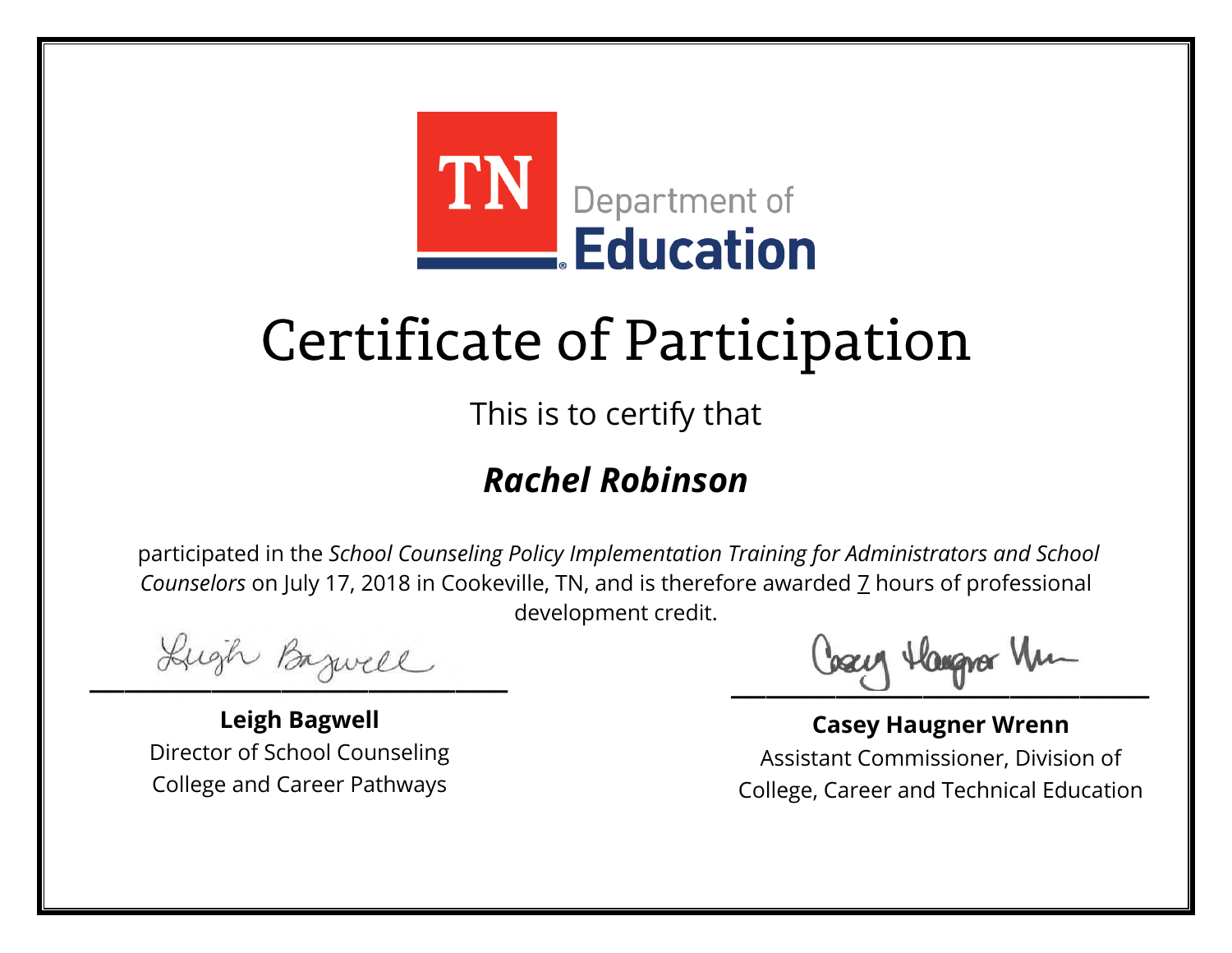

This is to certify that

#### *Dan Schwartz*

Lugh Bazwell

**Leigh Bagwell** Director of School Counseling College and Career Pathways

Losey Hangra Vm

**Casey Haugner Wrenn** Assistant Commissioner, Division of College, Career and Technical Education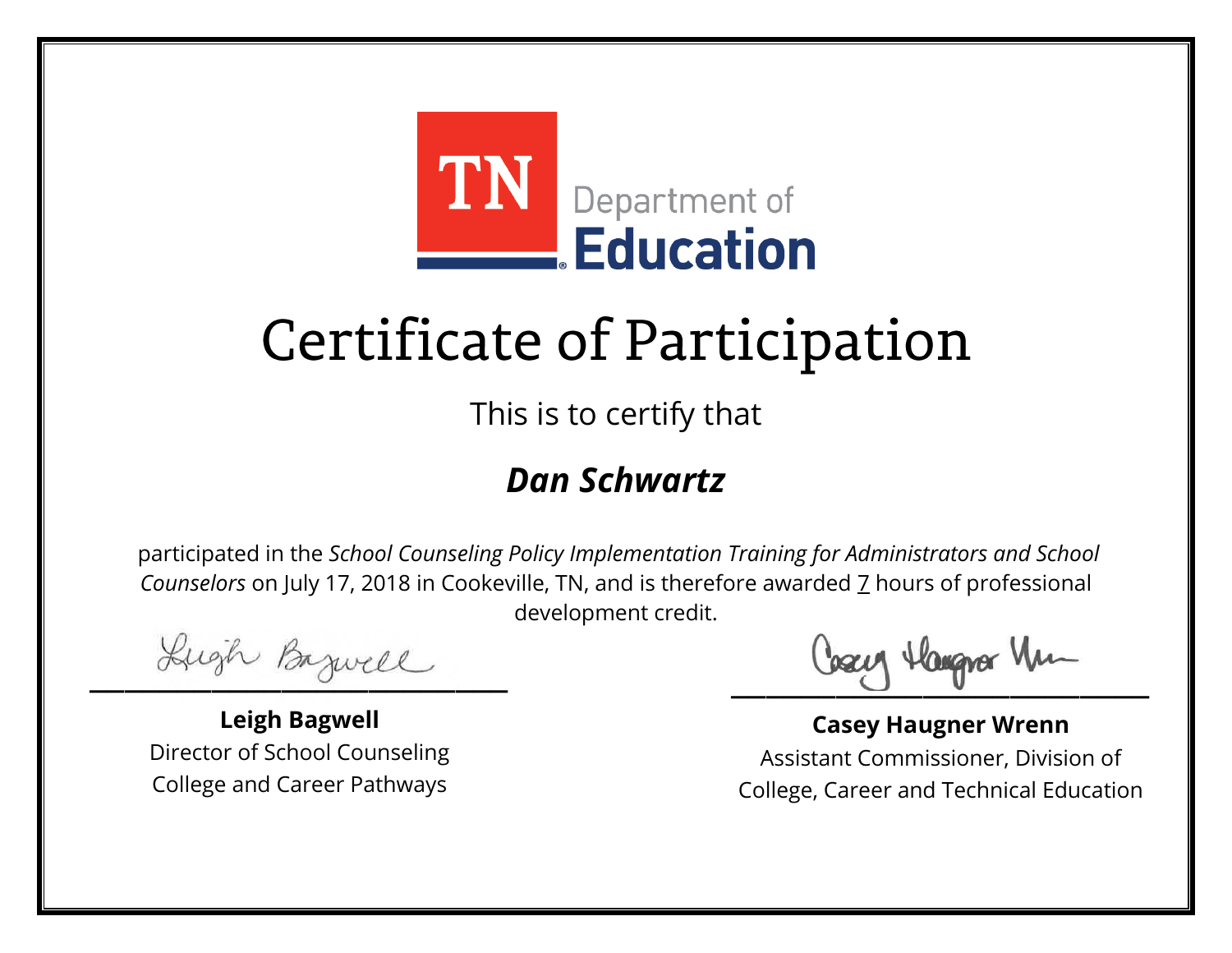

This is to certify that

#### *Janna Shope*

Lugh Bazwell

**Leigh Bagwell** Director of School Counseling College and Career Pathways

Losey Hangra Vm

**Casey Haugner Wrenn** Assistant Commissioner, Division of College, Career and Technical Education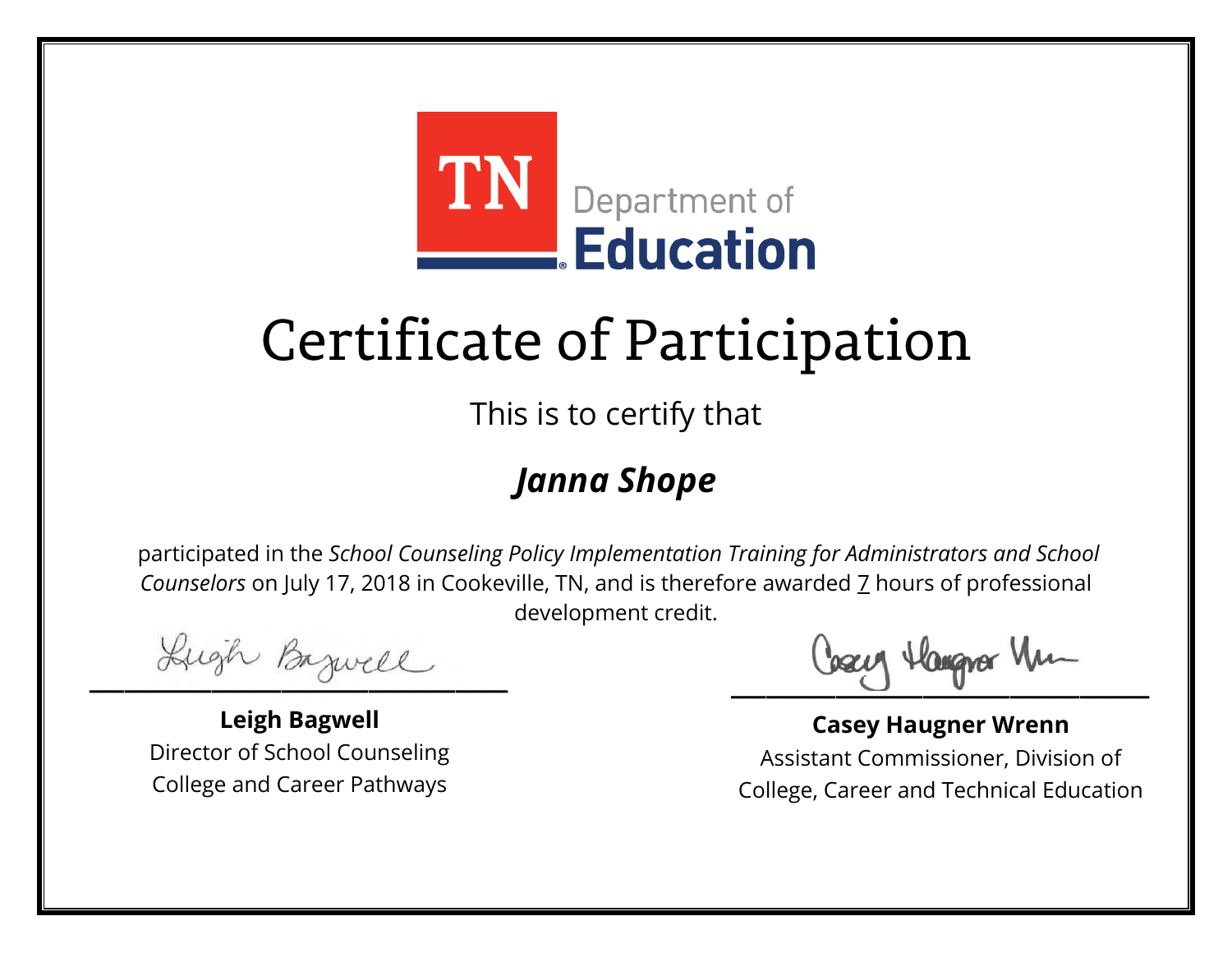

This is to certify that

#### *Andrea Simmons*

Lugh Bazwell

**Leigh Bagwell** Director of School Counseling College and Career Pathways

Losey Hangra Vm

**Casey Haugner Wrenn** Assistant Commissioner, Division of College, Career and Technical Education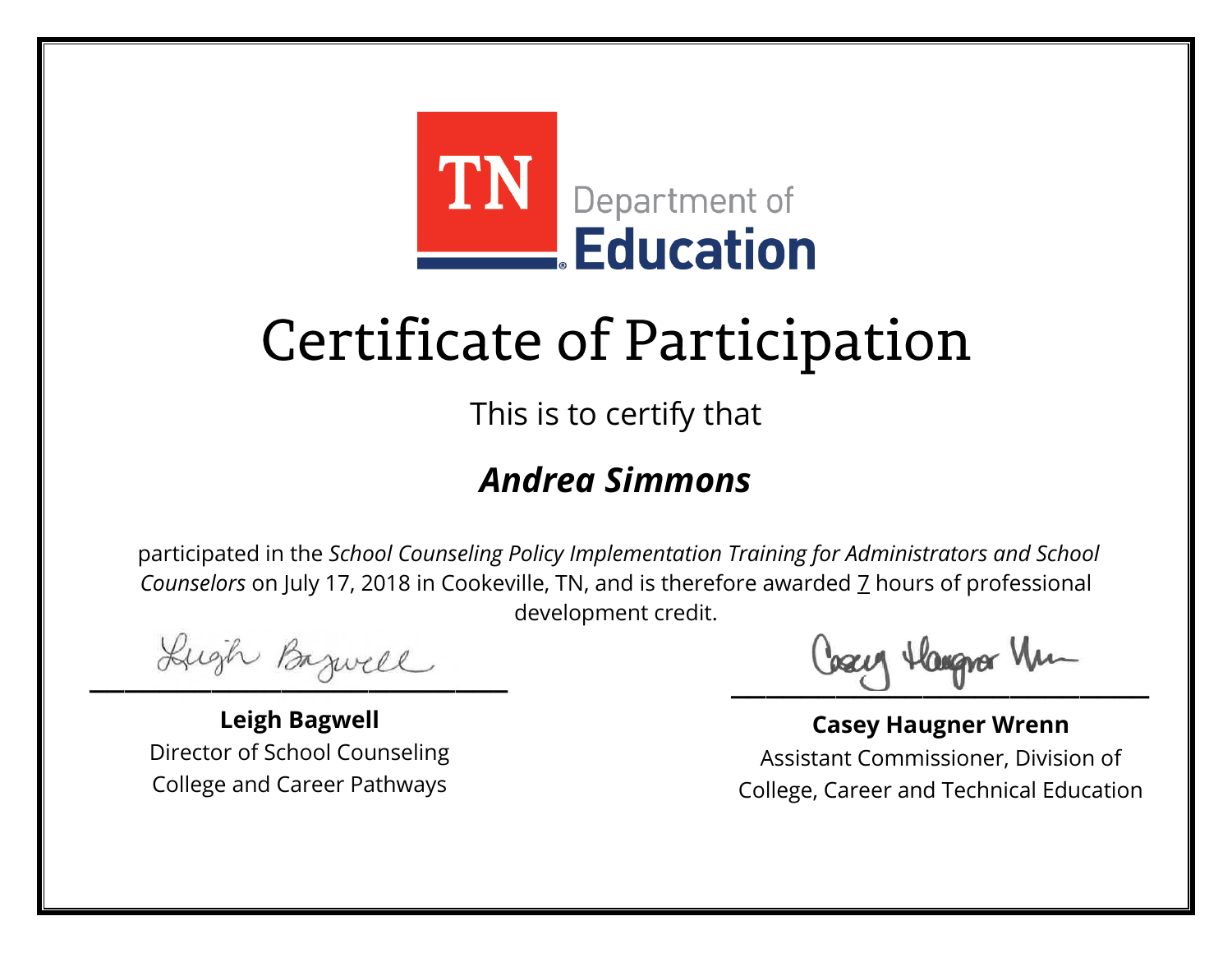

This is to certify that

#### *Kristi Slatton*

Lugh Bazwell

**Leigh Bagwell** Director of School Counseling College and Career Pathways

Losey Hangra Vm

**Casey Haugner Wrenn** Assistant Commissioner, Division of College, Career and Technical Education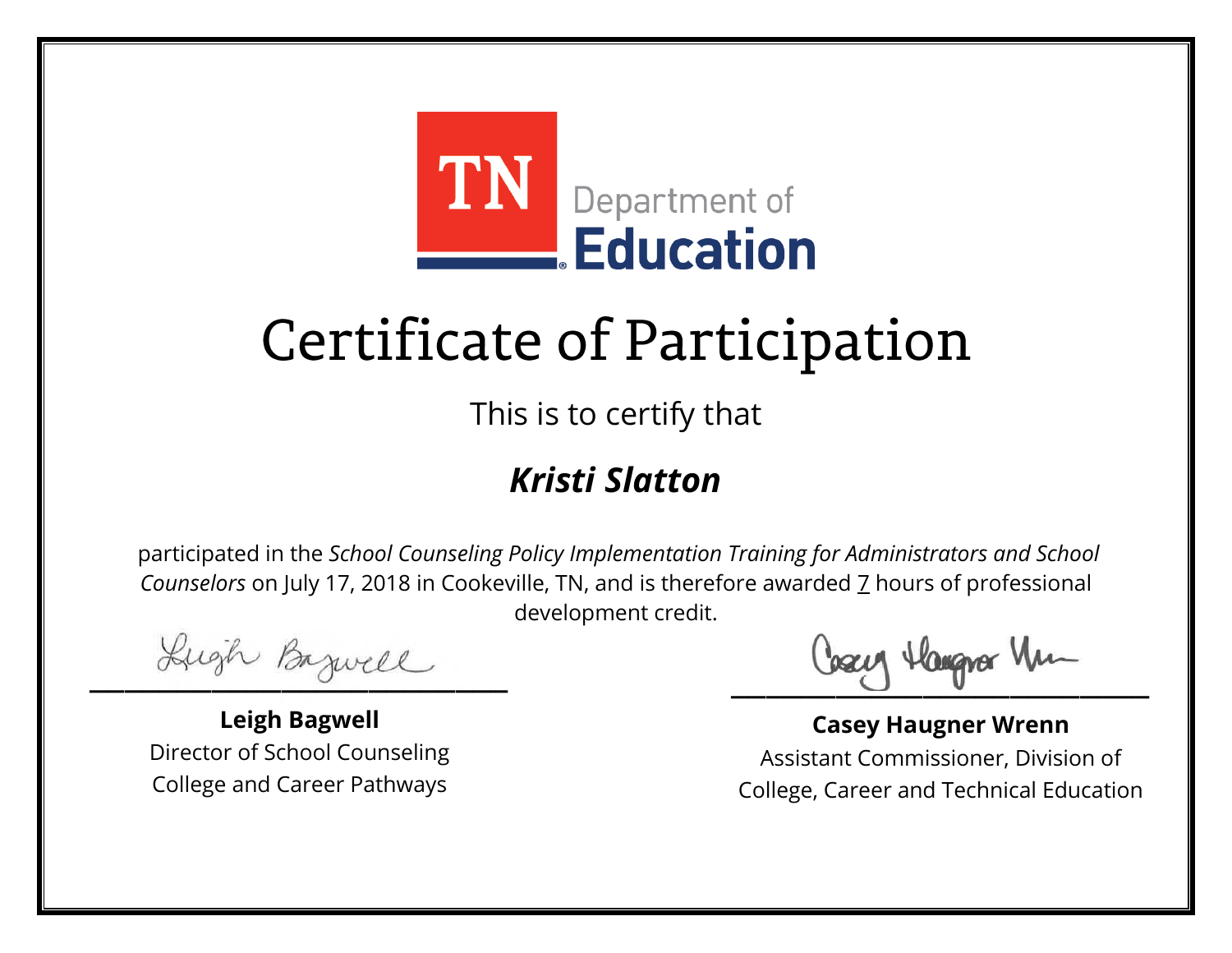

This is to certify that

#### *Lonna Smith*

Lugh Bazwell

**Leigh Bagwell** Director of School Counseling College and Career Pathways

Losey Hangra Vm

**Casey Haugner Wrenn** Assistant Commissioner, Division of College, Career and Technical Education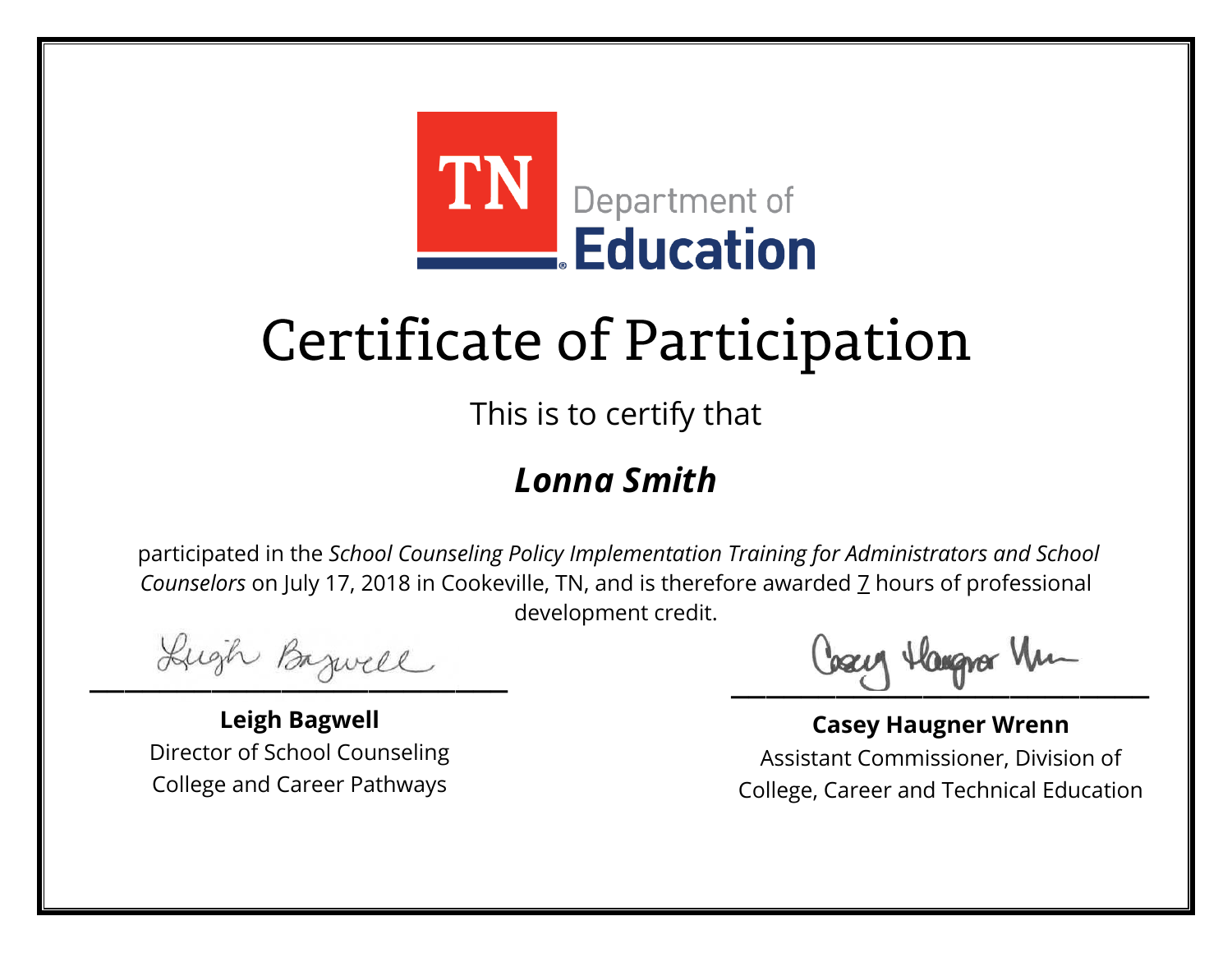

This is to certify that

#### *Lesley Smith*

Lugh Bazwell

**Leigh Bagwell** Director of School Counseling College and Career Pathways

Losey Hangra Vm

**Casey Haugner Wrenn** Assistant Commissioner, Division of College, Career and Technical Education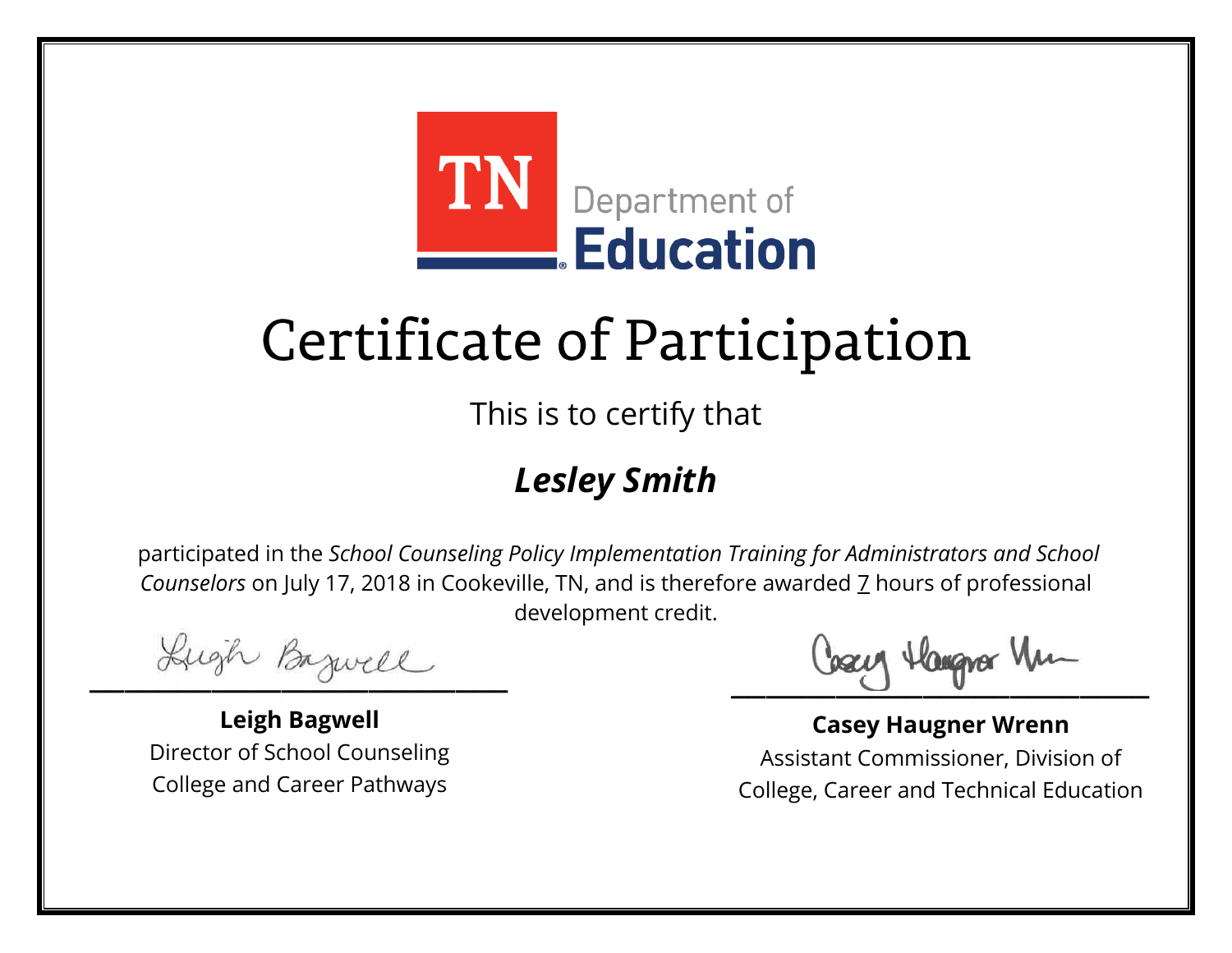

This is to certify that

#### *LeeAnne Strickland*

Lugh Bazwell

**Leigh Bagwell** Director of School Counseling College and Career Pathways

Cosey Hangra Vm

**Casey Haugner Wrenn** Assistant Commissioner, Division of College, Career and Technical Education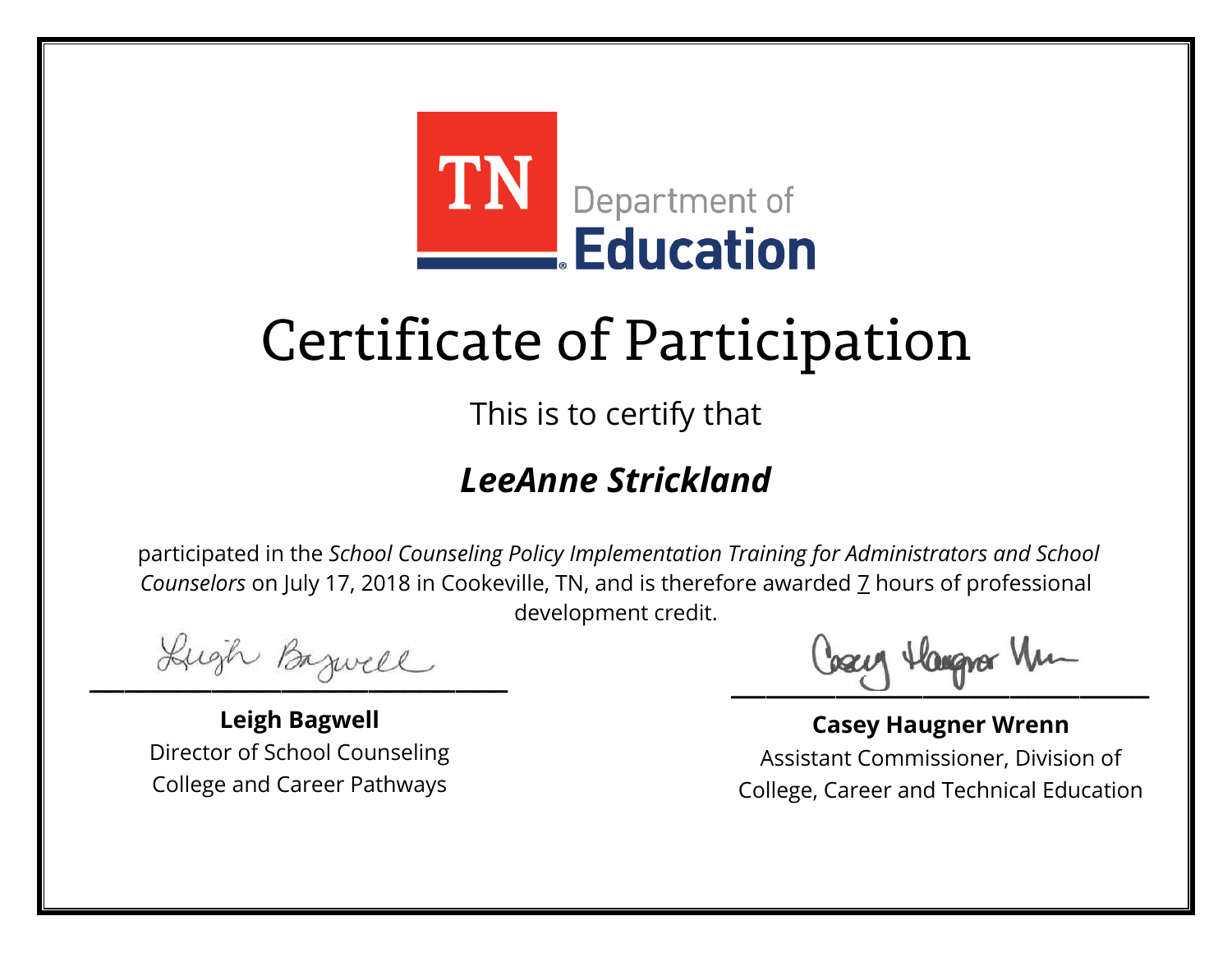

This is to certify that

#### *Kelly Thurman*

Lugh Bazwell

**Leigh Bagwell** Director of School Counseling College and Career Pathways

Losey Hangra Vm

**Casey Haugner Wrenn** Assistant Commissioner, Division of College, Career and Technical Education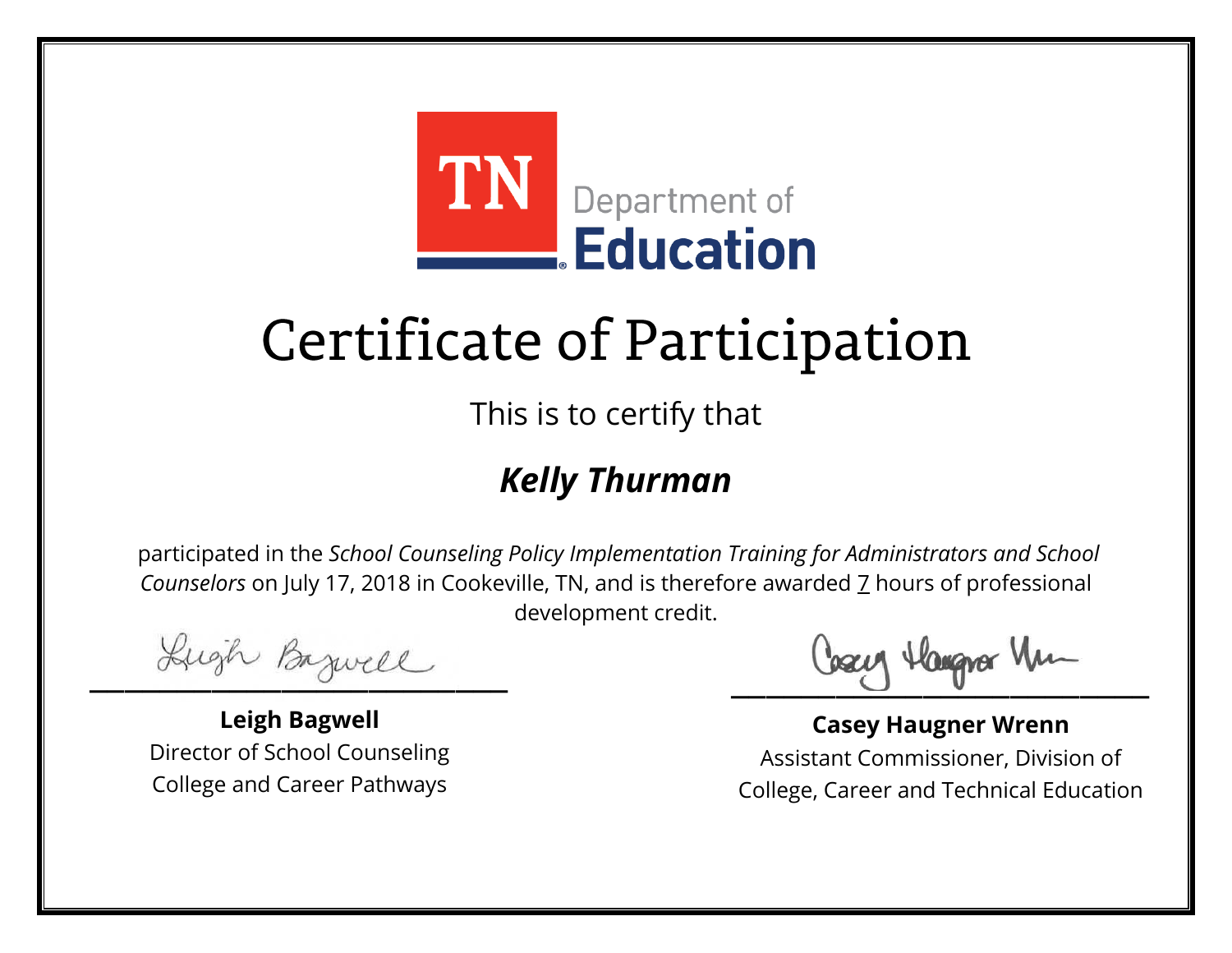

This is to certify that

#### *John Tongate*

Lugh Bazwell

**Leigh Bagwell** Director of School Counseling College and Career Pathways

Losey Hangra Vm

**Casey Haugner Wrenn** Assistant Commissioner, Division of College, Career and Technical Education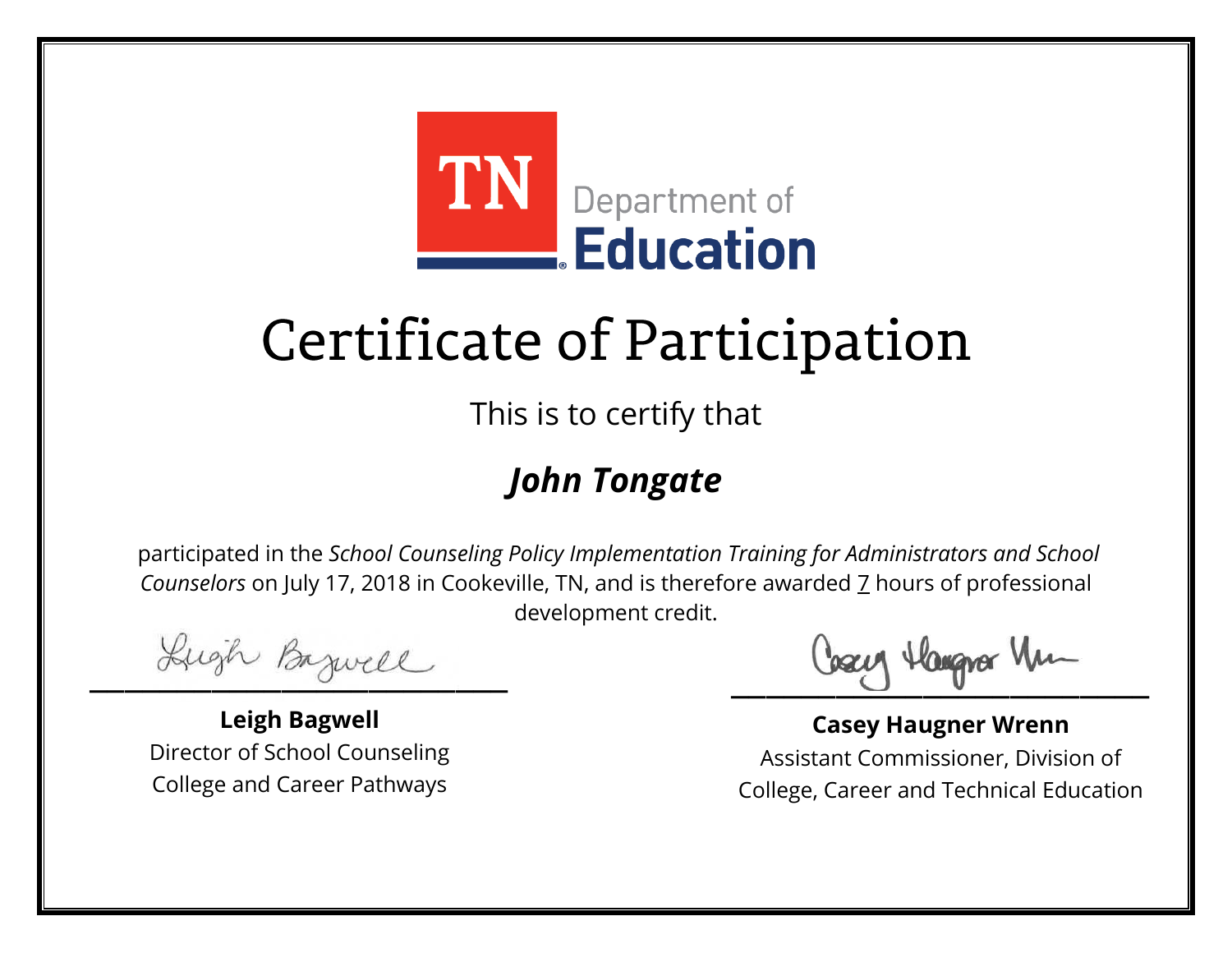

This is to certify that

#### *Melissa Trent*

Lugh Bazwell

**Leigh Bagwell** Director of School Counseling College and Career Pathways

Losey Hangra Vm

**Casey Haugner Wrenn** Assistant Commissioner, Division of College, Career and Technical Education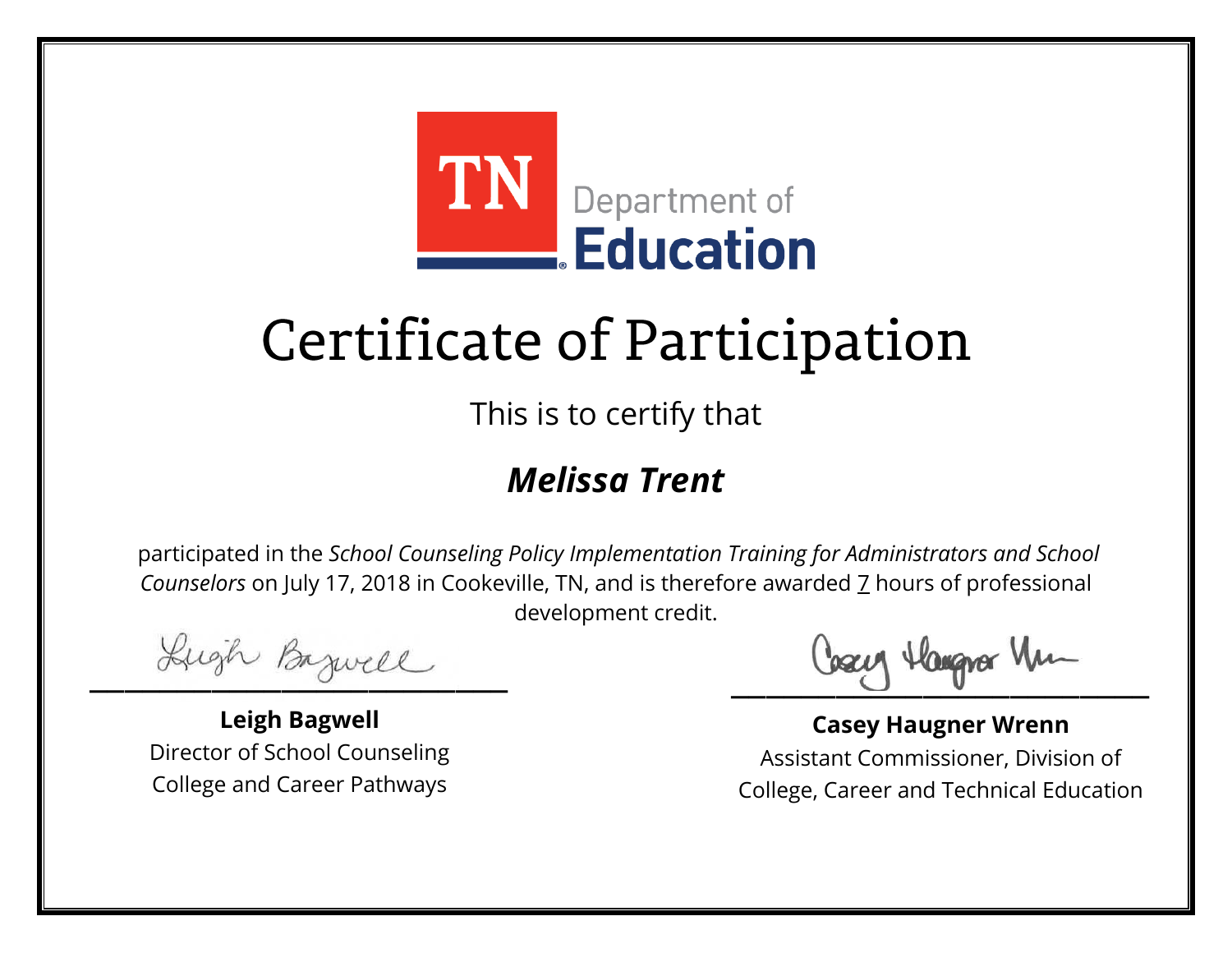

This is to certify that

#### *Amber Upchurch*

Lugh Bazwell

**Leigh Bagwell** Director of School Counseling College and Career Pathways

Losey Hangra Vm

**Casey Haugner Wrenn** Assistant Commissioner, Division of College, Career and Technical Education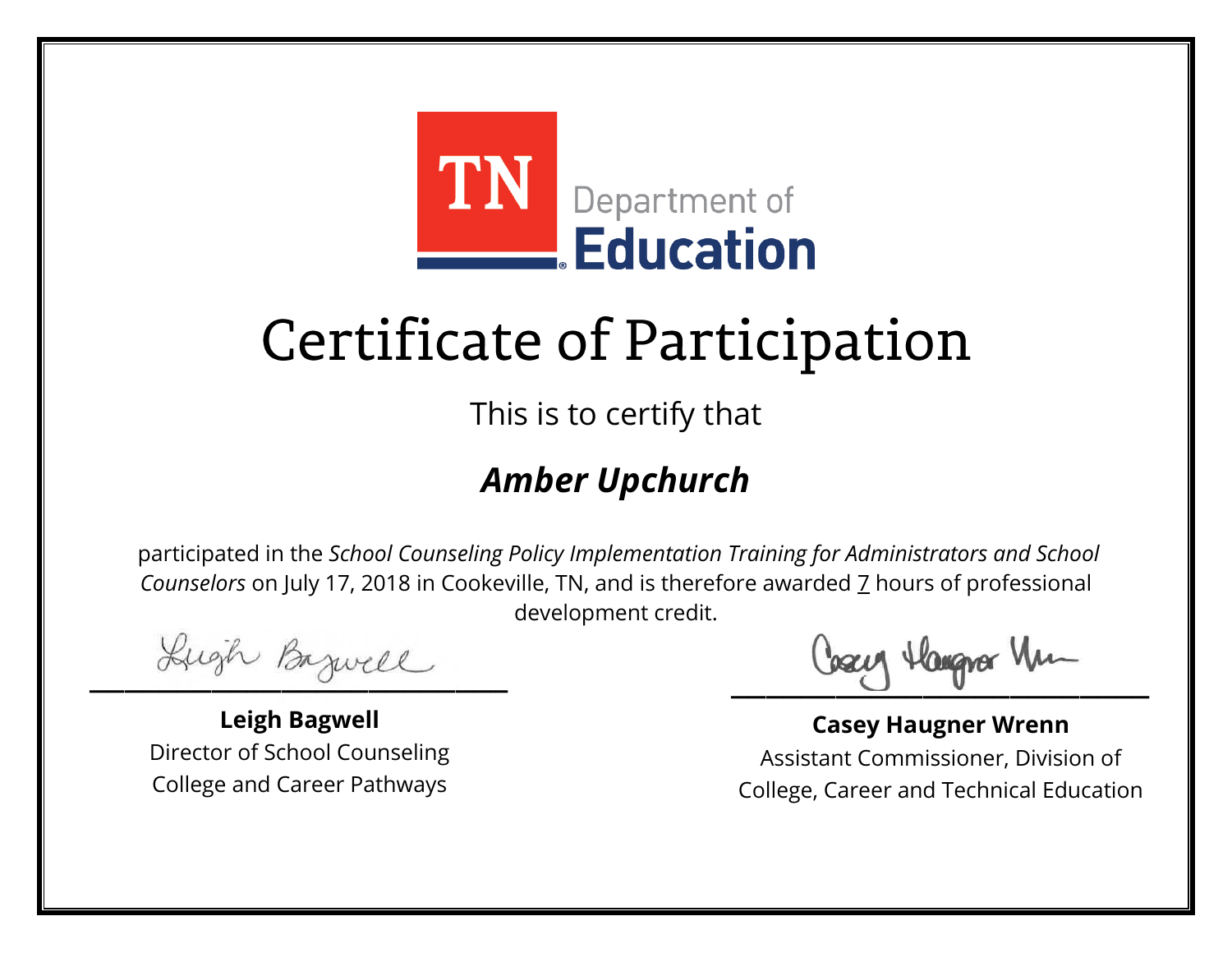

This is to certify that

#### *Christopher Walker*

Lugh Bazwell

**Leigh Bagwell** Director of School Counseling College and Career Pathways

Losey Hangra Vm

**Casey Haugner Wrenn** Assistant Commissioner, Division of College, Career and Technical Education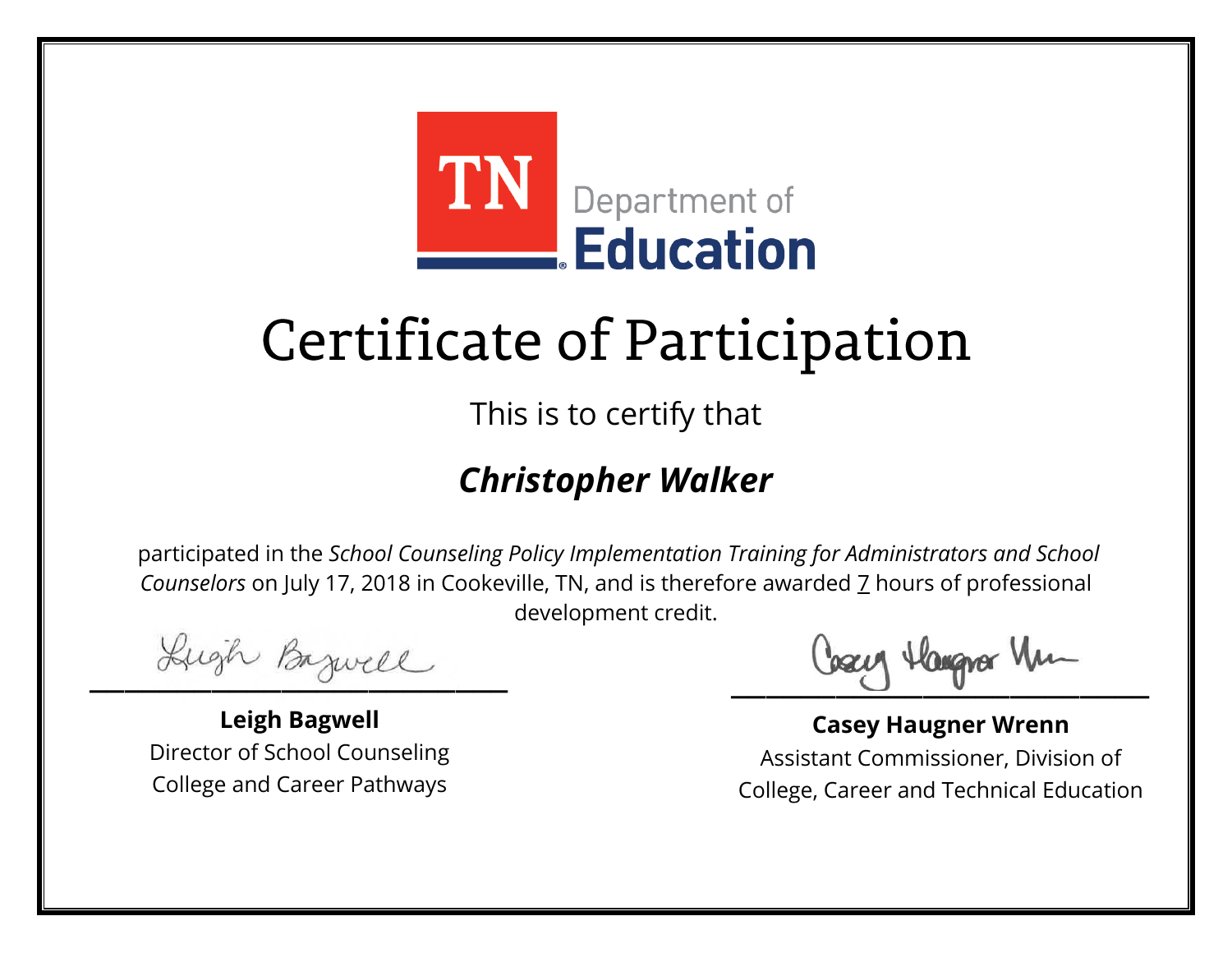

This is to certify that

#### *Lisa Wilson*

Lugh Bazwell

**Leigh Bagwell** Director of School Counseling College and Career Pathways

Losey Hangra Vm

**Casey Haugner Wrenn** Assistant Commissioner, Division of College, Career and Technical Education